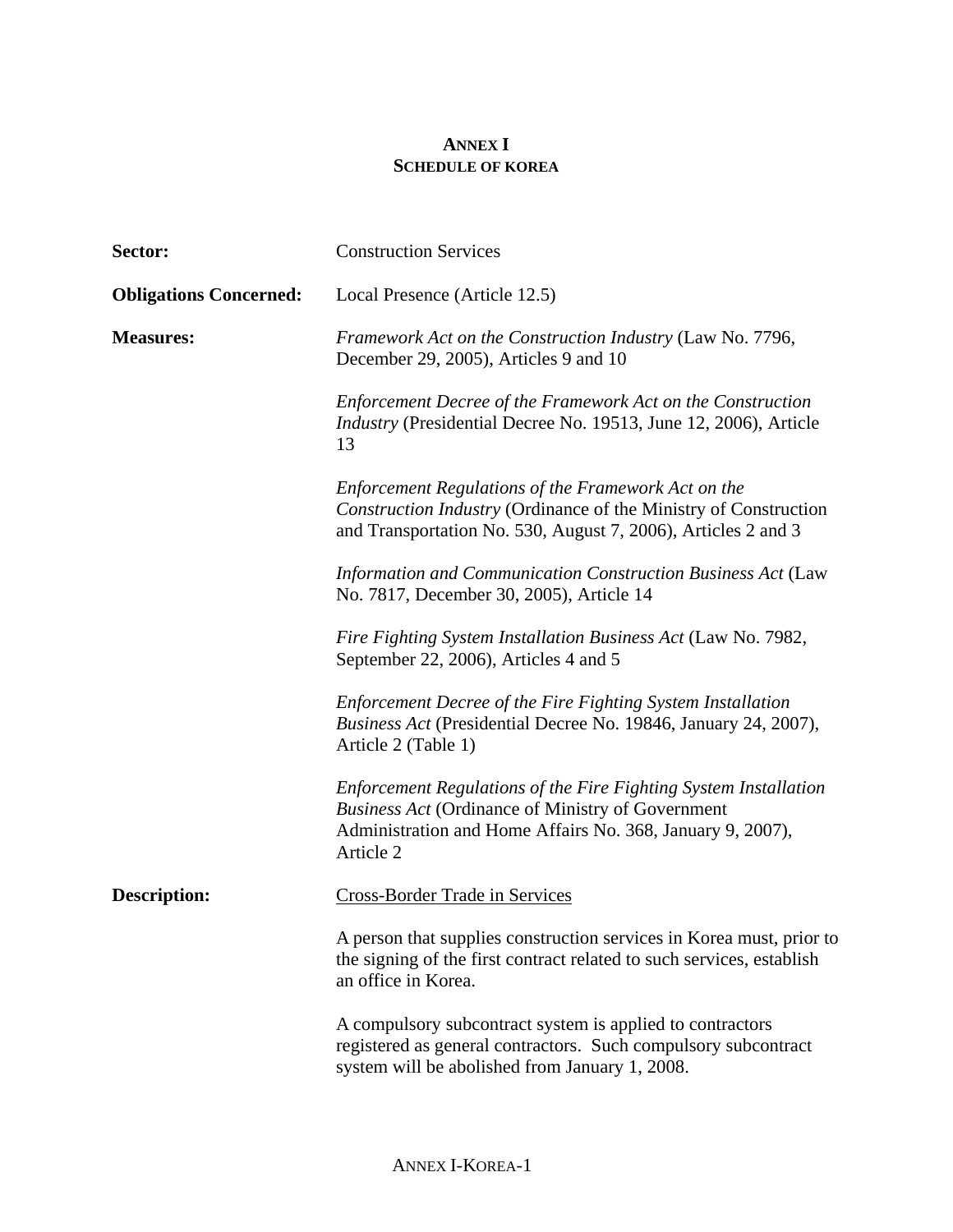| Sector:                       | Leasing, Rental, Maintenance, Repair, Sales, and Disposal<br>Services Related to Construction Machinery and Equipment                                                                                                      |
|-------------------------------|----------------------------------------------------------------------------------------------------------------------------------------------------------------------------------------------------------------------------|
| <b>Obligations Concerned:</b> | Local Presence (Article 12.5)                                                                                                                                                                                              |
| <b>Measures:</b>              | Construction Machinery Management Act (Law No. 7545, May<br>31, 2005), Article 21                                                                                                                                          |
|                               | <b>Enforcement Decree of the Construction Machinery Management</b><br>Act (Presidential Decree No. 19507, June 12, 2006), Articles 13,<br>14, 15, and 15-2                                                                 |
|                               | <b>Enforcement Regulations of the Construction Machinery</b><br><i>Management Act</i> (Ordinance of the Ministry of Construction and<br>Transportation No. 530, August 7, 2006), Articles 57 through 63,<br>65-2, and 65-3 |
| <b>Description:</b>           | <b>Cross-Border Trade in Services</b>                                                                                                                                                                                      |
|                               | A person that supplies leasing, rental, maintenance, repair, sales,<br>and disposal services related to construction machinery and<br>equipment must establish an office in Korea.                                         |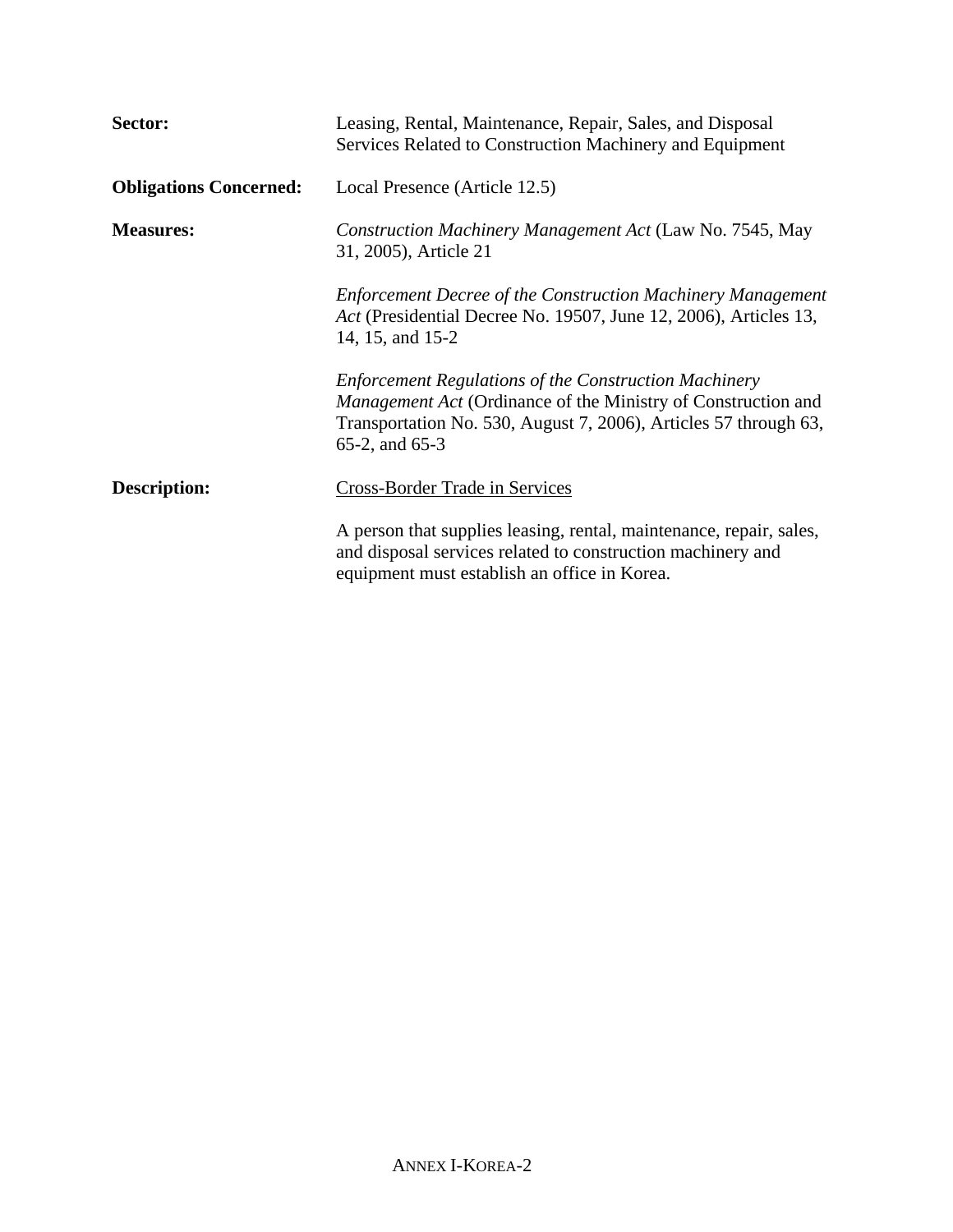| Sector:                       | Transportation Services - Automobile Maintenance, Repair, Sales,<br>Disposal, and Inspection Services; Automobile License Plate<br><b>Issuing Services</b>                                                                                                                                                                     |
|-------------------------------|--------------------------------------------------------------------------------------------------------------------------------------------------------------------------------------------------------------------------------------------------------------------------------------------------------------------------------|
| <b>Obligations Concerned:</b> | Market Access (Article 12.4)<br>Local Presence (Article 12.5)                                                                                                                                                                                                                                                                  |
| <b>Measures:</b>              | Automobile Management Act (Law No. 8254, January 19, 2007),<br>Articles 20, 44, 45, and 53                                                                                                                                                                                                                                     |
|                               | <b>Enforcement Regulations of the Automobile Management Act</b><br>(Ordinance of the Ministry of Construction and Transportation No.<br>551, March 19, 2007), Articles 7, 8, 83, 87, and 111                                                                                                                                   |
| <b>Description:</b>           | <b>Cross-Border Trade in Services</b>                                                                                                                                                                                                                                                                                          |
|                               | A person that supplies automobile management services (which<br>includes used car sales, maintenance, repair, and disposal services)<br>must establish an office in Korea and obtain authorization from the<br>head of the $si/gun/gu$ (municipal authorities), which is subject to an<br>economic needs test, as appropriate. |
|                               | A person that supplies automobile inspection services that is<br>designated as a "designated repair facility" must establish an office<br>in Korea.                                                                                                                                                                            |
|                               | A person that supplies license plate manufacturing, delivery, and<br>seal services that is designated as a "license plate issuing agency"<br>must establish an office in Korea.                                                                                                                                                |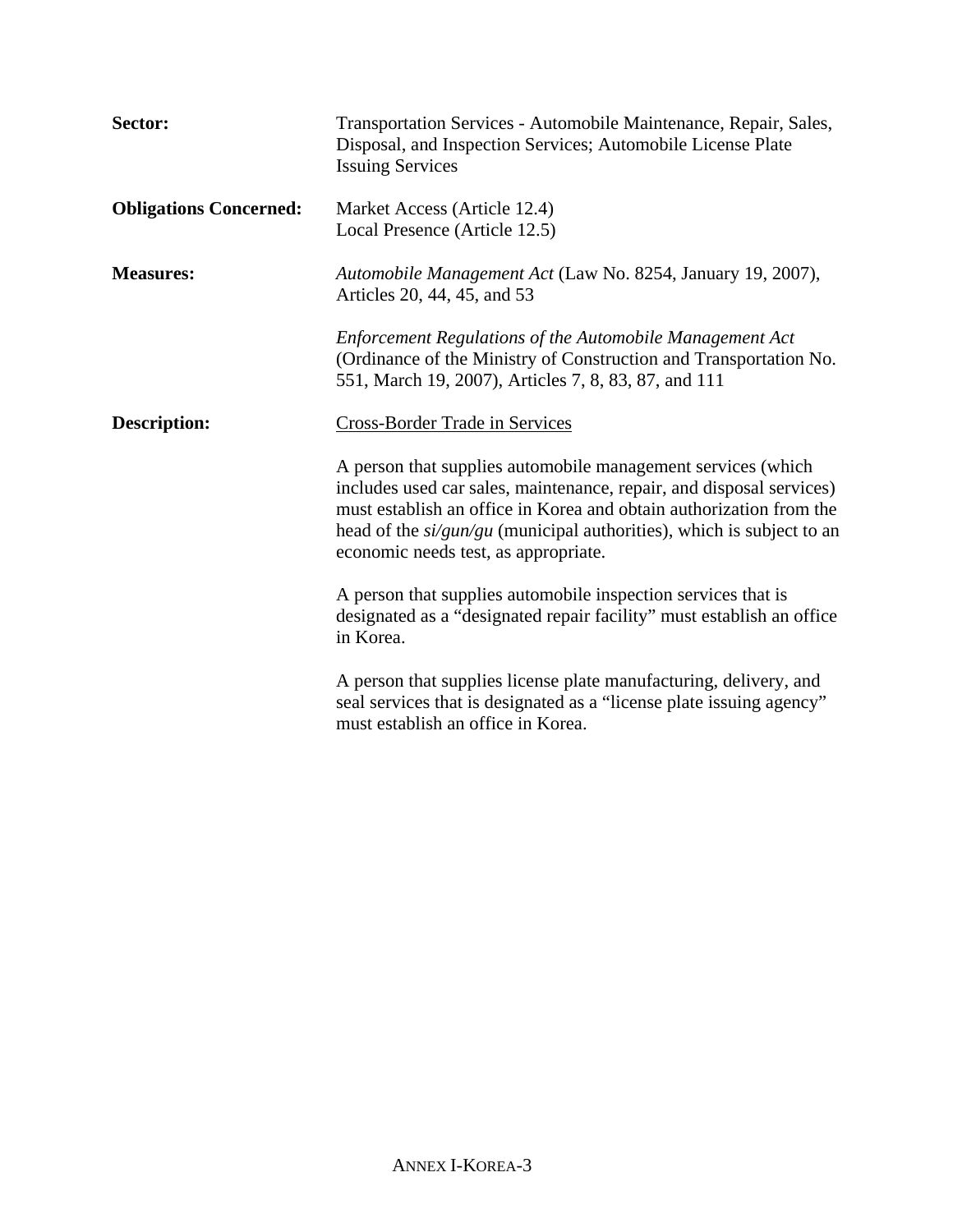| Sector:                       | Distribution Services - Wholesale and Retail Distribution of<br>Tobacco and Liquor                                                                                                                                      |
|-------------------------------|-------------------------------------------------------------------------------------------------------------------------------------------------------------------------------------------------------------------------|
| <b>Obligations Concerned:</b> | Market Access (Article 12.4)<br>Local Presence (Article 12.5)                                                                                                                                                           |
| <b>Measures:</b>              | <i>Tobacco Business Act</i> (Law No. 8365, April 11, 2007), Articles 12,<br>13, and 16                                                                                                                                  |
|                               | <b>Enforcement Decree of the Tobacco Business Act (Presidential</b><br>Decree No. 18445, June 29, 2004), Articles 4 and 5                                                                                               |
|                               | <b>Enforcement Regulations of the Tobacco Business Act (Ordinance</b><br>of the Ministry of Finance and Economy No. 512, July 5, 2006),<br>Articles 5, 6-2, and $7$                                                     |
|                               | Liquors Act (Law No. 7841, December 31, 2005), Articles 8<br>through 10                                                                                                                                                 |
|                               | Enforcement Decree of the Liquors Act (Presidential Decree No.<br>19336, February 9, 2006), Article 9                                                                                                                   |
|                               | <i>Notice of National Tax Service, 2005-5 and 2005-8 (January 21, Notice of National Tax Service, 2005-5 and 2005-8 (January 21, Notice 10</i><br>2005)                                                                 |
| <b>Description:</b>           | <b>Cross-Border Trade in Services</b>                                                                                                                                                                                   |
|                               | A person that supplies tobacco wholesale (including importation)<br>or retail distribution services must establish an office in Korea.                                                                                  |
|                               | Only designated tobacco retailers may sell tobacco to retail buyers.<br>The sale of tobacco to retail buyers by mail or in electronic<br>commerce is prohibited.                                                        |
|                               | The distance between places of business of tobacco retailers must<br>be at least 50 meters.                                                                                                                             |
|                               | A person that supplies liquor wholesale distribution services must<br>establish an office in Korea and obtain authorization from the head<br>of the relevant tax office, which is subject to an economic needs<br>test. |
|                               | The sale of liquor by telephone or in electronic commerce is<br>prohibited.                                                                                                                                             |
|                               |                                                                                                                                                                                                                         |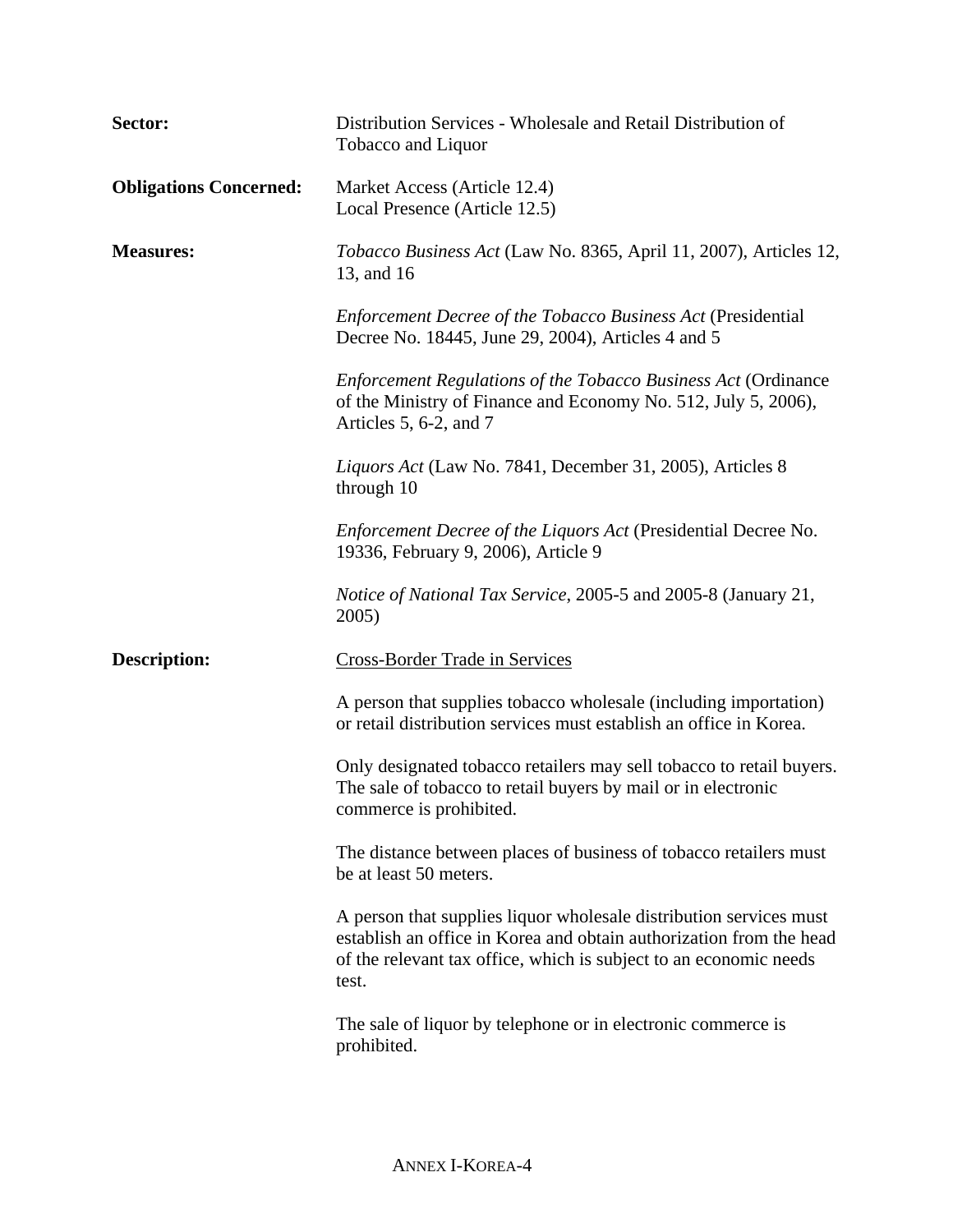| Sector:                       | <b>Agriculture and Livestock</b>                                                                                                                                                                      |
|-------------------------------|-------------------------------------------------------------------------------------------------------------------------------------------------------------------------------------------------------|
| <b>Obligations Concerned:</b> | National Treatment (Article 11.3)                                                                                                                                                                     |
| <b>Measures:</b>              | <i>Foreign Investment Promotion Act</i> (Law No. 8380, April 11, 2007),<br>Article 4                                                                                                                  |
|                               | Enforcement Decree of the Foreign Investment Promotion Act<br>(Presidential Decree No. 19826, January 5, 2007), Article 5                                                                             |
|                               | Consolidated Public Notice for Foreign Investment (No. 2007-69,<br>February 28, 2007, Ministry of Commerce, Industry and Energy),<br>Appendix 1                                                       |
| <b>Description:</b>           | Investment                                                                                                                                                                                            |
|                               | Foreign persons may not: (i) invest in an enterprise engaged in<br>rice or barley farming; or (ii) hold 50 percent or more of the equity<br>interest of an enterprise engaged in beef cattle farming. |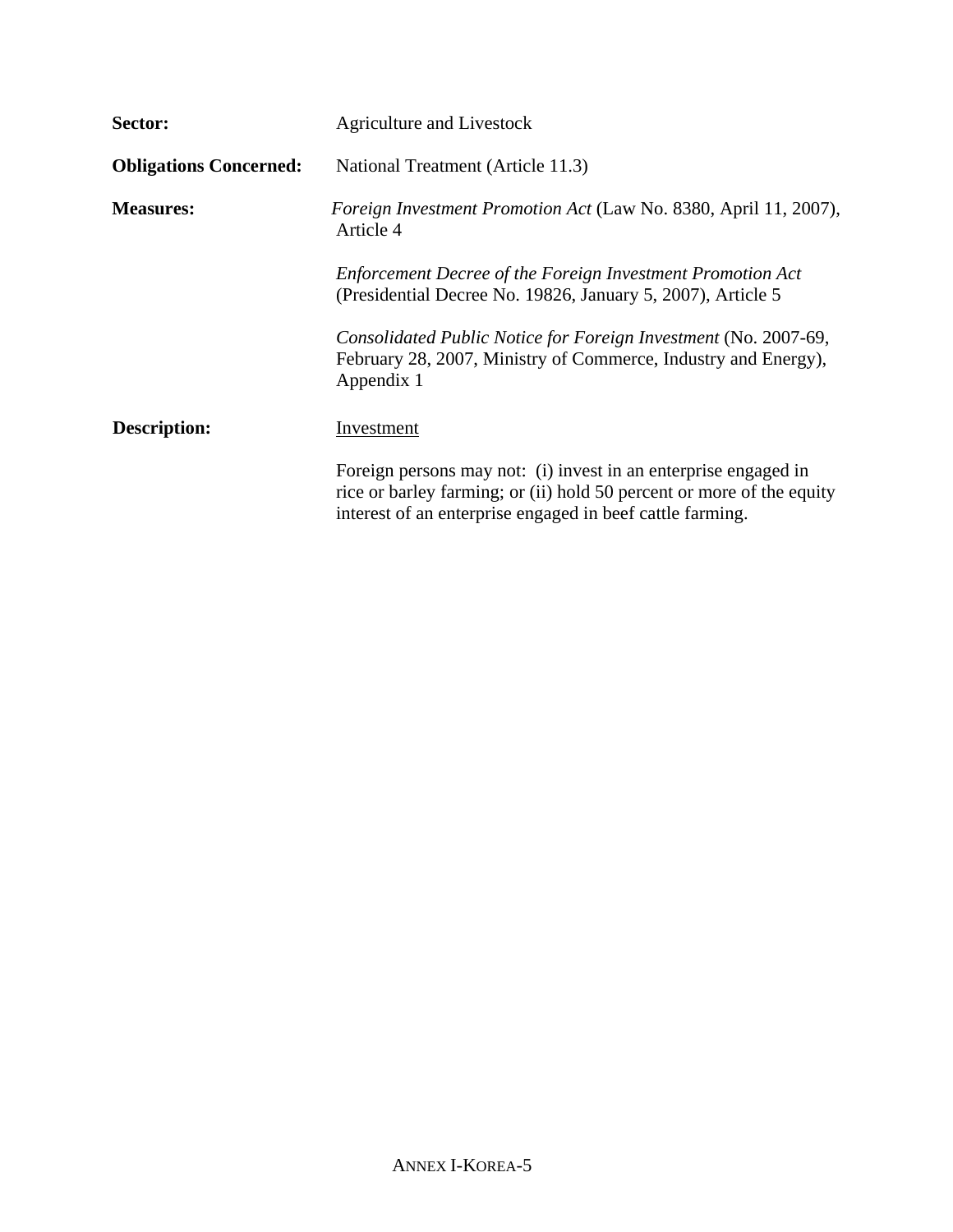| Sector:                       | Business Services - An-gyung-sa (Optician and Optometry)<br><b>Services</b>                                                                                                |
|-------------------------------|----------------------------------------------------------------------------------------------------------------------------------------------------------------------------|
| <b>Obligations Concerned:</b> | Market Access (Article 12.4)<br>Local Presence (Article 12.5)                                                                                                              |
| <b>Measures:</b>              | <i>Medical Technicians Act</i> (Law No. 7148, January 29, 2004),<br>Article 12                                                                                             |
|                               | <b>Enforcement Regulations of the Medical Technicians Act</b><br>(Ordinance of the Ministry of Health and Welfare No. 333,<br>October 17, 2005), Article 15                |
| <b>Description:</b>           | Cross-Border Trade in Services                                                                                                                                             |
|                               | Only a natural person that is a licensed an-gyung-sa (optician or<br>optometrist) that has established an office in Korea may engage in<br>optician or optometry services. |
|                               | An an-gyung-sa (optician or optometrist) may not establish more<br>than one office.                                                                                        |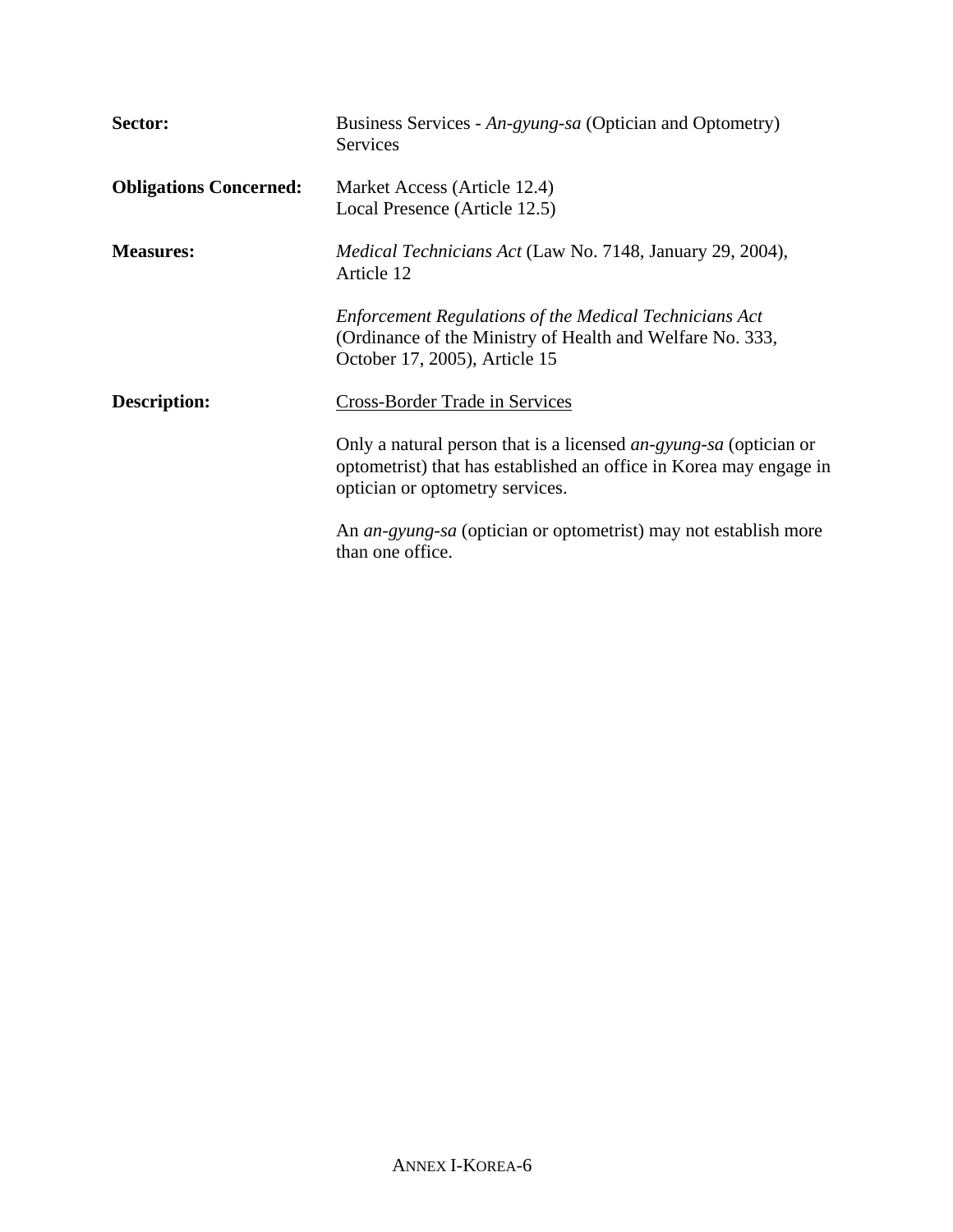| Sector:                       | <b>Wholesale and Retail Distribution Services</b>                                                                                                                                    |
|-------------------------------|--------------------------------------------------------------------------------------------------------------------------------------------------------------------------------------|
| <b>Obligations Concerned:</b> | Market Access (Article 12.4)<br>Local Presence (Article 12.5)                                                                                                                        |
| <b>Measures:</b>              | Pharmaceutical Affairs Act (Law No. 8035, October 4, 2006),<br>Articles 34 and 37                                                                                                    |
|                               | Decree on the Facility Standards of Pharmacy, Manufacturer,<br><b>Importer and Distributor of Pharmaceuticals (Presidential Decree</b><br>No. 18401, May 25, 2004), Articles 7 and 9 |
|                               | Supply, Demand and Distribution of Oriental Medicinal Herbs<br>Regulations (Notice of the Ministry of Health and Welfare No.<br>2006-69, September 5, 2006), Articles 4 and 13       |
|                               | <i>Medical Devices Act</i> (Law No. 8037, October 4, 2006), Article 14                                                                                                               |
|                               | Enforcement Regulations of the Medical Devices Act (Ordinance of<br>the Ministry of Health and Welfare No. 366, July 27, 2006),<br>Article 19                                        |
|                               | <i>Functional Foods Act</i> (Law No. 8033, October 4, 2006), Article 6                                                                                                               |
|                               | <b>Enforcement Regulations of the Functional Foods Act (Ordinance</b><br>of the Ministry of Health and Welfare No. 300, December 10,<br>2004), Articles 2 and 5                      |
|                               | Food Sanitation Act (Law No. 8005, September 27, 2006), Articles<br>18, 21 and 22                                                                                                    |
|                               | <b>Enforcement Decree of the Food Sanitation Act (Presidential</b><br>Decree No. 18978, July 27, 2005), Articles 9 through 11                                                        |
|                               | Enforcement Regulations of the Food Sanitation Act (Ordinance of<br>the Ministry of Health and Welfare No. 363, July 3, 2006), Articles<br>16 and 20 (attached table 9)              |
|                               | Act on the Control of Narcotics (Law No. 7098, January 20, 2004),<br>Article 6                                                                                                       |
|                               |                                                                                                                                                                                      |
|                               |                                                                                                                                                                                      |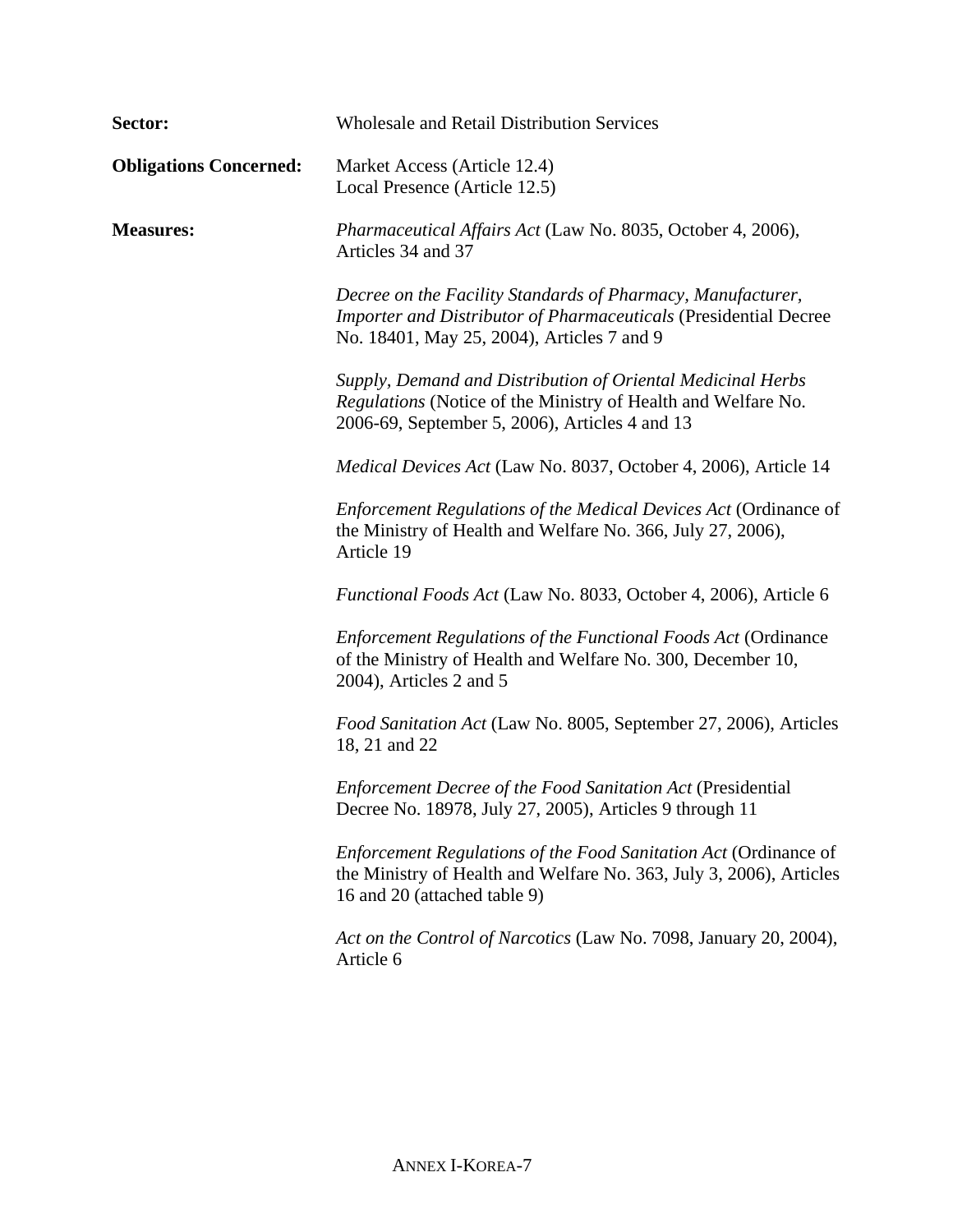|--|

**Description:** 

A person that supplies wholesale trade services must establish an office in Korea in order to receive an import business license to supply such services with respect to:

- (a) pharmaceuticals and related items;
- (b) medical devices; or
- (c) functional foods (including dietary supplements).

To supply the following services a person must establish an office in Korea:

- (a) transportation, sales, and preservation (cold storage) of food and food additives;
- (b) food supply services;
- (c) food inspection services; or
- (d) narcotic drug wholesale and retail distribution services.

The Minister of Health and Welfare controls the supply and demand of the wholesale distribution of imported designated *hanyak-jae* (Asian medicinal herbs).

Certain liquor-selling bars and the wholesale and retail distribution of narcotics require authorization by the relevant authority.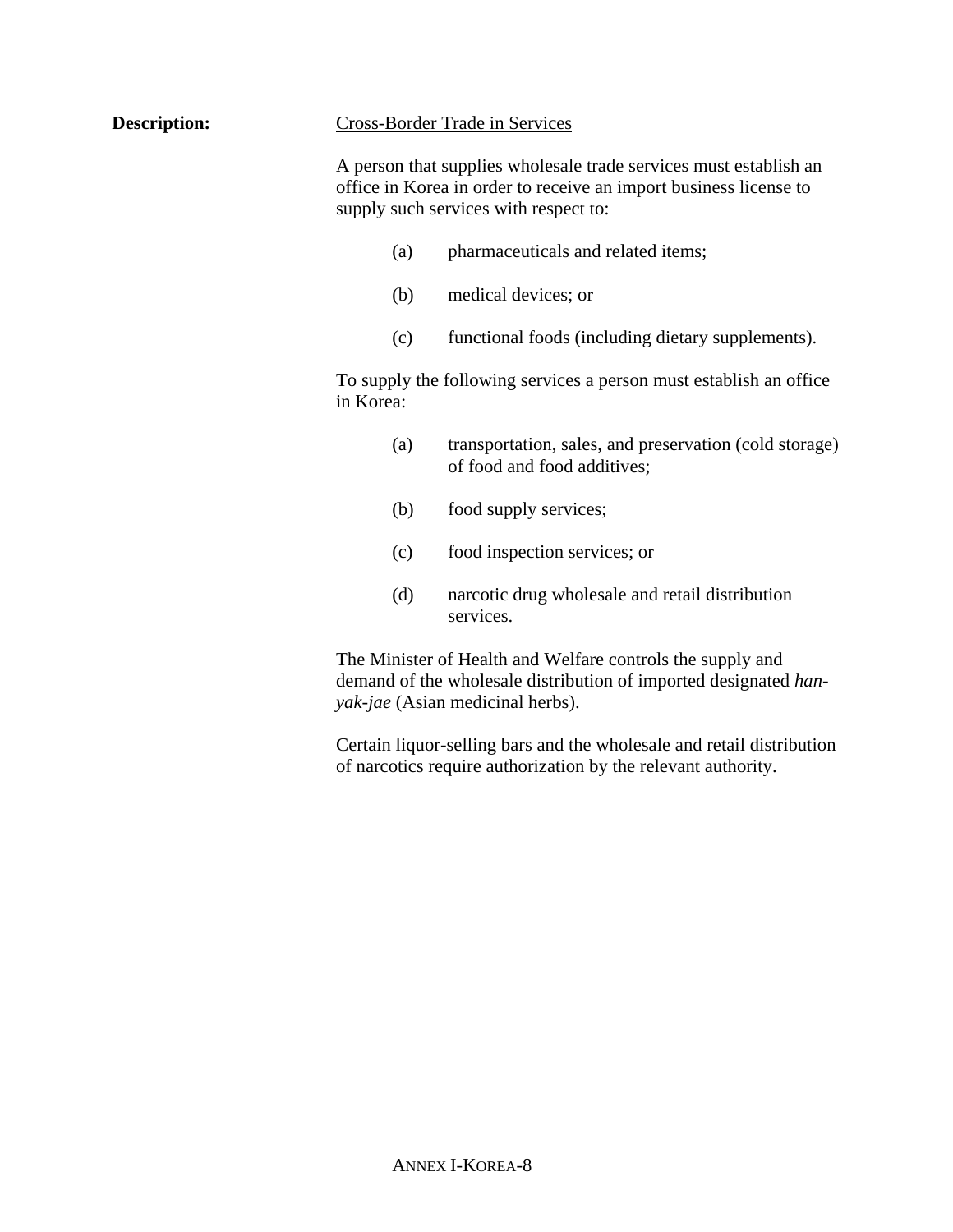| Sector:                       | <b>Retail Distribution of Pharmaceuticals</b>                                                                                                                                               |
|-------------------------------|---------------------------------------------------------------------------------------------------------------------------------------------------------------------------------------------|
| <b>Obligations Concerned:</b> | Market Access (Article 12.4)<br>Local Presence (Article 12.5)                                                                                                                               |
| <b>Measures:</b>              | Pharmaceutical Affairs Act (Law No. 8035, October 4, 2006),<br>Articles 16 and 19                                                                                                           |
| <b>Description:</b>           | Cross-Border Trade in Services                                                                                                                                                              |
|                               | A person that supplies pharmaceutical product retail distribution<br>services (including distribution of <i>han-yak-jae</i> (Asian medicinal<br>herbs)) must establish a pharmacy in Korea. |
|                               | That person may not establish more than one pharmacy nor<br>establish in the form of a corporation.                                                                                         |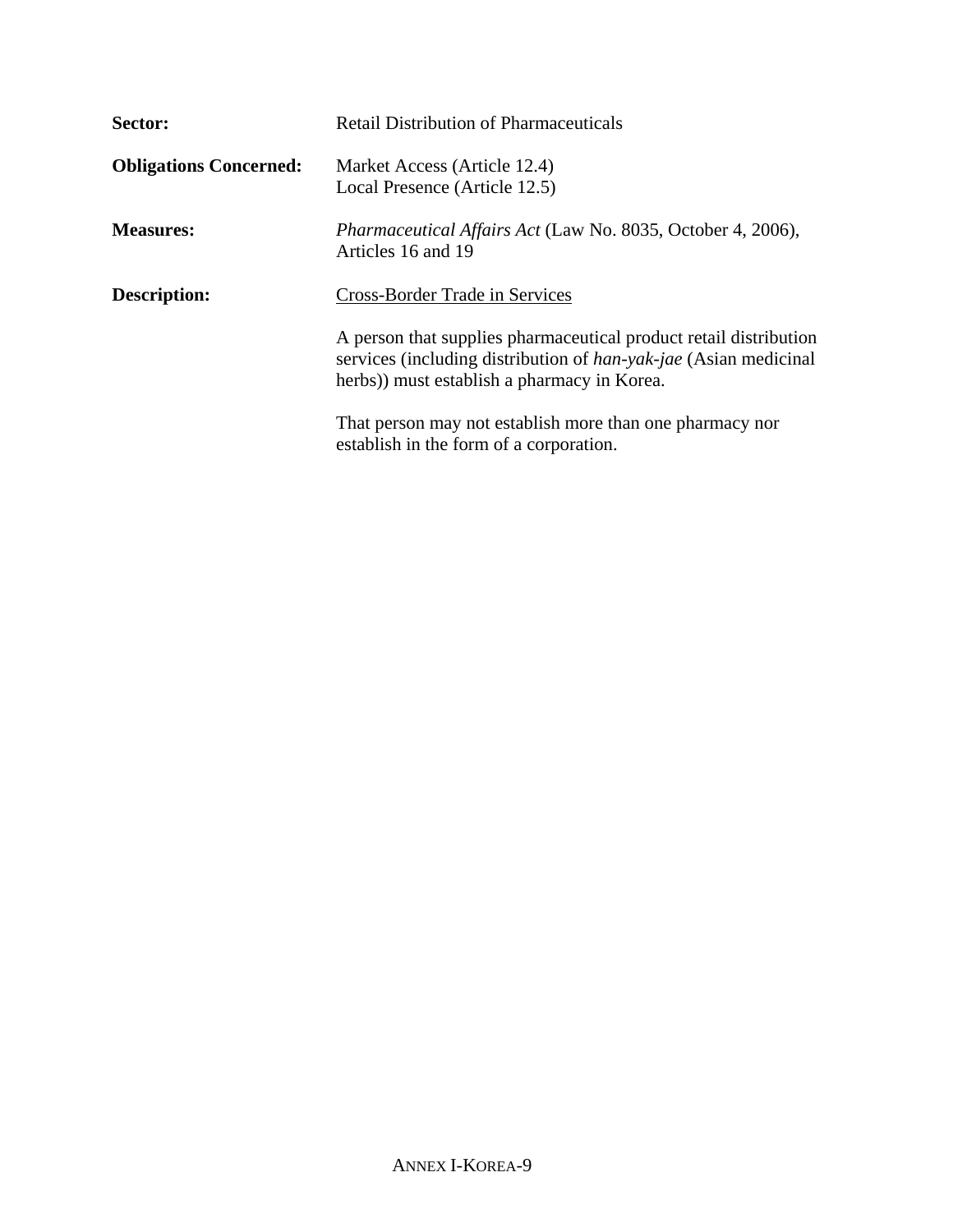| Sector:                       | Transportation Services - Rail Transportation and Incidental<br>Services                                                                                                                                                                                                                                                                                                      |
|-------------------------------|-------------------------------------------------------------------------------------------------------------------------------------------------------------------------------------------------------------------------------------------------------------------------------------------------------------------------------------------------------------------------------|
| <b>Obligations Concerned:</b> | Market Access (Article 12.4)                                                                                                                                                                                                                                                                                                                                                  |
| <b>Measures:</b>              | Rail Transport Service Business Act (Law No. 7303, December 31,<br>2004), Articles 5, 6, and 12                                                                                                                                                                                                                                                                               |
|                               | Korea Railroad Corporation Act (Law No. 7052, December 31,<br>2003), Article 9                                                                                                                                                                                                                                                                                                |
|                               | Rail Construction Act (Law No. 8251, January 19, 2007), Article 8                                                                                                                                                                                                                                                                                                             |
|                               | Framework Act on Rail Industry Development (Law No. 8135,<br>December 30, 2006), Articles 3, 20, 26, and 38                                                                                                                                                                                                                                                                   |
|                               | Korea Rail Network Authority Act (Law No. 8257, January 19,<br>2007), Article 7                                                                                                                                                                                                                                                                                               |
| <b>Description:</b>           | <b>Cross-Border Trade in Services</b>                                                                                                                                                                                                                                                                                                                                         |
|                               | Only the Korea Railroad Corporation may supply railroad<br>transportation services on railroad routes constructed on or before<br>June 30, 2005.                                                                                                                                                                                                                              |
|                               | Only juridical persons that have obtained authorization from the<br>Minister of Construction and Transportation may supply railroad<br>transportation services on railroad routes constructed on or after<br>July 1, 2005. Such authorization is subject to an economic needs<br>test.                                                                                        |
|                               | Only the central or local level of government, or the Korea Rail<br>Network Authority may supply rail construction services and<br>maintain and repair government-owned rail facilities (including<br>high-speed rail). However, juridical persons that meet the criteria<br>in the Private Investment in Social Infrastructure Act may supply<br>rail construction services. |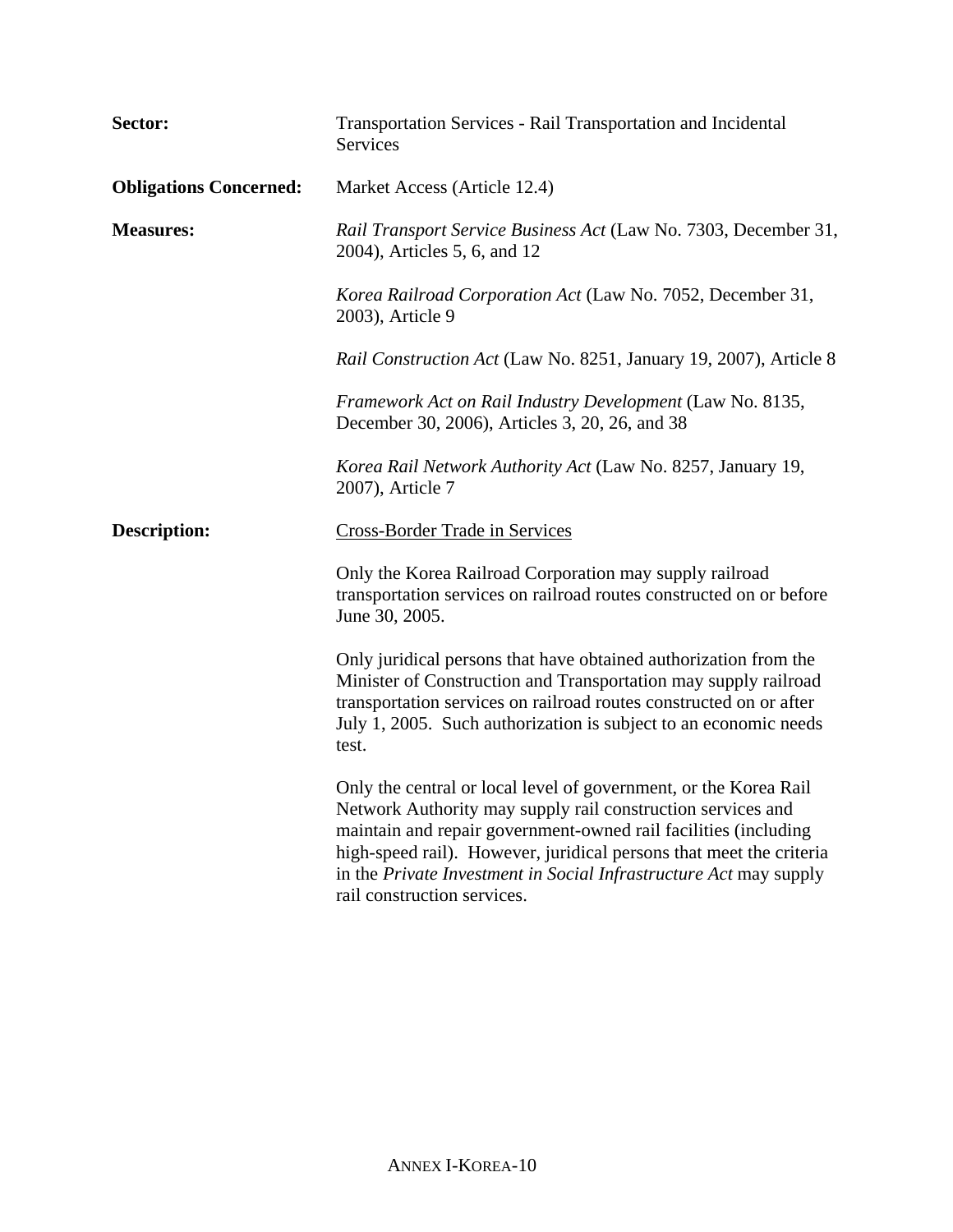| Sector:                       | <b>Transportation Services - Passenger Road Transportation Services</b><br>(not including Taxis and Scheduled Passenger Road Transportation<br>Services)                                                                                        |
|-------------------------------|-------------------------------------------------------------------------------------------------------------------------------------------------------------------------------------------------------------------------------------------------|
| <b>Obligations Concerned:</b> | Local Presence (Article 12.5)                                                                                                                                                                                                                   |
| <b>Measures:</b>              | Passenger Transport Service Act (Law No. 8095, December 26,<br>2006), Article 5                                                                                                                                                                 |
|                               | Enforcement Decree of the Passenger Transport Service Act<br>(Presidential Decree No. 19715, October 26, 2006), Article 3                                                                                                                       |
|                               | Enforcement Regulations of the Passenger Transport Service Act<br>(Ordinance of the Ministry of Construction and Transportation<br>No. 530, August 7, 2006), Article 9                                                                          |
|                               | Cableway and Tramway Transport Service Act (Law No. 7714,<br>December 7, 2005), Article 4                                                                                                                                                       |
|                               | Enforcement Regulations of the Cableway and Tramway Transport<br>Service Act (Ordinance of the Ministry of Construction and<br>Transportation No. 520, June 14, 2006), Article 3                                                                |
| <b>Description:</b>           | <b>Cross-Border Trade in Services</b>                                                                                                                                                                                                           |
|                               | A person that supplies passenger road transportation services, not<br>including taxis and scheduled passenger road transportation<br>services, must establish an office in the <i>dang-hae--ji-yeok</i> (relevant<br>geographic area) in Korea. |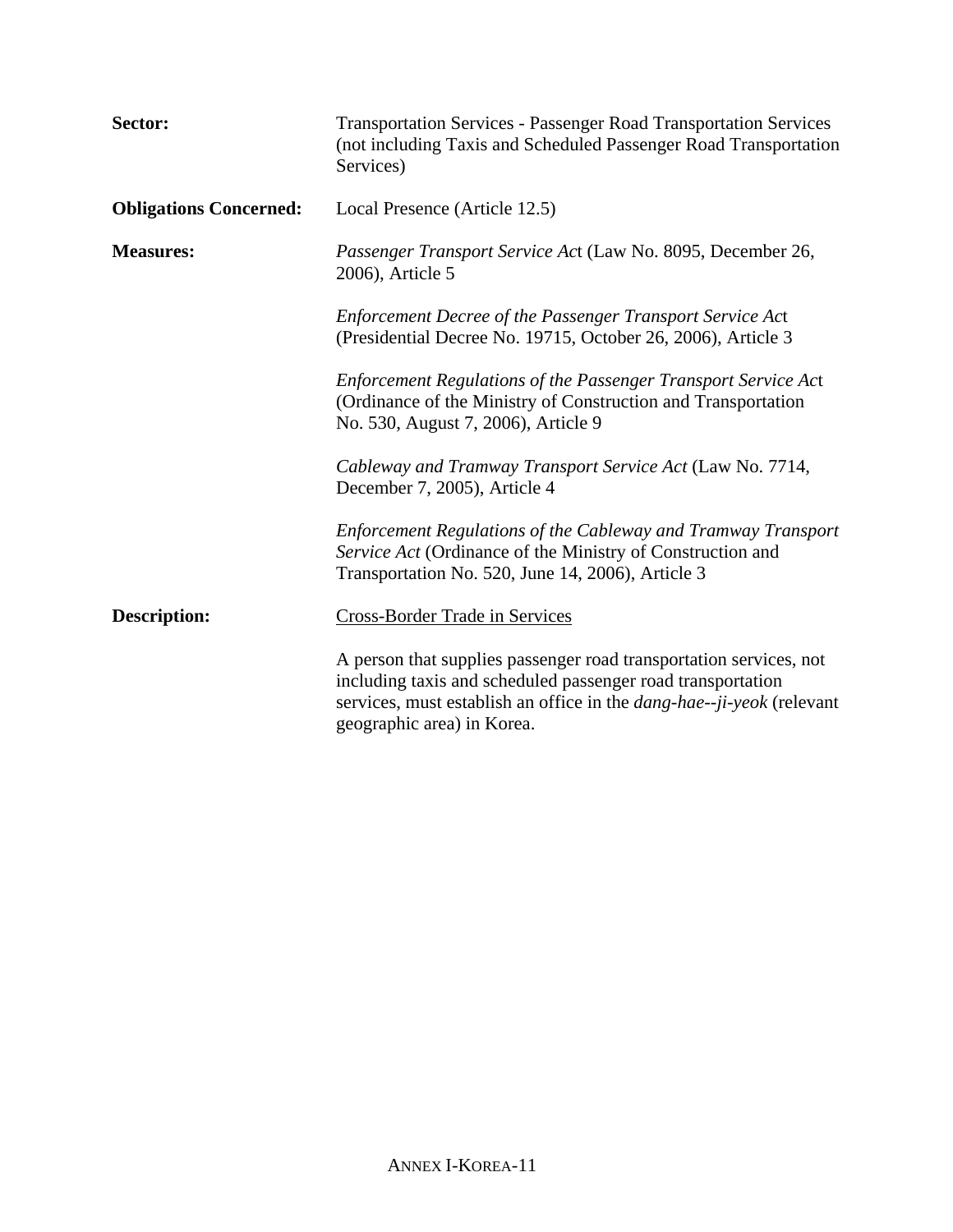| Sector:                       | <b>Transportation Services - International Maritime Cargo</b><br><b>Transportation and Maritime Auxiliary Services</b>                                                                                                                                                           |
|-------------------------------|----------------------------------------------------------------------------------------------------------------------------------------------------------------------------------------------------------------------------------------------------------------------------------|
| <b>Obligations Concerned:</b> | National Treatment (Article 12.2)<br>Market Access (Article 12.4)<br>Local Presence (Article 12.5)                                                                                                                                                                               |
| <b>Measures:</b>              | Maritime Transportation Act (Law No. 8381, April 11, 2007),<br>Articles 24 and 33                                                                                                                                                                                                |
|                               | <b>Enforcement Regulations of the Maritime Transportation Act</b><br>(Ordinance of the Ministry of Maritime Affairs and Fisheries No.<br>340, June 26, 2006), Articles 17, 19, 29, and 30                                                                                        |
|                               | Pilotage Act (Law No. 8379, April 11, 2007), Article 6                                                                                                                                                                                                                           |
|                               | Ship Investment Company Act (Law No. 8223, January 3, 2007),<br>Articles 3 and 31                                                                                                                                                                                                |
| <b>Description:</b>           | <b>Cross-Border Trade in Services</b>                                                                                                                                                                                                                                            |
|                               | A person that supplies international maritime cargo transportation<br>and shipping brokerage services must be organized as a Chusik<br>Hoesa (stock company) in Korea. A ship investment company<br>must also be organized as a <i>Chusik Hoesa</i> (stock company) in<br>Korea. |
|                               | Only a Korean national may supply maritime pilotage services.                                                                                                                                                                                                                    |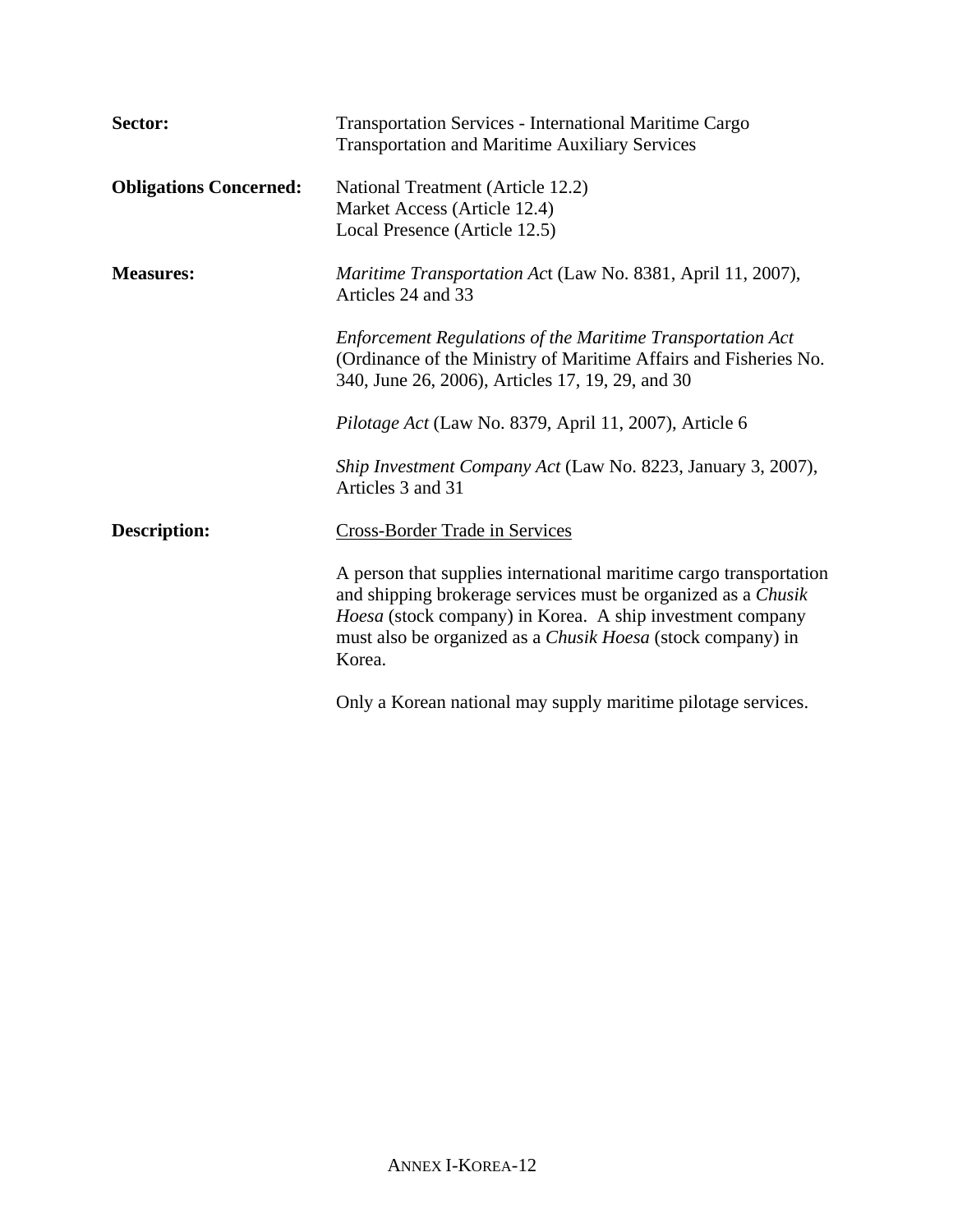| Sector:                       |                                                                                                                                                                                        | <b>Transportation Services - Air Transportation Services</b>                                                                                                                                                                                                 |
|-------------------------------|----------------------------------------------------------------------------------------------------------------------------------------------------------------------------------------|--------------------------------------------------------------------------------------------------------------------------------------------------------------------------------------------------------------------------------------------------------------|
| <b>Obligations Concerned:</b> |                                                                                                                                                                                        | National Treatment (Article 11.3)<br>Senior Management and Boards of Directors (Article 11.9)                                                                                                                                                                |
| <b>Measures:</b>              | 112, 113, 114 and 132                                                                                                                                                                  | Aviation Act (Law No. 8128, December 28, 2006), Articles 3, 6,                                                                                                                                                                                               |
|                               |                                                                                                                                                                                        | Enforcement Regulations of the Aviation Act (Ordinance of the<br>Ministry of Construction and Transportation No. 532, August 18,<br>2006), Articles 278, 278-2, 298 and 299                                                                                  |
| <b>Description:</b>           | <b>Investment</b>                                                                                                                                                                      |                                                                                                                                                                                                                                                              |
|                               | The following persons may not supply scheduled or non-scheduled<br>domestic air transportation services or supply international air<br>transportation services as Korean air carriers: |                                                                                                                                                                                                                                                              |
|                               | (a)                                                                                                                                                                                    | a foreign national;                                                                                                                                                                                                                                          |
|                               | (b)                                                                                                                                                                                    | a foreign government or a foreign gong-gong-dan-<br><i>che</i> (organization for public purposes);                                                                                                                                                           |
|                               | (c)                                                                                                                                                                                    | an enterprise organized under foreign law;                                                                                                                                                                                                                   |
|                               | (d)                                                                                                                                                                                    | an enterprise in which any of the persons referred to<br>in subparagraphs (a) through (c) owns 50 percent or<br>more of the equity interest, or has control; or                                                                                              |
|                               | (e)                                                                                                                                                                                    | an enterprise organized under Korean law whose<br>dae-pyo-ja (for example, a chief executive officer,<br>president, or similar principal senior officer) is a<br>foreign national or half or more of whose senior<br>management are foreign nationals.       |
|                               |                                                                                                                                                                                        | A person that owns an aircraft or is authorized to operate a<br>chartered aircraft must register the aircraft with the Minister of<br>Construction and Transportation. The persons listed in<br>subparagraphs (a) through (e) are not allowed to register an |

aircraft.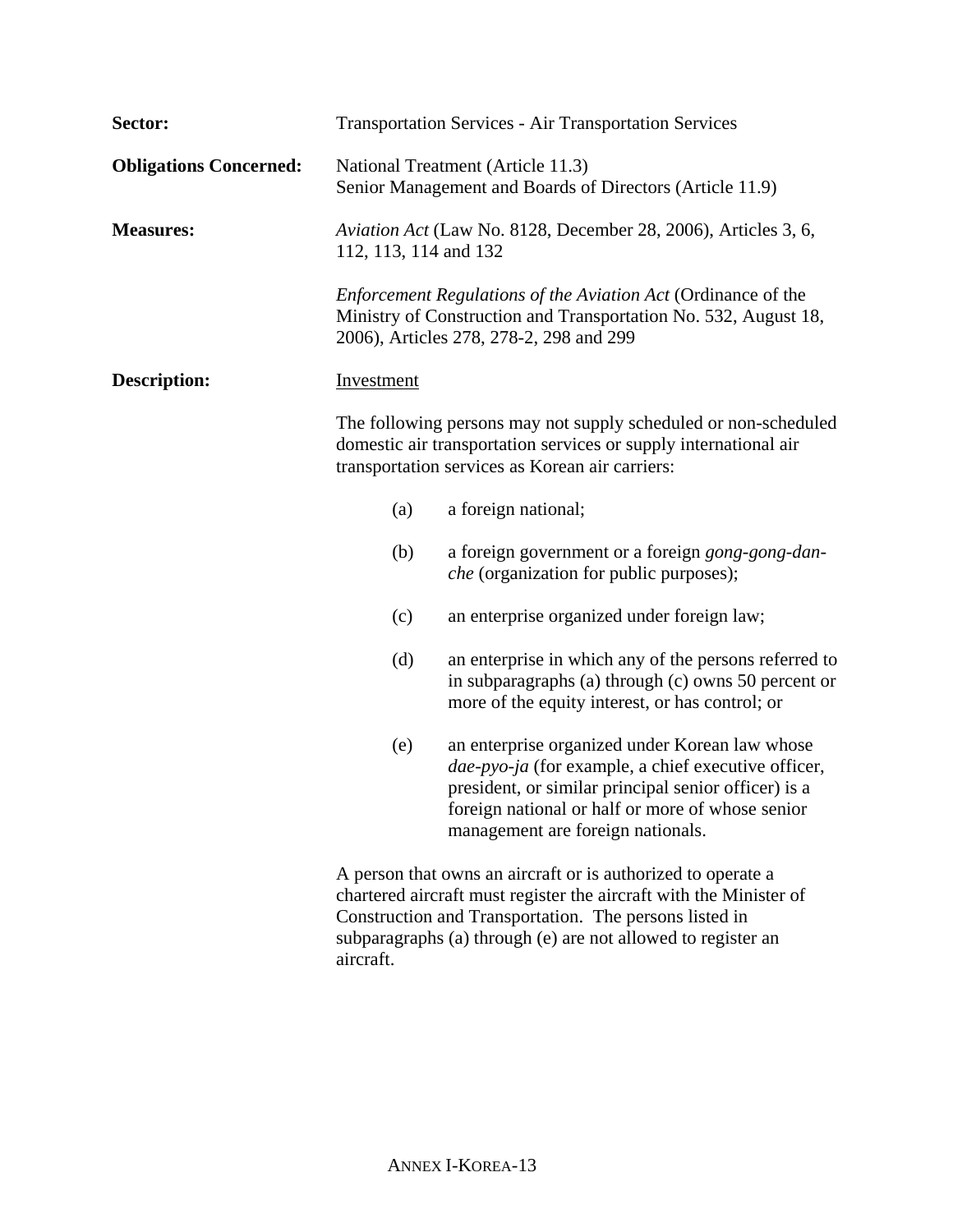| Sector:                       |         | <b>Transportation Services - Specialty Air Services</b>                                                                                                                                                                                                                                                                                                        |
|-------------------------------|---------|----------------------------------------------------------------------------------------------------------------------------------------------------------------------------------------------------------------------------------------------------------------------------------------------------------------------------------------------------------------|
| <b>Obligations Concerned:</b> |         | National Treatment (Articles 11.3 and 12.2)<br>Senior Management and Boards of Directors (Article 11.9)<br>Local Presence (Article 12.5)                                                                                                                                                                                                                       |
| <b>Measures:</b>              | and 134 | Aviation Act (Law No. 8128, December 28, 2006), Articles 3, 6,                                                                                                                                                                                                                                                                                                 |
|                               |         | Enforcement Regulations of the Aviation Act (Ordinance of the<br>Ministry of Construction and Transportation No. 532, August 18,<br>2006), Articles 298 and 299-2                                                                                                                                                                                              |
| <b>Description:</b>           |         | <b>Cross-Border Trade in Services and Investment</b>                                                                                                                                                                                                                                                                                                           |
|                               |         | A person that supplies aircraft-sa-yong (use) services or such non-<br>scheduled air transportation services as glider towing, parachute<br>jumping, aerial construction, heli-logging, and aerial sightseeing<br>must register its self-owned or chartered aircraft with the Minister<br>of Construction and Transportation and establish an office in Korea. |
|                               |         | The following persons may not register an aircraft:                                                                                                                                                                                                                                                                                                            |
|                               | (a)     | a foreign national;                                                                                                                                                                                                                                                                                                                                            |
|                               | (b)     | a foreign government or a foreign gong-gong-dan-<br><i>che</i> (organization for public purposes);                                                                                                                                                                                                                                                             |
|                               | (c)     | an enterprise organized under foreign law;                                                                                                                                                                                                                                                                                                                     |
|                               | (d)     | an enterprise in which any of those referred to in<br>subparagraphs (a) through (c) owns 50 percent or<br>more of the equity interest, or has control; or                                                                                                                                                                                                      |
|                               | (e)     | an enterprise organized under Korean law whose<br><i>dae-pyo-ja</i> (for example, a chief executive officer,<br>president, or similar principal senior officer) is a<br>foreign national or half or more of whose senior<br>management are foreign nationals.                                                                                                  |
|                               |         | For purposes of this entry, aircraft-sa-yong (use) services are<br>services using an aircraft, and supplied upon request, for hire, other<br>than for passenger or freight transportation, including aerial fire-<br>fighting, forestry fire management, aerial advertising, flight                                                                            |

training, aerial mapping, aerial investigation, aerial spraying, aerial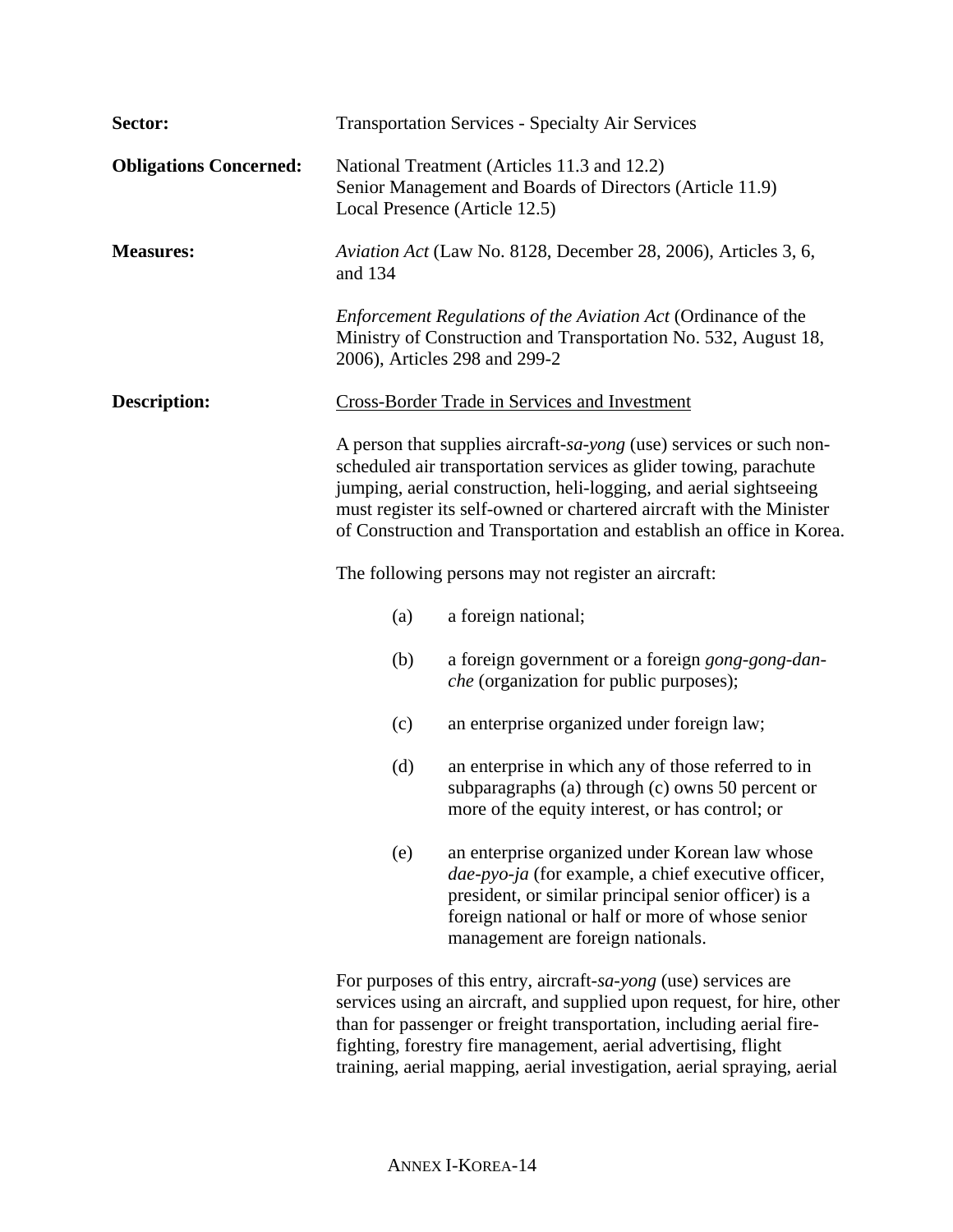photographing and other aerial agricultural activities, and aerial inspections and observations.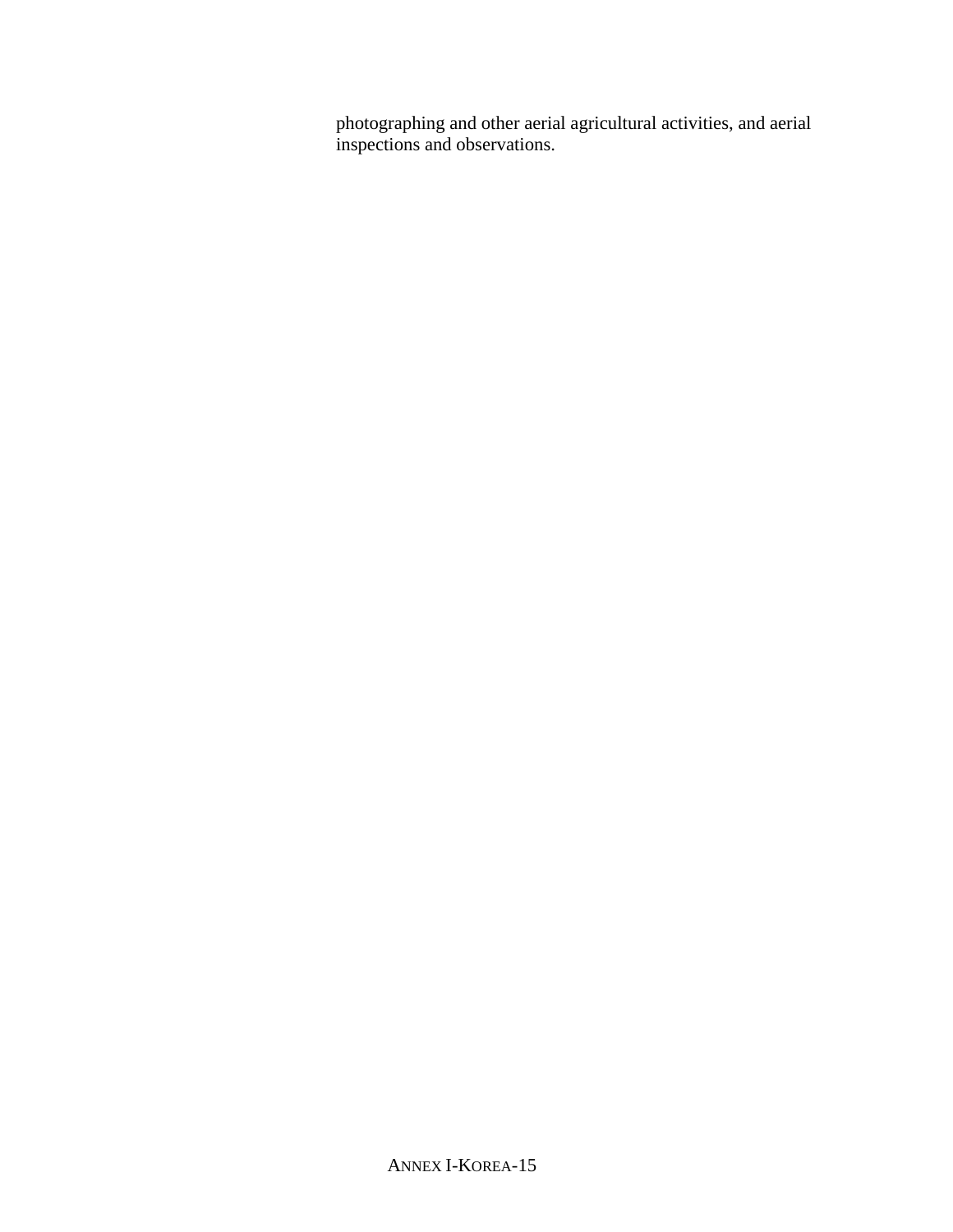| Sector:                       | <b>Transportation Services - Road Transportation Support Services</b>                                                                                                                                                                                                                                                                                                                                       |
|-------------------------------|-------------------------------------------------------------------------------------------------------------------------------------------------------------------------------------------------------------------------------------------------------------------------------------------------------------------------------------------------------------------------------------------------------------|
| <b>Obligations Concerned:</b> | Market Access (Article 12.4)<br>Local Presence (Article 12.5)                                                                                                                                                                                                                                                                                                                                               |
| <b>Measures:</b>              | Passenger Transport Service Act (Law No. 8095, December 26,<br>2006), Articles 37 and 38                                                                                                                                                                                                                                                                                                                    |
|                               | <b>Enforcement Regulations of the Passenger Transport Service Act</b><br>(Ordinance of the Ministry of Construction and Transportation No.<br>551, March 19, 2007), Article 66                                                                                                                                                                                                                              |
|                               | Parking Lot Service Act (Law No. 7596, July 13, 2005), Article 12                                                                                                                                                                                                                                                                                                                                           |
|                               | Road Traffic Act (Law No. 7969, July 19, 2006), Article 36                                                                                                                                                                                                                                                                                                                                                  |
| <b>Description:</b>           | <b>Cross-Border Trade in Services</b>                                                                                                                                                                                                                                                                                                                                                                       |
|                               | A person that supplies parking lot services, bus terminal operation<br>services, or car towing and storage services must establish a place<br>of business in the relevant geographic area in Korea and obtain an<br>authorization from the Minister of Construction and Transportation,<br>head of local police, or head of <i>shi/gun</i> , as appropriate, which is<br>subject to an economic needs test. |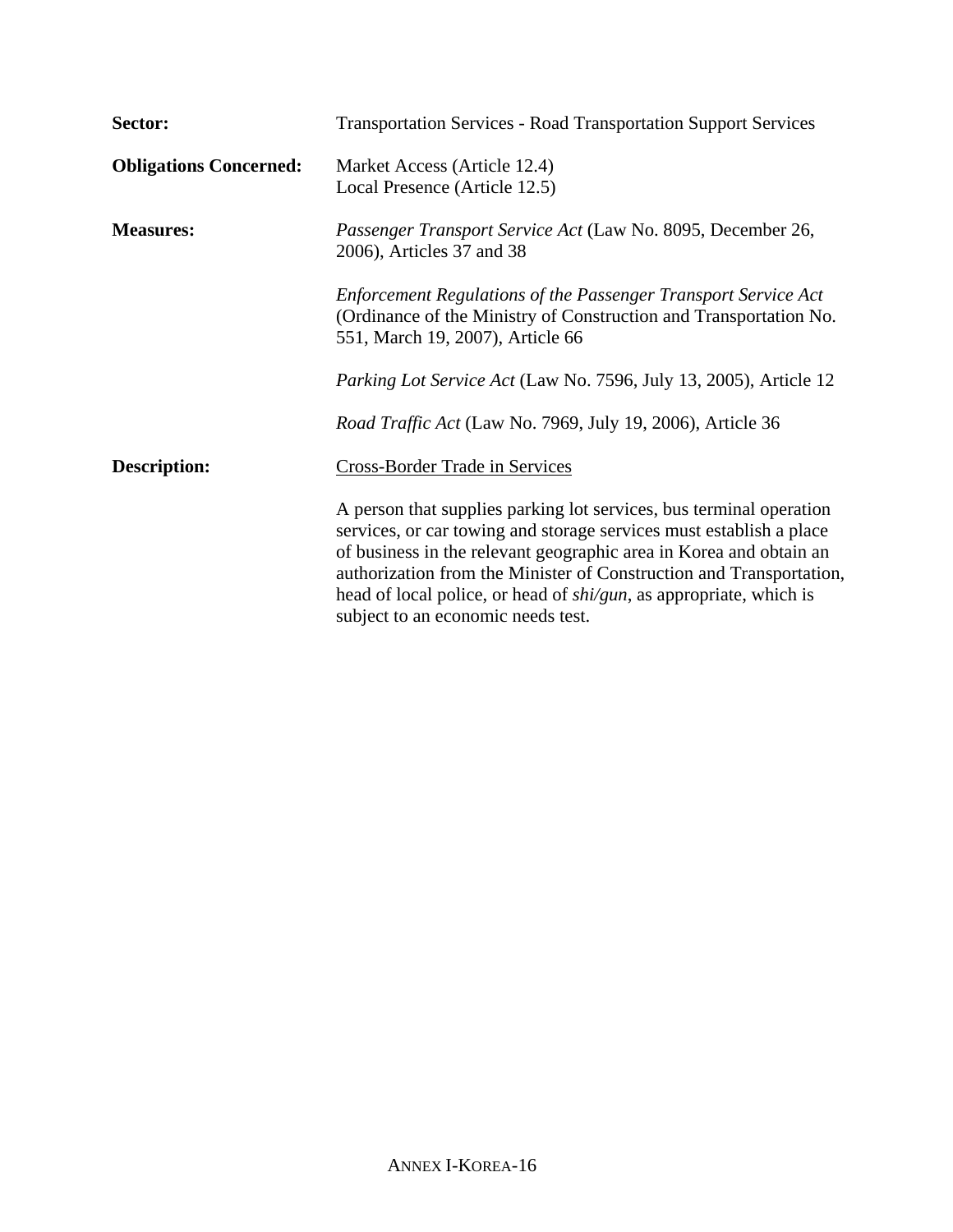| Sector:                       | <b>Courier Services</b>                                                                                                                                                                                                                                           |
|-------------------------------|-------------------------------------------------------------------------------------------------------------------------------------------------------------------------------------------------------------------------------------------------------------------|
| <b>Obligations Concerned:</b> | Market Access (Article 12.4)<br>Local Presence (Article 12.5)                                                                                                                                                                                                     |
| <b>Measures:</b>              | Aviation Act (Law No. 8128, December 28, 2006), Article 139                                                                                                                                                                                                       |
|                               | Enforcement Regulations of the Aviation Act (Ordinance of the<br>Ministry of Construction and Transportation No. 532, August 18,<br>2006), Article 306                                                                                                            |
|                               | Trucking Transport Business Act (Law No. 8138, December 30,<br>2006), Articles 3 and 21                                                                                                                                                                           |
| <b>Description:</b>           | <b>Cross-Border Trade in Services</b>                                                                                                                                                                                                                             |
|                               | To supply international courier services that include commercial<br>document delivery services, as specified in Article 3 of the<br>Enforcement Decree of the Postal Services Act, a person must<br>establish an office in Korea.                                 |
|                               | In order to obtain a trucking business license from the Minister of<br>Construction and Transportation, a domestic courier services<br>supplier must establish an office in the relevant geographic area.<br>Such a license is subject to an economic needs test. |
|                               | For greater certainty, a person acquiring a domestic courier<br>services supplier does not need to obtain a new trucking business<br>license provided that the acquirer operates under the same terms<br>and conditions as set out in the acquiree's license.     |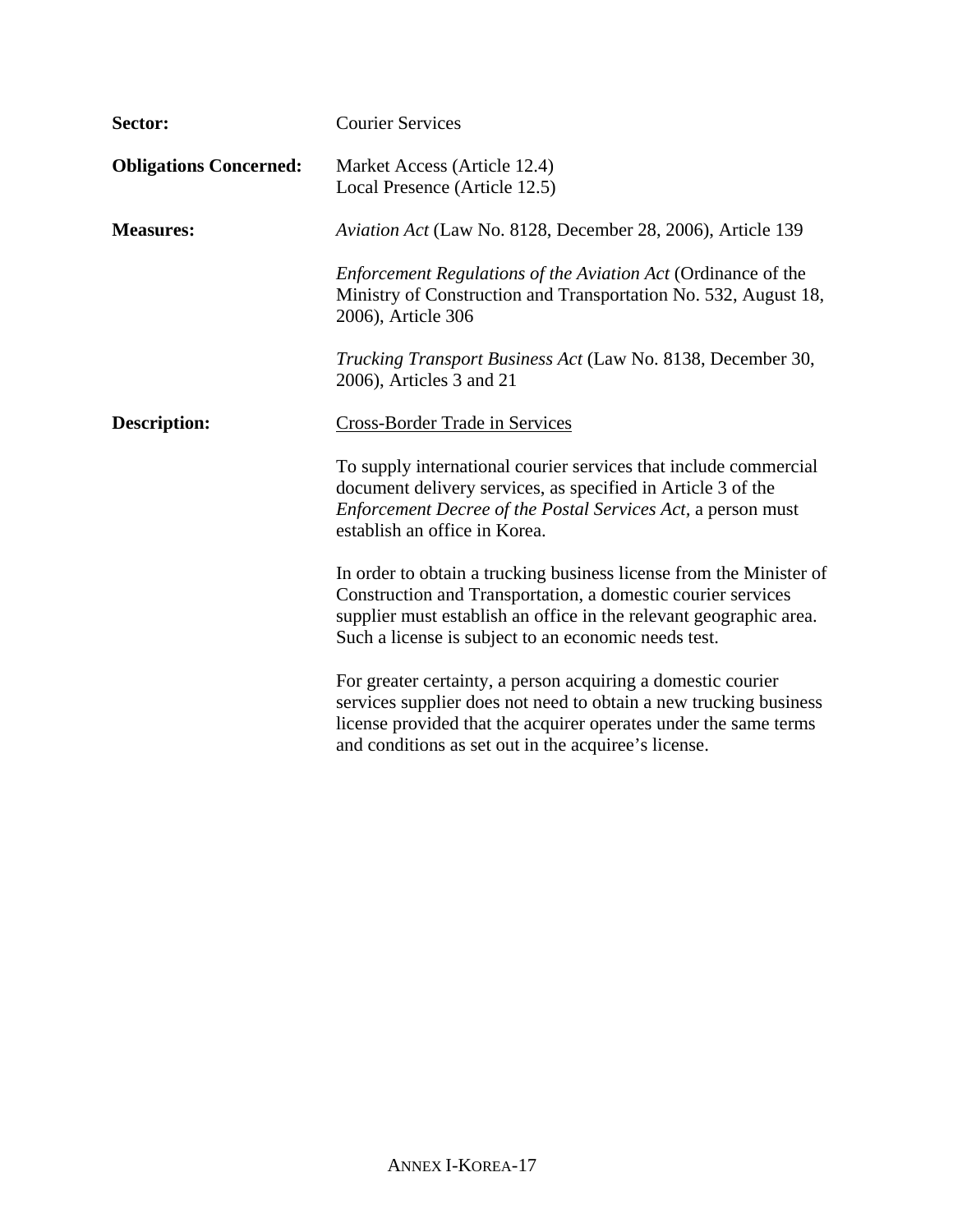| Sector:                       | <b>Telecommunications Services</b>                                                                                                                                                                                                                                                                                                                                                                                                                                             |  |
|-------------------------------|--------------------------------------------------------------------------------------------------------------------------------------------------------------------------------------------------------------------------------------------------------------------------------------------------------------------------------------------------------------------------------------------------------------------------------------------------------------------------------|--|
| <b>Obligations Concerned:</b> | National Treatment (Articles 11.3 and 12.2)<br>Market Access (Article 12.4)<br>Local Presence (Article 12.5)                                                                                                                                                                                                                                                                                                                                                                   |  |
| <b>Measures:</b>              | Telecommunications Business Act (Law No. 8324, March 29,<br>2007), Articles 5, 5-2, 6, 19, and 59-2                                                                                                                                                                                                                                                                                                                                                                            |  |
|                               | <i>Telecommunications Business Act</i> (Law No. 5385, August 28,<br>1997), Addenda Article 4                                                                                                                                                                                                                                                                                                                                                                                   |  |
|                               | Radio Waves Act (Law No. 7815, December 30, 2005), Articles 13<br>and 20                                                                                                                                                                                                                                                                                                                                                                                                       |  |
| <b>Description:</b>           | Cross-Border Trade in Services and Investment                                                                                                                                                                                                                                                                                                                                                                                                                                  |  |
|                               | A license for facilities-based public telecommunications services<br>or a registration for non-facilities-based public telecommunications<br>services shall be granted only to a juridical person organized under<br>Korean law.                                                                                                                                                                                                                                               |  |
|                               | A license for facilities-based public telecommunications services<br>shall not be granted to or held by a juridical person organized<br>under Korean law in which a foreign government, foreign person,<br>or deemed foreign person holds in the aggregate more than 49<br>percent of the juridical person's total voting shares.                                                                                                                                              |  |
|                               | A foreign government, foreign person, or deemed foreign person<br>may not in the aggregate hold more than 49 percent of the total<br>voting shares of a facilities-based supplier of public<br>telecommunications services. In addition, with respect to KT<br>Corporation (KT), a foreign government, foreign person, or<br>deemed foreign person may not be the largest shareholder of KT,<br>except if it holds less than five percent of the total voting shares of<br>KT. |  |
|                               | No later than two years after this Agreement enters into force,<br>Korea shall permit:                                                                                                                                                                                                                                                                                                                                                                                         |  |
|                               | (a)<br>a deemed foreign person to hold up to 100 percent<br>of the total voting shares of a facilities-based<br>supplier of public telecommunications services<br>organized under Korean law, other than KT and SK<br>Telecom Co., LTD (SK Telecom); and                                                                                                                                                                                                                       |  |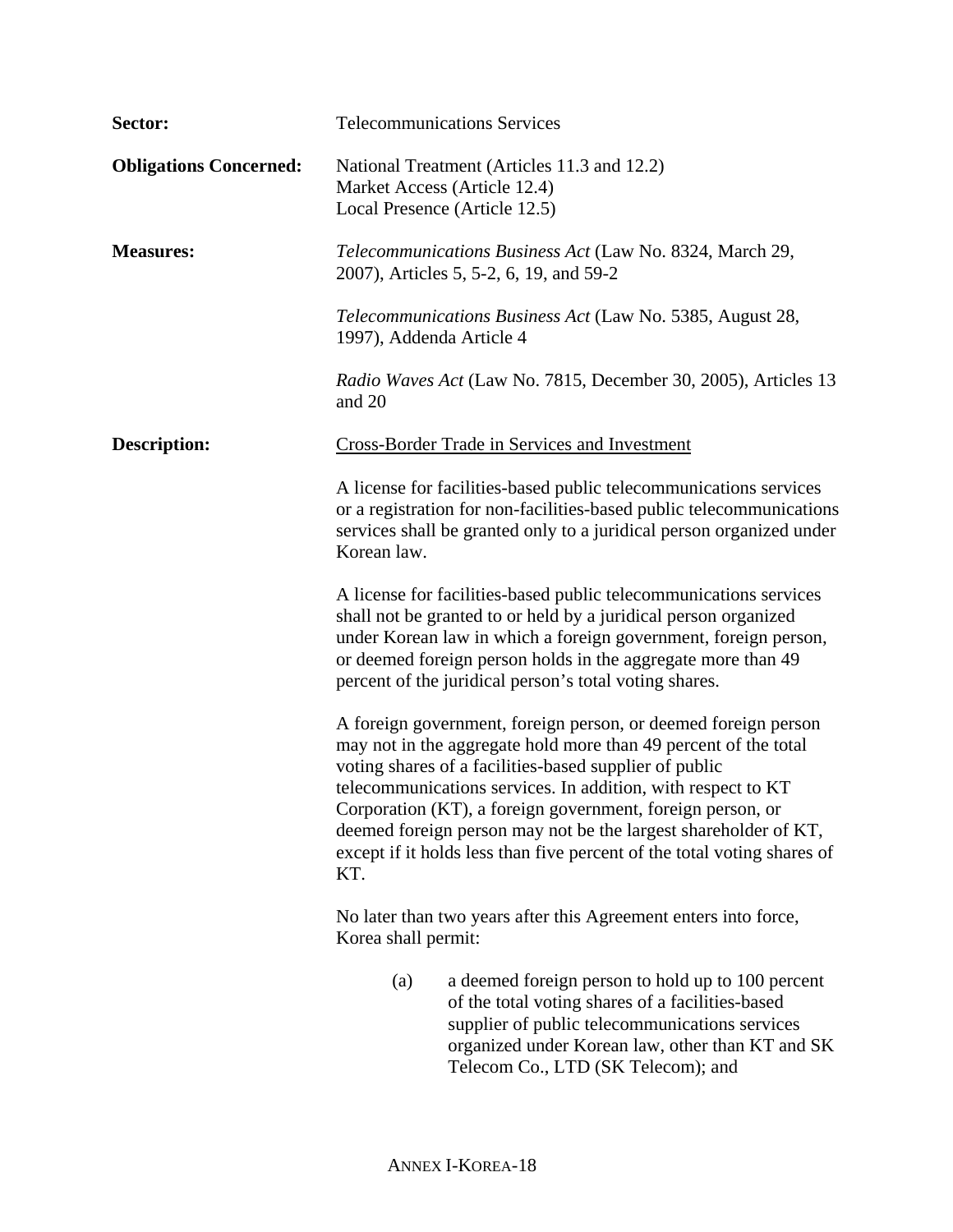(b) a facilities-based supplier of public telecommunications services organized under Korean law in which a deemed foreign person holds up to 100 percent of its total voting shares to obtain or hold a license for facilities-based public telecommunications services.

A foreign government, or its representative, or a foreign person may not obtain or hold a radio station license.

A foreign person may not supply cross-border public telecommunications services into Korea, except through a commercial arrangement with a supplier of public telecommunications services that is licensed in Korea.

For purposes of this entry:

- (a) **deemed foreign person** means a juridical person organized under Korean law in which a foreign government or a foreign person (including a "specially related person" under subparagraph 3 of Article 36 of the *Securities Exchange Act*) is the largest shareholder and holds 15 percent or more of that juridical person's total voting shares, but does not include a juridical person that holds less than 1 percent of the total voting shares of a facilitiesbased supplier of public telecommunications services;
- (b) consistent with Article 4.2 of the *Telecommunications Business Act* (Law No. 8324, March 29, 2007), a facilities-based supplier is a supplier that owns transmission facilities;
- (c) consistent with Article 4.3 of the *Telecommunications Business Act* (Law No. 8324, March 29, 2007), a non-facilities-based supplier is a supplier that does not own transmission facilities (but may own a switch, router or multiplexer) and supplies its public telecommunication services through transmission facilities of a licensed facilities-based supplier; and
- (d) consistent with subparagraph 3 of Article 2 of the *Telecommunications Basic Act* (Law No. 7810, December 30, 2005), **transmission facilities** means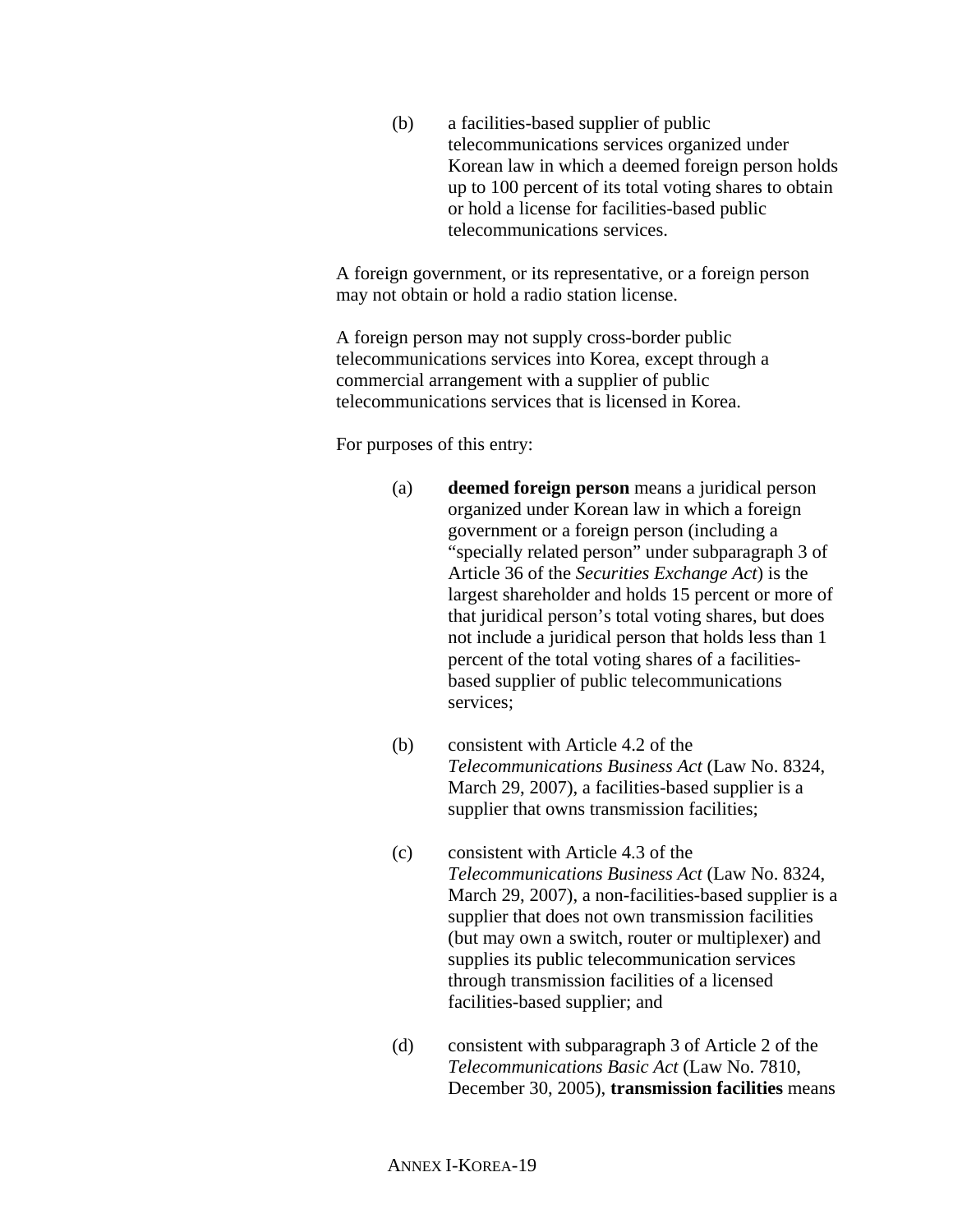wireline or wireless transmission facilities (including circuit facilities) that connect transmitting points with receiving points.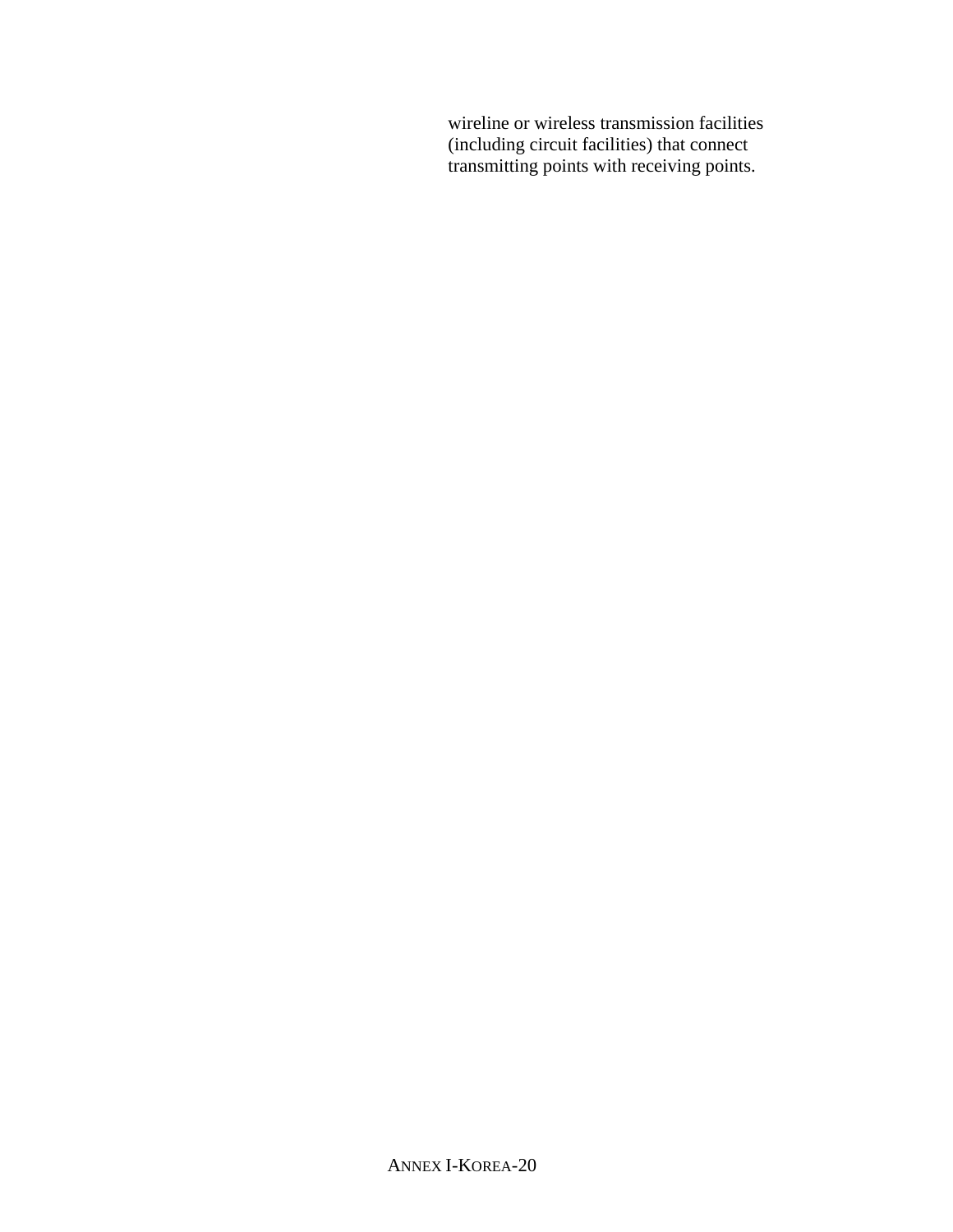| Sector:                       | Real Estate Brokerage and Appraisal Services                                                                                                                                                                                           |
|-------------------------------|----------------------------------------------------------------------------------------------------------------------------------------------------------------------------------------------------------------------------------------|
| <b>Obligations Concerned:</b> | Local Presence (Article 12.5)                                                                                                                                                                                                          |
| <b>Measures:</b>              | Act on Duties of a Licensed Real Estate Broker and Filing of Real<br><i>Estate Transactions</i> (Law No. 8120, December 28, 2006), Article<br>9                                                                                        |
|                               | Enforcement Decree of the Act on Duties of a Licensed Real Estate<br>Broker and Filing of Real Estate Transactions (Presidential Decree<br>No. 19507, June 12, 2006), Article 13                                                       |
|                               | Enforcement Regulations of the Act on Duties of a Licensed Real<br><b>Estate Broker and Filing of Real Estate Transactions (Ordinance</b><br>of the Ministry of Construction and Transportation No. 530,<br>August 7, 2006), Article 4 |
|                               | Public Notice of Values and Appraisal of Real Estate Act (Law No.<br>7707, December 7, 2005), Article 27                                                                                                                               |
|                               | Enforcement Decree of the Public Notice of Values and Appraisal<br>of Real Estate Act (Presidential Decree No. 19463, April 28, 2006),<br>Articles 65, 66, and 68                                                                      |
|                               | Enforcement Regulations of the Public Notice of Values and<br>Appraisal of Real Estate Act (Ordinance of the Ministry of<br>Construction and Transportation No. 425, February 12, 2005),<br>Articles 25 and 26                         |
| <b>Description:</b>           | <b>Cross-Border Trade in Services</b>                                                                                                                                                                                                  |
|                               | A person that supplies real estate brokerage services or real estate<br>appraisal services must establish an office in Korea.                                                                                                          |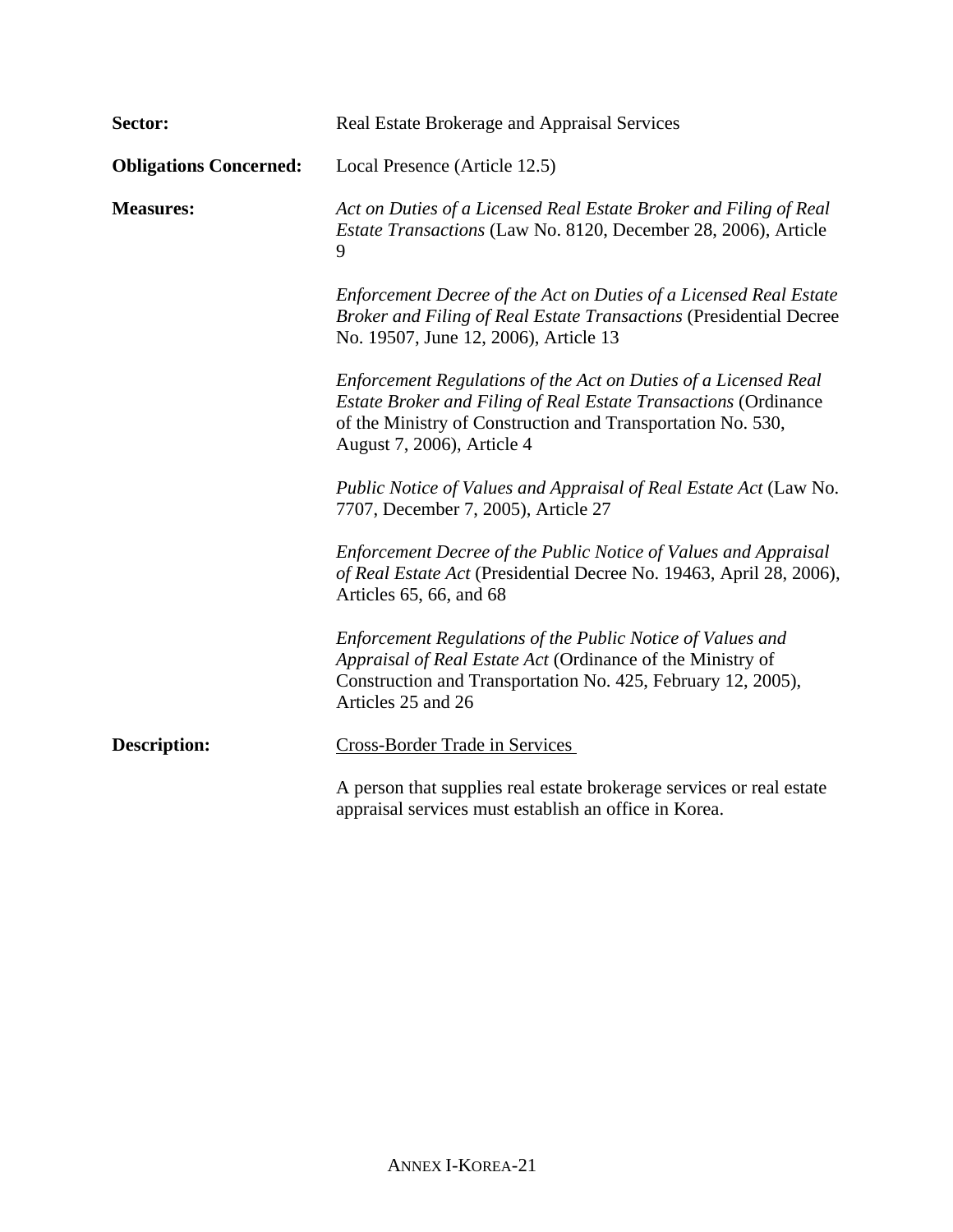| Sector:                       | Retail, Leasing, Rental and Repair Services Related to Medical<br>Devices                                                                                    |
|-------------------------------|--------------------------------------------------------------------------------------------------------------------------------------------------------------|
| <b>Obligations Concerned:</b> | Local Presence (Article 12.5)                                                                                                                                |
| <b>Measures:</b>              | <i>Medical Devices Act</i> (Law No. 8037, October 4, 2006), Articles 15<br>and 16                                                                            |
|                               | <i>Enforcement Regulations of the Medical Devices Act (Ordinance of</i><br>the Ministry of Health and Welfare No. 366, July 27, 2006),<br>Articles 22 and 24 |
| <b>Description:</b>           | <b>Cross-Border Trade in Services</b>                                                                                                                        |
|                               | A person that supplies retail, leasing, rental, or repair services<br>related to medical devices must establish an office in Korea.                          |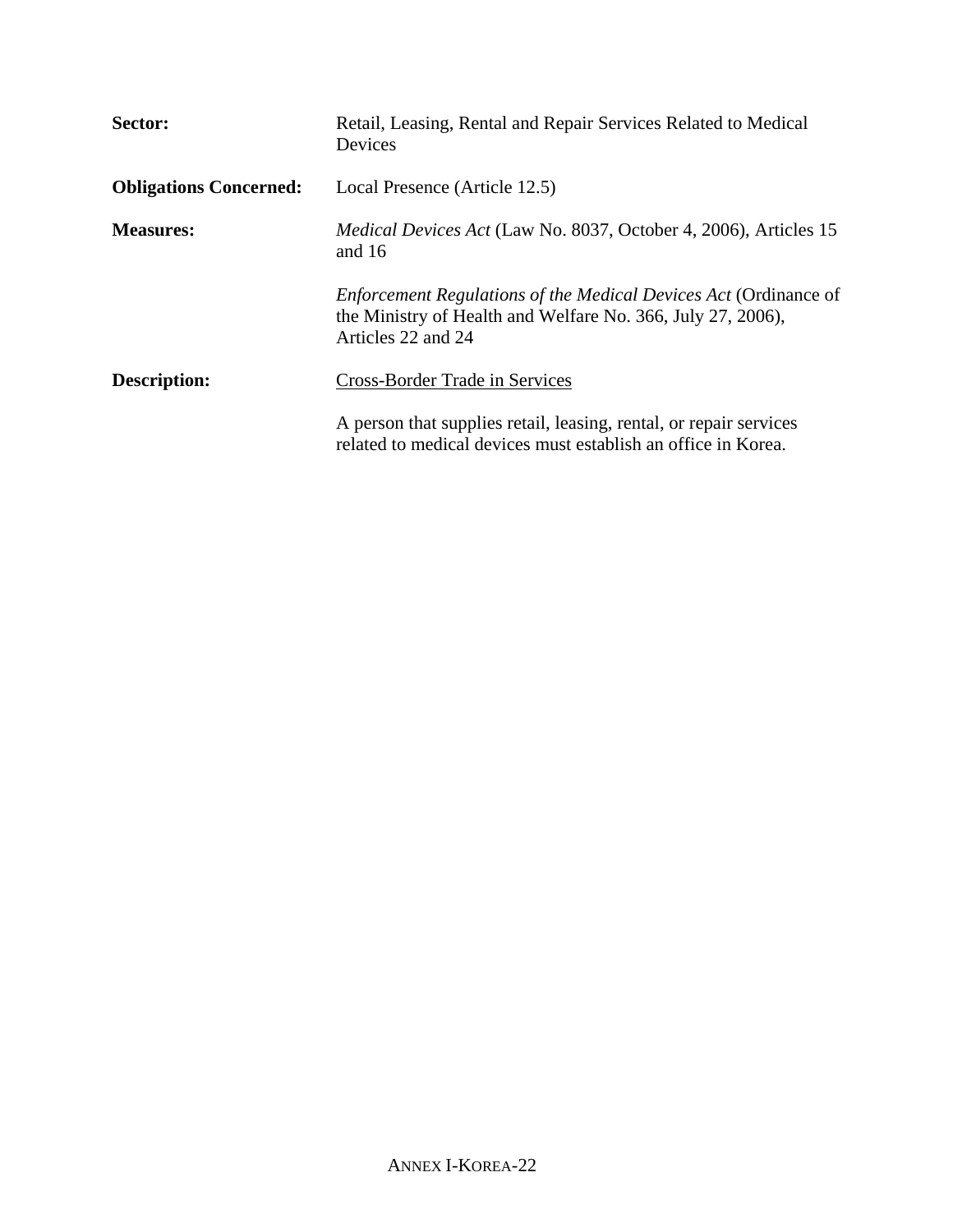| Sector:                       | <b>Rental Services - Automobiles</b>                                                                                                                                           |
|-------------------------------|--------------------------------------------------------------------------------------------------------------------------------------------------------------------------------|
| <b>Obligations Concerned:</b> | Local Presence (Article 12.5)                                                                                                                                                  |
| <b>Measures:</b>              | Passenger Transport Service Act (Law No. 8095, December 26,<br>2006), Articles 29 and 30                                                                                       |
|                               | <b>Enforcement Regulations of the Passenger Transport Service Act</b><br>(Ordinance of the Ministry of Construction and Transportation No.<br>530, August 7, 2006), Article 52 |
| Description:                  | Cross-Border Trade in Services                                                                                                                                                 |
|                               | A person that supplies automobile rental services must establish an<br>office in Korea.                                                                                        |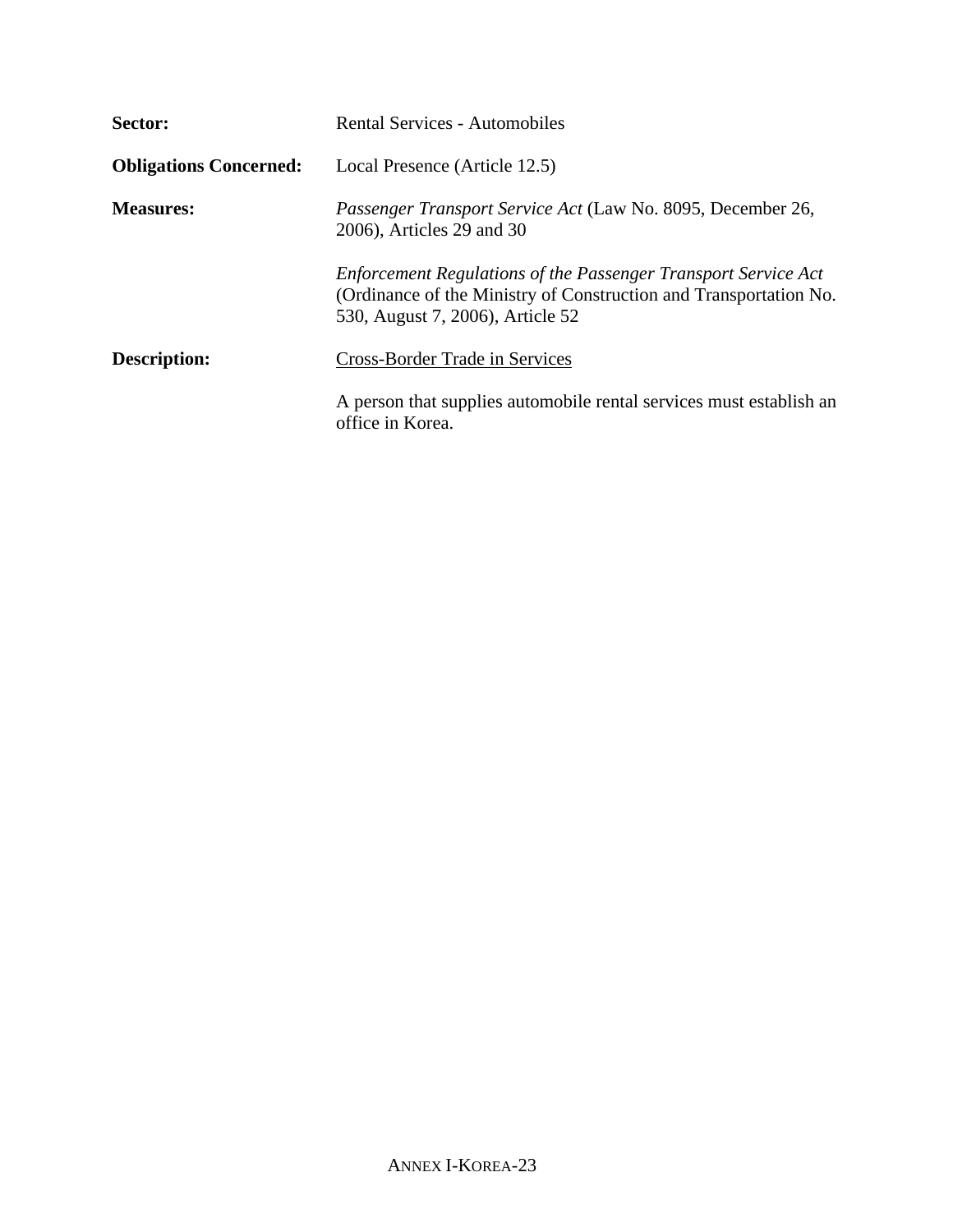| Sector:                       | Scientific Research Services and Sea Map Making Services                                                                                                                                                                                                                                                                                                                                                                                                                                                                      |
|-------------------------------|-------------------------------------------------------------------------------------------------------------------------------------------------------------------------------------------------------------------------------------------------------------------------------------------------------------------------------------------------------------------------------------------------------------------------------------------------------------------------------------------------------------------------------|
| <b>Obligations Concerned:</b> | National Treatment (Articles 11.3 and 12.2)                                                                                                                                                                                                                                                                                                                                                                                                                                                                                   |
| <b>Measures:</b>              | <i>Marine Scientific Research Act</i> (Law No. 5809, February 5, 1999),<br>Articles 6, 7, and 8                                                                                                                                                                                                                                                                                                                                                                                                                               |
|                               | Territorial Sea and Contiguous Zone Act (Law No. 4986,<br>December 6, 1995), Article 5                                                                                                                                                                                                                                                                                                                                                                                                                                        |
| <b>Description:</b>           | Cross-Border Trade in Services and Investment                                                                                                                                                                                                                                                                                                                                                                                                                                                                                 |
|                               | A foreign person, a foreign government, or a Korean enterprise<br>owned or controlled by a foreign person that intends to conduct<br>marine scientific research in the territorial waters or exclusive<br>economic zone of Korea must obtain prior authorization or consent<br>from the Minister of Maritime Affairs and Fisheries whereas a<br>Korean national or a Korean enterprise not owned or controlled by<br>a foreign person need only to provide notification to the Minister<br>of Maritime Affairs and Fisheries. |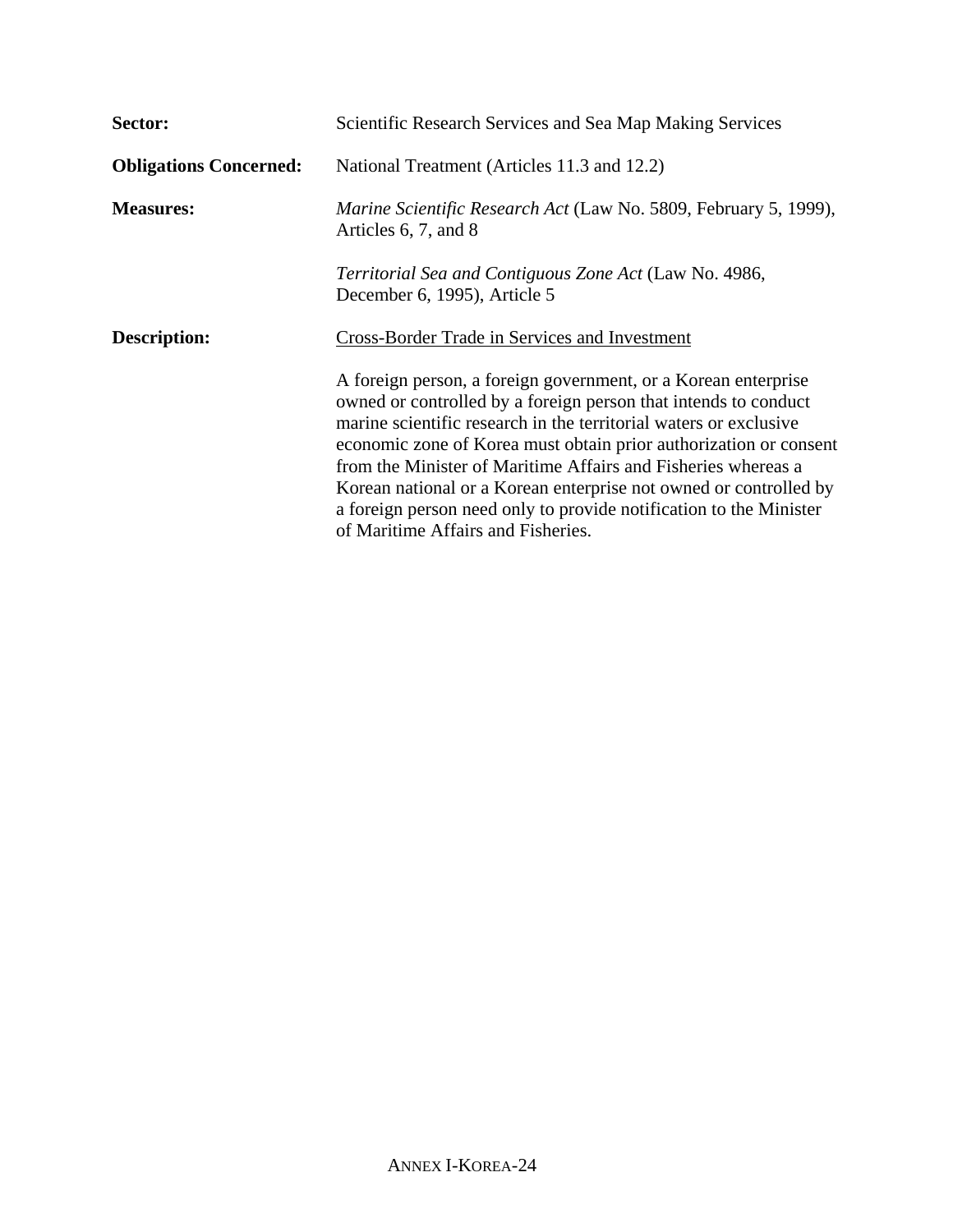| Sector:                       | Professional Services - Legal Services                                                                                                                                                                                                                                                                                                                                                                                                                                                                            |
|-------------------------------|-------------------------------------------------------------------------------------------------------------------------------------------------------------------------------------------------------------------------------------------------------------------------------------------------------------------------------------------------------------------------------------------------------------------------------------------------------------------------------------------------------------------|
| <b>Obligations Concerned:</b> | Market Access (Article 12.4)<br>Local Presence (Article 12.5)                                                                                                                                                                                                                                                                                                                                                                                                                                                     |
| <b>Measures:</b>              | Attorney-at-law Act (Law No. 8271, January 26, 2007), Articles 4,<br>7, 21, 34, 45, 58-6, 58-22, and 109                                                                                                                                                                                                                                                                                                                                                                                                          |
|                               | Certified Judicial Scriveners Act (Law No. 7895, March 24, 2006),<br>Articles 2, 3, and 14                                                                                                                                                                                                                                                                                                                                                                                                                        |
|                               | <i>Notary Public Act</i> (Law No. 7428, March 31, 2005), Articles 10,<br>16, and 17                                                                                                                                                                                                                                                                                                                                                                                                                               |
| <b>Description:</b>           | <b>Cross-Border Trade in Services</b>                                                                                                                                                                                                                                                                                                                                                                                                                                                                             |
|                               | Only a <i>byeon-ho-sa</i> (Korean-licensed lawyer) registered with the<br>Korean Bar Association may supply legal services.                                                                                                                                                                                                                                                                                                                                                                                       |
|                               | Only a <i>byeon-ho-sa</i> (Korean-licensed lawyer) may establish the<br>following types of legal entity: <i>beop-yool-sa-mu-so</i> (law office),<br>beop-mu-beop-in (law company with the characteristics of<br>partnership), beop-mu-beop-in (yoo-han) (limited liability law<br>company), or <i>beop-mu-jo-hap</i> (limited liability partnership law<br>office). For greater certainty, a person that is not a Korean-<br>licensed lawyer is not permitted to invest in any of these types of<br>legal entity. |
|                               | A byeon-ho-sa (Korean-licensed lawyer) or beop-mu-sa (Korean-<br>certified judicial scrivener) who practices in Korea must establish<br>an office in the jurisdiction of the district court in which he or she<br>practices. A <i>gong-jeung-in</i> (Korean notary public) must establish<br>an office in the jurisdiction of the district office of the public<br>prosecutor in which he or she practices.                                                                                                       |
|                               | This entry is subject to the commitments undertaken in the entry<br>for Legal Services – Foreign Legal Consultants in the Schedule to<br>Annex II.                                                                                                                                                                                                                                                                                                                                                                |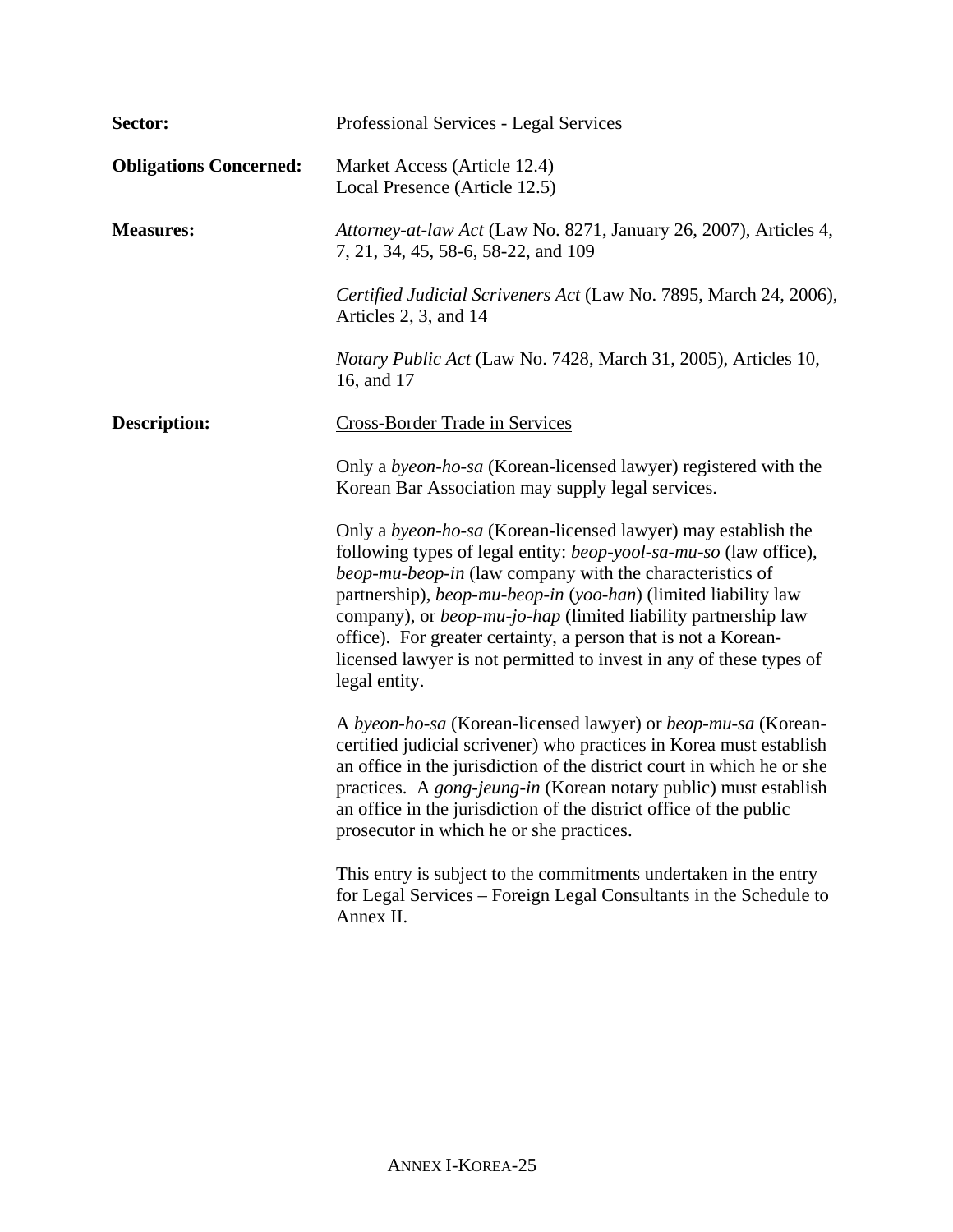| Sector:                       | Professional Services - Labor Affairs Consulting Services                                                                                                                                                                                                                                                    |
|-------------------------------|--------------------------------------------------------------------------------------------------------------------------------------------------------------------------------------------------------------------------------------------------------------------------------------------------------------|
| <b>Obligations Concerned:</b> | Local Presence (Article 12.5)                                                                                                                                                                                                                                                                                |
| <b>Measures:</b>              | Certified Labor Affairs Consultant Act (Law No. 7796, December<br>29, 2005), Articles 5, 7-3, and 7-4                                                                                                                                                                                                        |
| <b>Description:</b>           | Cross-Border Trade in Services                                                                                                                                                                                                                                                                               |
|                               | A person that supplies labor affairs consulting services must<br>establish an office in Korea and be a <i>gong-in-no-mu-sa</i> (Korean-<br>licensed labor affairs consultant).                                                                                                                               |
|                               | For greater certainty, an enterprise that supplies labor affairs<br>consulting services must consist of at least two <i>gong-in-no-mu-sa</i><br>(Korean-licensed labor affairs consultant) (including the natural<br>person who is the founder) and must obtain authorization from the<br>Minister of Labor. |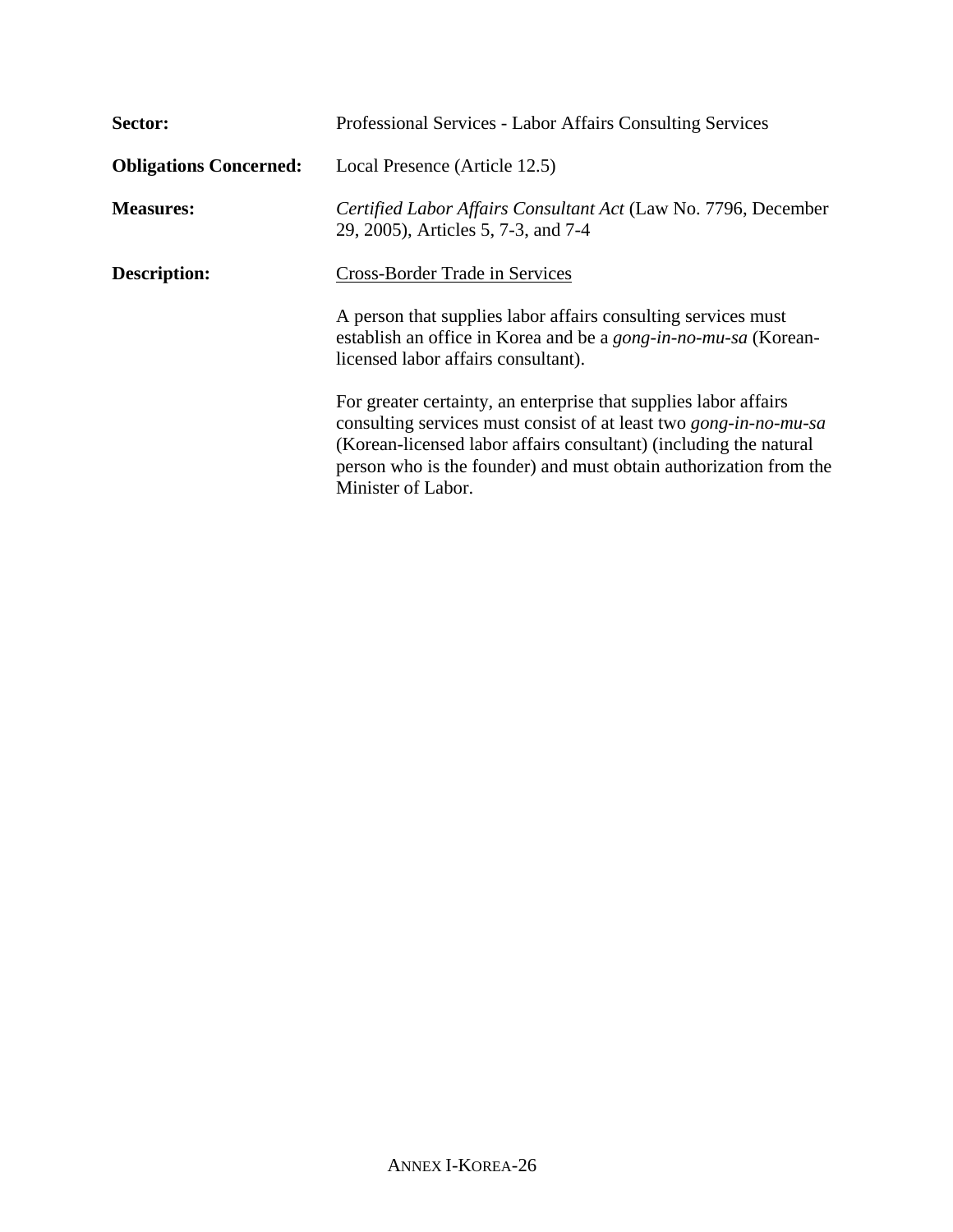| Sector:                       | Professional Services - Patent Attorney (byeon-ri-sa)                                                                                                                                                                                                                                                         |
|-------------------------------|---------------------------------------------------------------------------------------------------------------------------------------------------------------------------------------------------------------------------------------------------------------------------------------------------------------|
| <b>Obligations Concerned:</b> | Market Access (Article 12.4)<br>Local Presence (Article 12.5)                                                                                                                                                                                                                                                 |
| <b>Measures:</b>              | <i>Patent Attorney Act</i> (Law No. 7870, March 3, 2006), Articles 3, 5,<br>$6-2$ , and $6-3$                                                                                                                                                                                                                 |
| <b>Description:</b>           | <b>Cross-Border Trade in Services</b>                                                                                                                                                                                                                                                                         |
|                               | Only a <i>byeon-ri-sa</i> (Korean-licensed patent attorney) who is<br>registered with the Korean Intellectual Property Office may supply<br>patent attorney services.                                                                                                                                         |
|                               | Only a <i>byeon-ri-sa</i> (Korean-licensed patent attorney) may establish<br>a gae-in-sa-mu-so (sole proprietorship) or a teuk-heo-beop-in<br>(patent law firm). For greater certainty, a person that is not a<br>Korean-licensed patent attorney may not invest in either of these<br>types of legal entity. |
|                               | A byeon-ri-sa (Korean-licensed patent attorney) may establish<br>only one office.                                                                                                                                                                                                                             |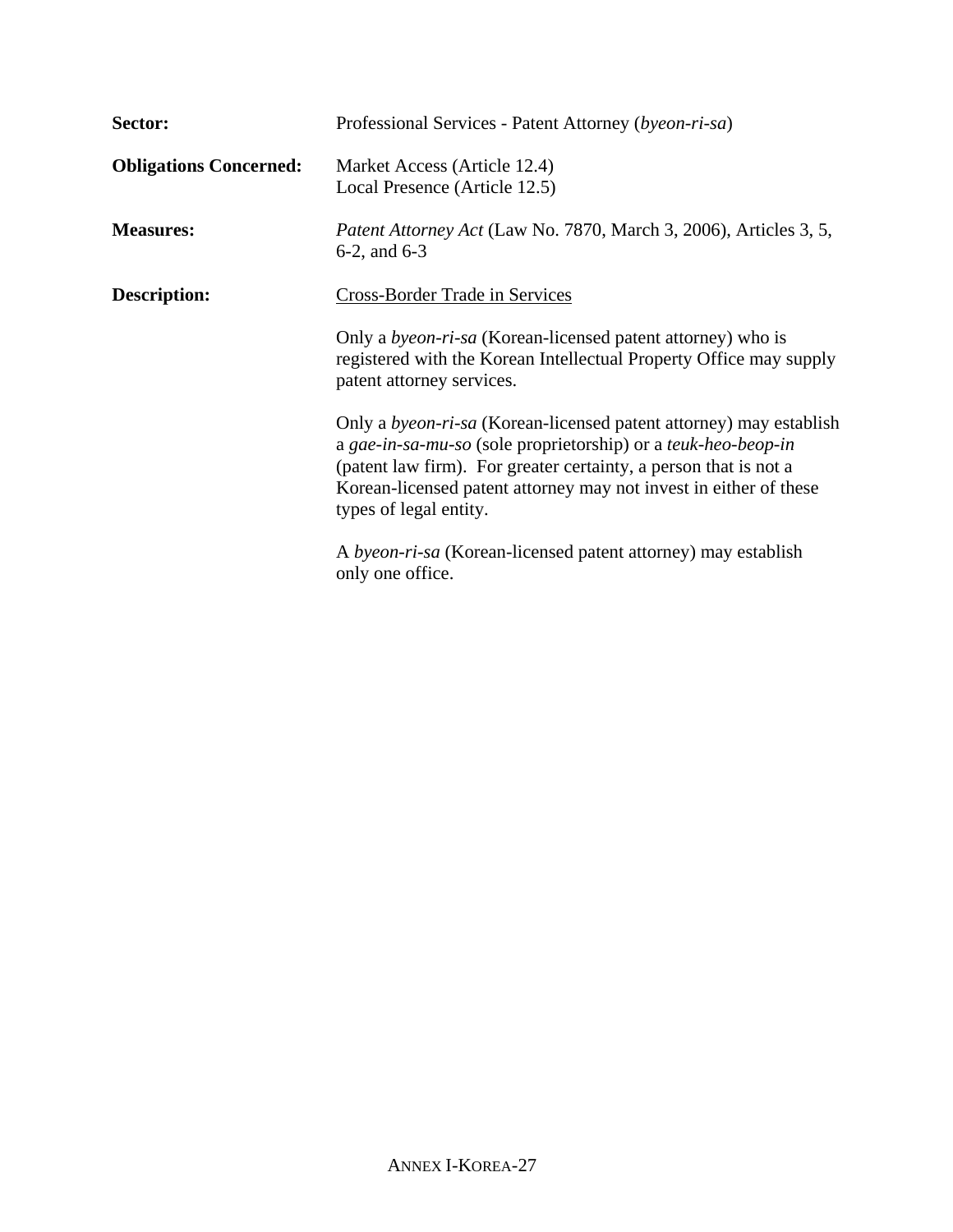| Sector:                       | Professional Services - Accounting and Auditing Services                                                                                                                                                                                                                                                                                                                                                                                                                                                          |  |
|-------------------------------|-------------------------------------------------------------------------------------------------------------------------------------------------------------------------------------------------------------------------------------------------------------------------------------------------------------------------------------------------------------------------------------------------------------------------------------------------------------------------------------------------------------------|--|
| <b>Obligations Concerned:</b> | Market Access (Article 12.4)<br>Local Presence (Article 12.5)                                                                                                                                                                                                                                                                                                                                                                                                                                                     |  |
| <b>Measures:</b>              | Certified Public Accountant Act (Law No. 7796, December 29,<br>2005), Articles 2, 7, 12, 18, and 23                                                                                                                                                                                                                                                                                                                                                                                                               |  |
|                               | External Audit of Stock Companies Act (Law No. 7524, May 31,<br>2005), Article 3                                                                                                                                                                                                                                                                                                                                                                                                                                  |  |
| <b>Description:</b>           | Cross-Border Trade in Services                                                                                                                                                                                                                                                                                                                                                                                                                                                                                    |  |
|                               | Only a gae-in-sa-mu-so (sole proprietorships), gam-sa-ban<br>(auditing task forces) or hoe-gye-boep-in (accounting corporation<br>limited liability company) established in Korea by gong-in-hoe-<br>gye-sa (Korean-certified public accountants) registered under the<br>Certified Public Accountant Act may supply accounting and<br>auditing services. For greater certainty, a person that is not a<br>Korean-registered certified public accountant may not invest in any<br>of these types of legal entity. |  |
|                               | Only gong-in-hoe-gye-sa (Korean-certified public accountants) in<br>an auditing task force or an accounting corporation may supply<br>auditing services regulated under the External Audit of Stock<br>Companies Act.                                                                                                                                                                                                                                                                                             |  |
|                               | This entry is subject to the commitments undertaken in the entry<br>for Professional Services - Foreign Certified Public Accountant in<br>the Schedule of Korea to Annex II.                                                                                                                                                                                                                                                                                                                                      |  |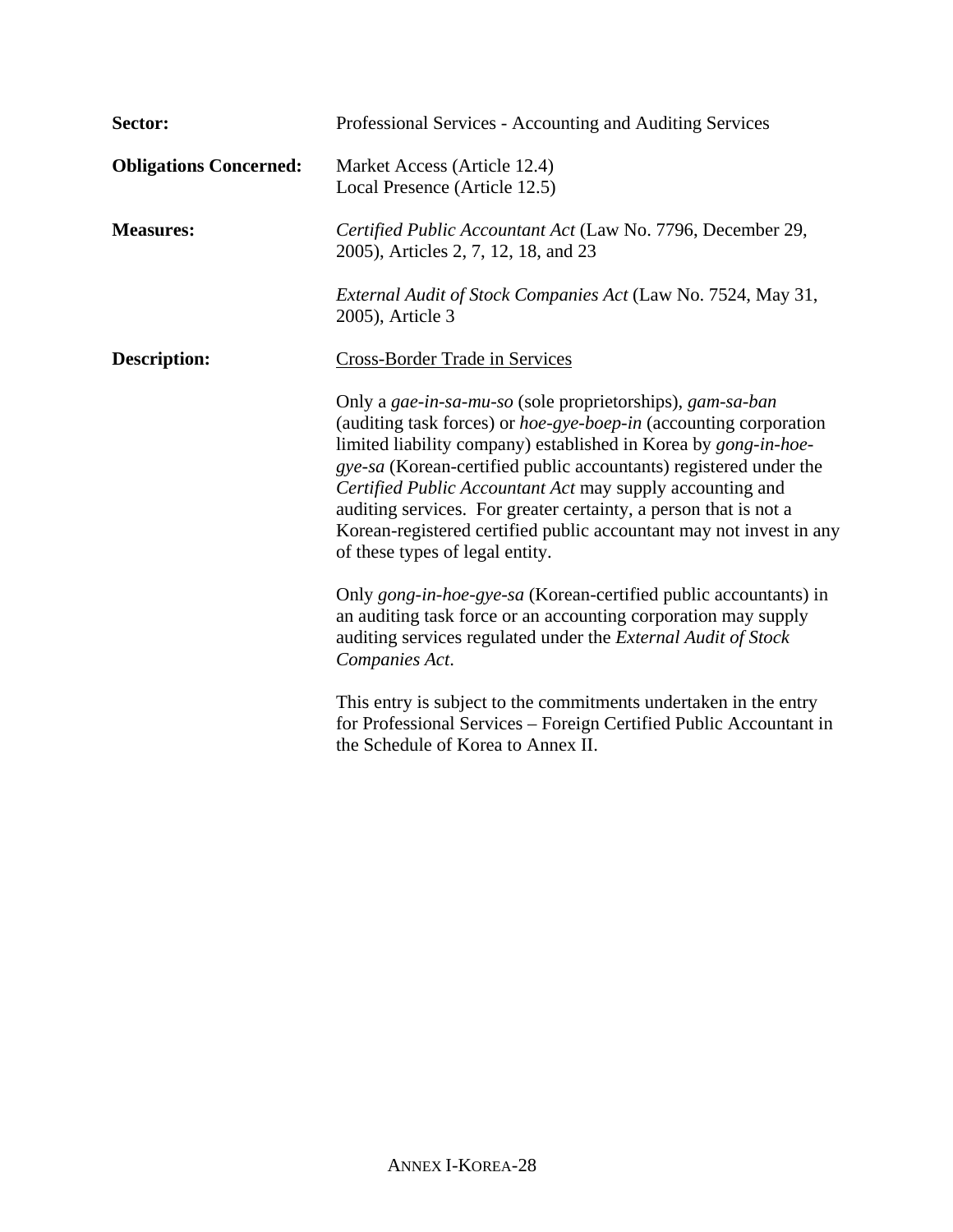| Sector:                       | Professional Services - Tax Accountant (se-mu-sa)                                                                                                                                                                                                                                                                                                                                                                                                                                                                                                                                                             |  |
|-------------------------------|---------------------------------------------------------------------------------------------------------------------------------------------------------------------------------------------------------------------------------------------------------------------------------------------------------------------------------------------------------------------------------------------------------------------------------------------------------------------------------------------------------------------------------------------------------------------------------------------------------------|--|
| <b>Obligations Concerned:</b> | Market Access (Article 12.4)<br>Local Presence (Article 12.5)                                                                                                                                                                                                                                                                                                                                                                                                                                                                                                                                                 |  |
| <b>Measures:</b>              | Certified Tax Accountant Act (Law No. 7878, March 24, 2006),<br>Articles 6, 13, 16-3, and 20                                                                                                                                                                                                                                                                                                                                                                                                                                                                                                                  |  |
|                               | Guidelines Governing the Work of Tax Agents, Articles 20 and 22                                                                                                                                                                                                                                                                                                                                                                                                                                                                                                                                               |  |
| <b>Description:</b>           | <b>Cross-Border Trade in Services</b>                                                                                                                                                                                                                                                                                                                                                                                                                                                                                                                                                                         |  |
|                               | Only a se-mu-sa-mu-so (sole proprietorships), se-mu-jo-jeong-ban<br>(tax reconciliation task forces) or, se-mu-beop-in (tax agency<br>corporation limited liability company) established in Korea by se-<br>mu-sa (Korean-certified tax accountants) registered under the<br>Certified Tax Accountant Act may supply se-mu-sa (Korean-<br>certified tax accountants) services, including tax reconciliation<br>services and tax representative services. For greater certainty, a<br>person that is not a Korean-registered certified tax accountant may<br>not invest in any of these types of legal entity. |  |
|                               | Only a tax reconciliation task force or a tax agency corporation<br>may supply tax reconciliation services.                                                                                                                                                                                                                                                                                                                                                                                                                                                                                                   |  |
|                               | This entry is subject to the commitments undertaken in the entry<br>for Professional Services – Foreign Certified Tax Accountants in<br>the Schedule of Korea to Annex II.                                                                                                                                                                                                                                                                                                                                                                                                                                    |  |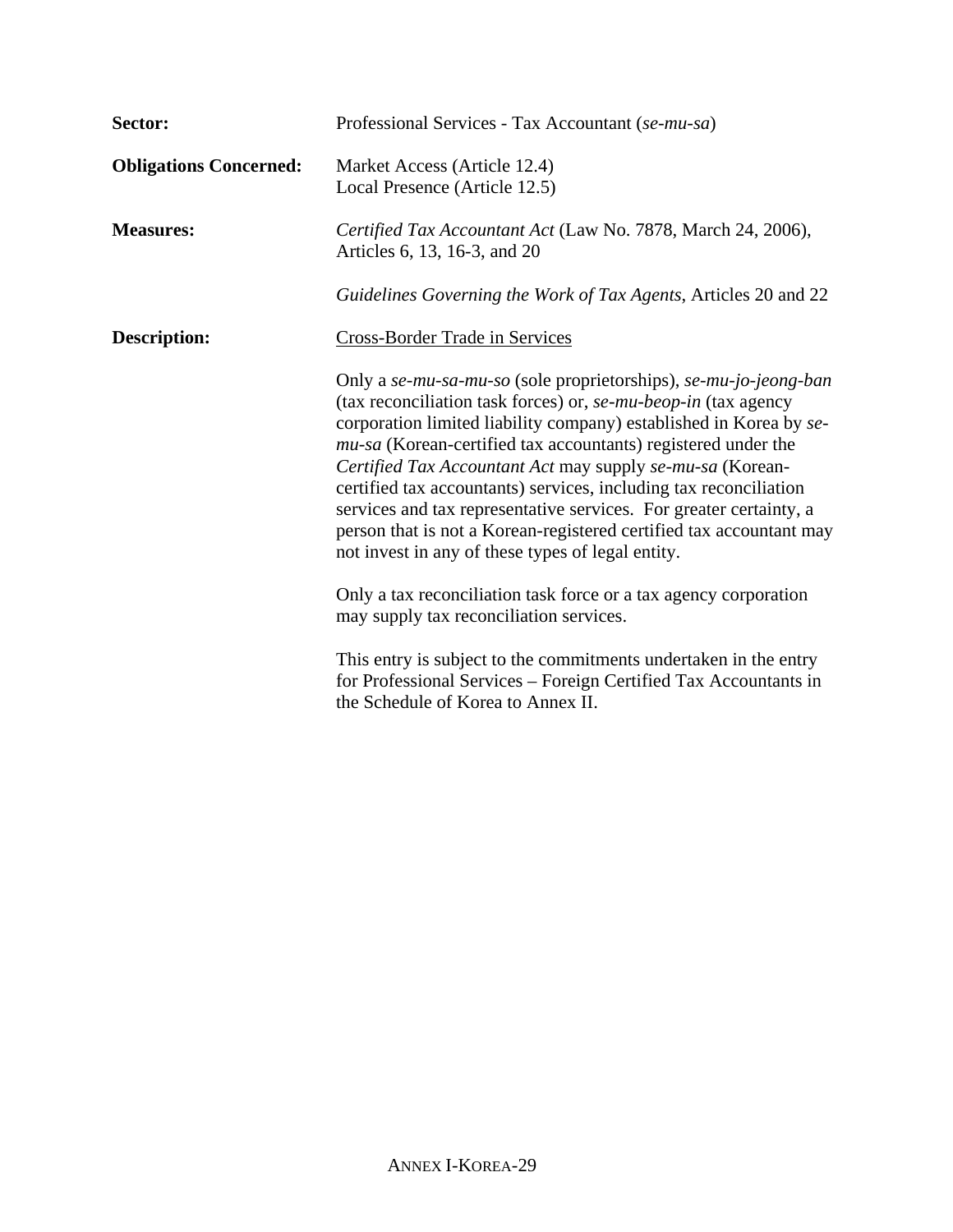| Sector:                       | <b>Professional Services - Customs Clearance Services</b>                                                                                                                                                                                                                                                                  |
|-------------------------------|----------------------------------------------------------------------------------------------------------------------------------------------------------------------------------------------------------------------------------------------------------------------------------------------------------------------------|
| <b>Obligations Concerned:</b> | Market Access (Article 12.4)<br>Local Presence (Article 12.5)                                                                                                                                                                                                                                                              |
| <b>Measures:</b>              | Customs Broker Act (Law No. 7796, December 29, 2005), Articles<br>3, 7, and 9                                                                                                                                                                                                                                              |
| <b>Description:</b>           | <b>Cross-Border Trade in Services</b>                                                                                                                                                                                                                                                                                      |
|                               | Only a <i>gwan-se-sa</i> (customs broker) licensed under the <i>Customs</i><br><i>Brokers Act, a corporation incorporated by such customs brokers,</i><br>or a corporation licensed to engage in the customs-clearance<br>brokerage business under the <i>Customs Broker Act</i> may supply<br>customs-clearance services. |
|                               | A person that supplies customs-clearance services must establish<br>an office in Korea.                                                                                                                                                                                                                                    |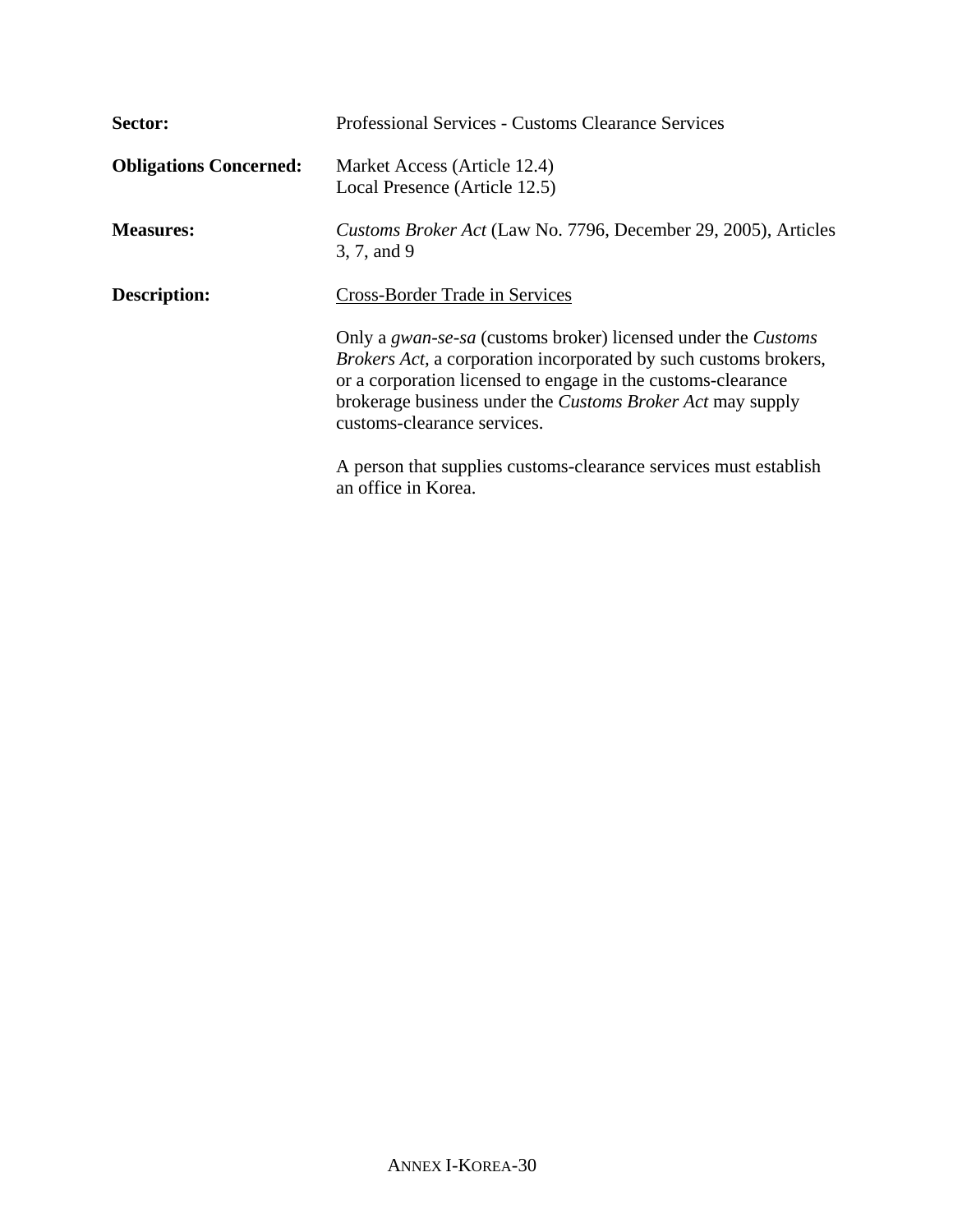| Sector:                       | Engineering and Other Technical Services - Industrial Safety,<br>Health Institution, and Consulting Services                                                                                                                                                |  |
|-------------------------------|-------------------------------------------------------------------------------------------------------------------------------------------------------------------------------------------------------------------------------------------------------------|--|
| <b>Obligations Concerned:</b> | Local Presence (Article 12.5)                                                                                                                                                                                                                               |  |
| <b>Measures:</b>              | <i>Industrial Safety and Health Act</i> (Law No. 7920, March 24, 2006),<br>Articles 15 and 52-4                                                                                                                                                             |  |
|                               | Enforcement Decree of the Industrial Safety and Health Act<br>(Presidential Decree No. 19804, December 29, 2006), Article 15-3                                                                                                                              |  |
|                               | Enforcement Regulations of the Industrial Safety and Health Act<br>(Ordinance of the Ministry of Labor No. 265, January 12, 2007),<br>Articles 18 and 136-8                                                                                                 |  |
| <b>Description:</b>           | <b>Cross-Border Trade in Services</b>                                                                                                                                                                                                                       |  |
|                               | A person that supplies safety and health management or diagnostic<br>services to industrial workplaces must establish an office in Korea.                                                                                                                   |  |
|                               | A person that supplies industrial safety or hygiene consulting<br>services, such as evaluation and instruction on safety in a work<br>process and evaluation and instruction on the improvement of<br>work environments, must establish an office in Korea. |  |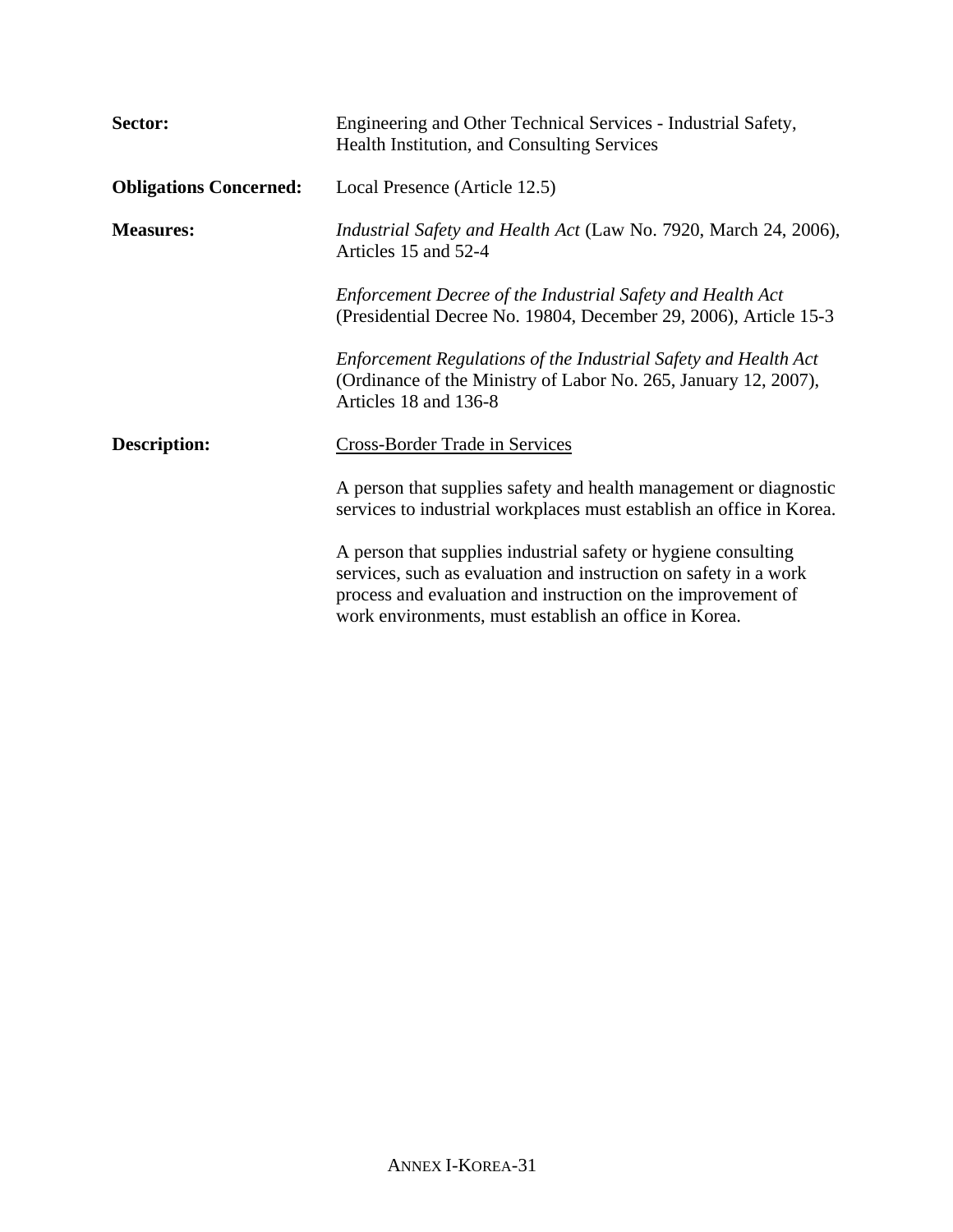| Sector:                       | Engineering and Other Technical Services - Architectural Services,<br>Engineering Services, Integrated Engineering Services, Urban<br>Planning and Landscape Architectural Services             |
|-------------------------------|-------------------------------------------------------------------------------------------------------------------------------------------------------------------------------------------------|
| <b>Obligations Concerned:</b> | Local Presence (Article 12.5)                                                                                                                                                                   |
| <b>Measures:</b>              | Certified Architects Act (Law No. 7593, July 13, 2005), Article<br>23                                                                                                                           |
|                               | <b>Enforcement Decree of the Certified Architects Act (Presidential</b><br>Decree No. 19513, June 12, 2006), Articles 22 and 23                                                                 |
|                               | <b>Enforcement Regulations of the Certified Architects Act</b><br>(Ordinance of the Ministry of Construction and Transportation No.<br>458, July 18, 2005), Article 13                          |
|                               | <i>Engineering Technology Promotion Act</i> (Law No. 7428, March 31,<br>2005), Article 4                                                                                                        |
|                               | Professional Engineers Act (Law No. 8268, January 26, 2007),<br>Article 6                                                                                                                       |
|                               | Special Act on the Safety Control of Public Structures (Law No.<br>7923, March 24, 2006), Article 9                                                                                             |
|                               | Enforcement Decree of the Special Act on the Safety Control of<br>Public Structures (Presidential Decree No. 19716, October 26,<br>2006), Article 11                                            |
|                               | Construction Technology Management Act (Law No. 7305,<br>December 31, 2004), Articles 25 and 28                                                                                                 |
|                               | <b>Enforcement Decree of the Construction Technology Management</b><br>Act (Presidential Decree No.19805, December 29, 2006), Articles<br>49 and 54                                             |
|                               | <b>Enforcement Regulations of the Construction Technology</b><br><i>Management Act</i> (Ordinance of the Ministry of Construction and<br>Transportation No. 545, December 29, 2006), Article 28 |
|                               | Act on Assessment of Impacts of Works on the Environment,<br>Traffic, Disasters, Etc. (Law No. 7573, May 31, 2005), Article 8                                                                   |
|                               | Surveying Act (Law No. 8071, December 20, 2006), Article 39                                                                                                                                     |
|                               |                                                                                                                                                                                                 |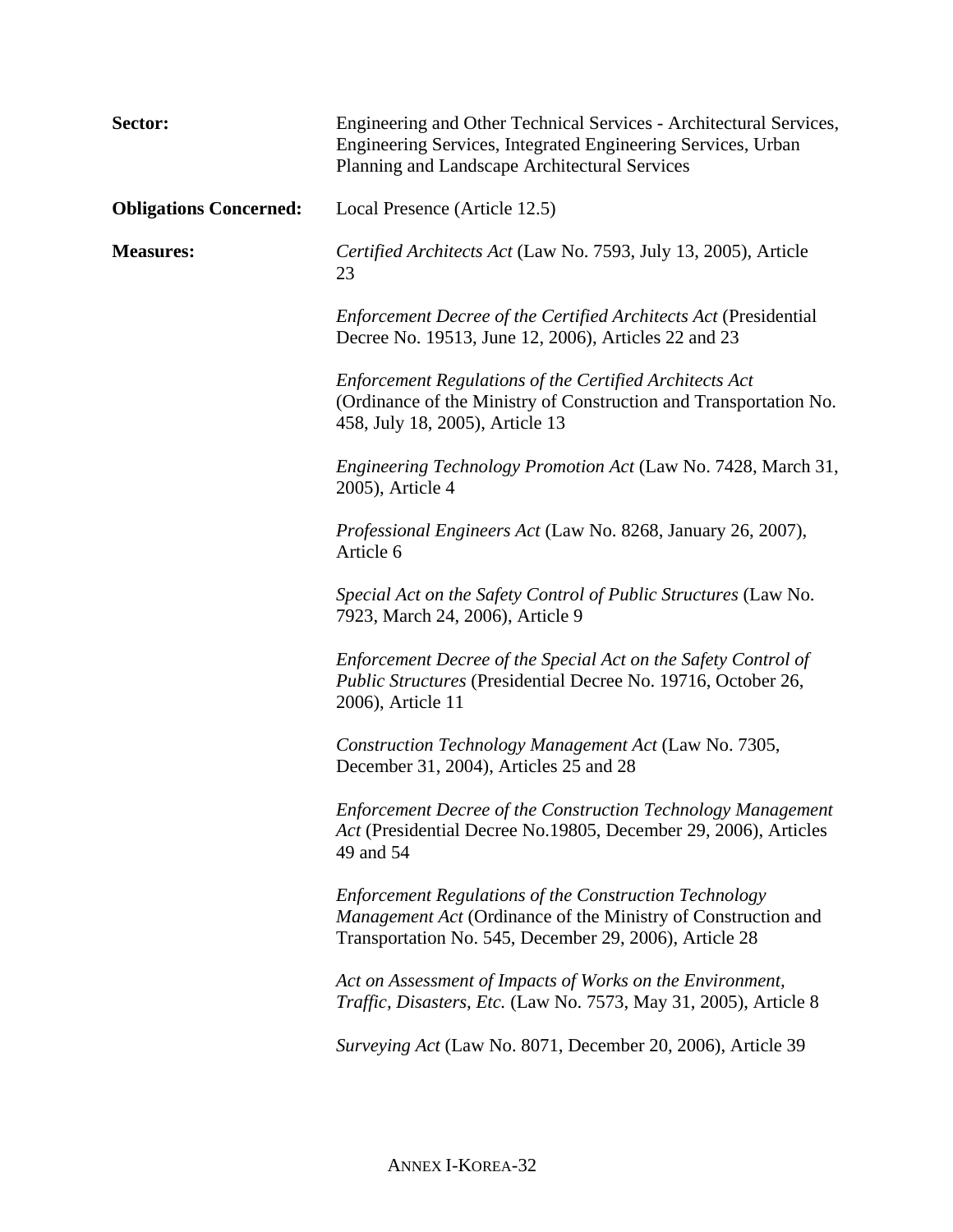*Enforcement Decree of the Surveying Act* (Presidential Decree No. 19849, January 24, 2007), Articles 15, 16, and 18 *Environmental Testing and Inspection Act* (Law No. 8038, October 4, 2006), Article 16 *Thermal Spring Management Act* (Law No. 8343, April 11, 2007), Article 7 *Fire Fighting System Installation Business Act* (Law No. 7982, September 22, 2006), Article 4 **Description:** Cross-Border Trade in Services A person that supplies architectural services, engineering services, integrated engineering services, or urban planning and landscape architectural services must establish an office in Korea. For greater certainty, this entry does not apply to the supply of services by a foreign architect through a joint contract with a Korean-licensed architect.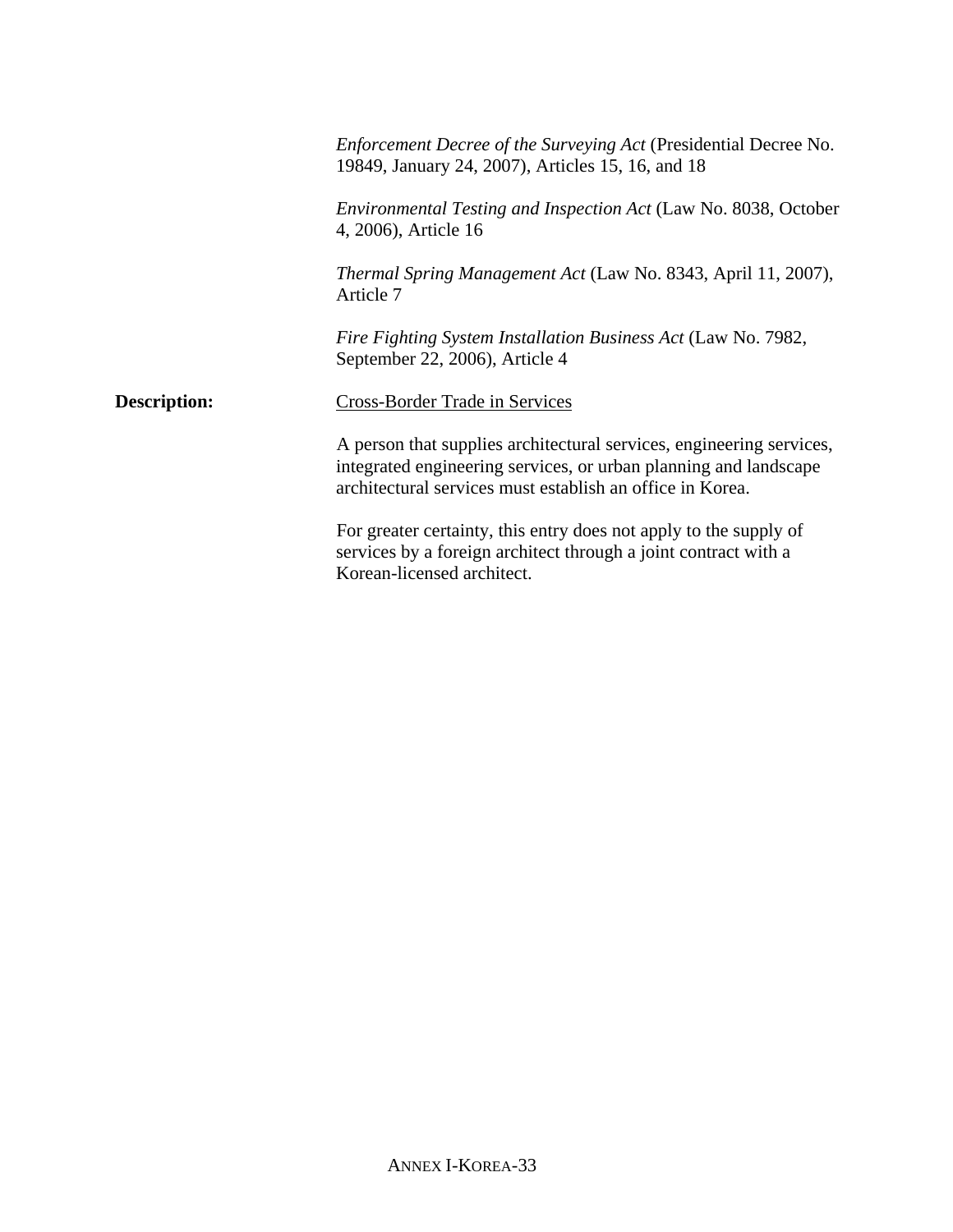| Sector:                       | Business Services - Electronic Billboard Operator Services and<br><b>Outdoor Advertisement Services</b>                                                                                                                                                                                                                                                                                                                       |
|-------------------------------|-------------------------------------------------------------------------------------------------------------------------------------------------------------------------------------------------------------------------------------------------------------------------------------------------------------------------------------------------------------------------------------------------------------------------------|
| <b>Obligations Concerned:</b> | Performance Requirements (Article 11.8)<br>Senior Management and Boards of Directors (Article 11.9)<br>Local Presence (Article 12.5)                                                                                                                                                                                                                                                                                          |
| <b>Measures:</b>              | Broadcasting Act (Law No. 8301, January 26, 2007), Articles 13<br>and 73                                                                                                                                                                                                                                                                                                                                                      |
|                               | Outdoor Advertisements, Etc. Management Act (Law No. 7246,<br>December 23, 2004), Article 11                                                                                                                                                                                                                                                                                                                                  |
|                               | Enforcement Decree of the Outdoor Advertisements, Etc.<br><i>Management Act</i> (Presidential Decree No. 19639, August 4, 2006),<br>Articles 31 and 41                                                                                                                                                                                                                                                                        |
| <b>Description:</b>           | Cross-Border Trade in Services and Investment                                                                                                                                                                                                                                                                                                                                                                                 |
|                               | A foreign national or a Korean national who serves as a dae-pyo-ja<br>(for example, a chief executive officer, president, or similar<br>principal senior officer) of a foreign enterprise may not serve as<br>the <i>dae-pyo-ja</i> (for example, a chief executive officer, president, or<br>similar principal senior officer) or chief programmer of an<br>enterprise that supplies electronic billboard operator services. |
|                               | At least 30 percent of the electronic billboard programs must be<br>non-commercial public advertisements provided by the central or<br>local government.                                                                                                                                                                                                                                                                      |
|                               | A person that supplies outdoor advertising services must establish<br>an office in Korea.                                                                                                                                                                                                                                                                                                                                     |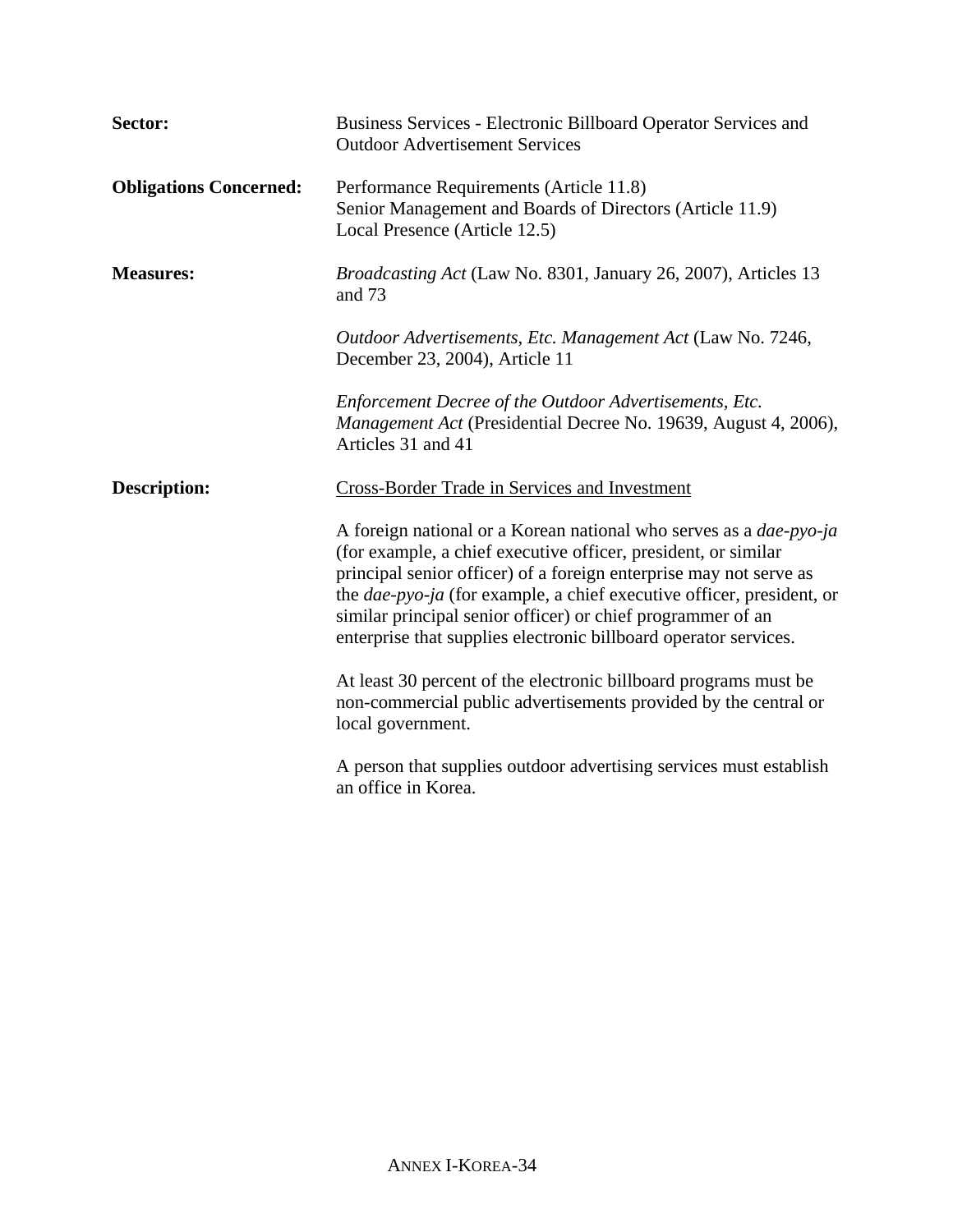| Sector:                       | Business Services - Job Placement Services, Labor Supply and<br>Worker Dispatch Services, and Education Services for Seafarers                                                                          |  |
|-------------------------------|---------------------------------------------------------------------------------------------------------------------------------------------------------------------------------------------------------|--|
| <b>Obligations Concerned:</b> | National Treatment (Articles 11.3 and 12.2)<br>Market Access (Article 12.4)<br>Local Presence (Article 12.5)                                                                                            |  |
| <b>Measures:</b>              | <i>Employment Security Act</i> (Law No. 8249, January 19, 2007),<br>Articles 19 and 33                                                                                                                  |  |
|                               | Enforcement Decree of the Employment Security Act (Presidential<br>Decree No. 19602, June 30, 2006), Articles 21 and 33                                                                                 |  |
|                               | <b>Enforcement Regulations of the Employment Security Act</b><br>(Ordinance of the Ministry of Labor No. 252, June 30, 2006),<br>Articles 17 and 36                                                     |  |
|                               | Act Relating to Protection for Dispatched Workers (Law No. 8076,<br>December 21, 2006), Article 7                                                                                                       |  |
|                               | Enforcement Decree of the Act Relating to Protection for<br>Dispatched Workers (Presidential Decree No. 15828, July 1, 1998),<br>Article 3                                                              |  |
|                               | Enforcement Regulations of the Act Relating to Protection for<br>Dispatched Workers (Ordinance of the Ministry of Labor No. 255,<br>July 19, 2006), Article 3                                           |  |
|                               | Act on Designation and Management of Free Economic Zones<br>(Law No. 8283, January 26, 2007), Article 17                                                                                                |  |
|                               | Seafarers Act (Law No. 8381, April 11, 2007), Articles 100, 101,<br>103, 104, 106, 107, 122-2, and 122-3                                                                                                |  |
|                               | Korea Institute of Maritime and Fisheries Technology Act (Law<br>No. 6457, March 28, 2001), Article 5                                                                                                   |  |
| <b>Description:</b>           | <b>Cross-Border Trade in Services and Investment</b>                                                                                                                                                    |  |
|                               | A person that supplies job placement services for a fee, worker<br>supply services, or worker dispatch (secondment) services must<br>establish an office in Korea.                                      |  |
|                               | For transparency purposes, as of March 31, 2007 the types of<br>business to which workers may be seconded are limited to the 26<br>businesses set forth in the Presidential Decree, but the Minister of |  |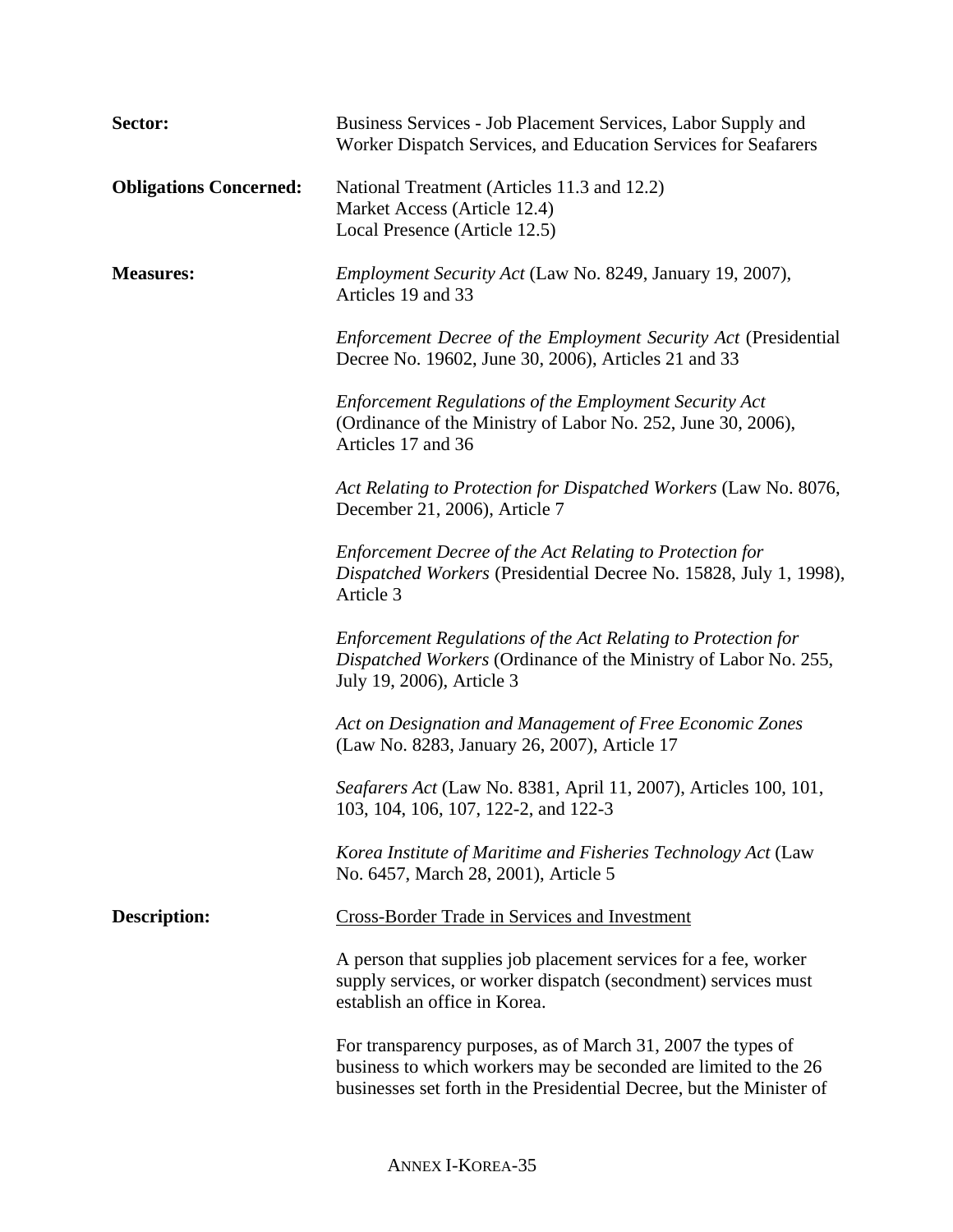Labor can expand the types of business and the secondment period, pursuant to the review and determination by the Committee of the Free Economic Zone.

Only the Korea Seafarers Welfare and Employment Center and regional offices of the Minister of Maritime Affairs and Fisheries may supply seafaring labor supply services.

To become an agent for seafarer personnel management services, a person must register with the Minister of Maritime Affairs and Fisheries as a stock company under the Korean Commercial Code.

Only the Korea Institute of Maritime and Fisheries Technology may provide education and training for seafarers.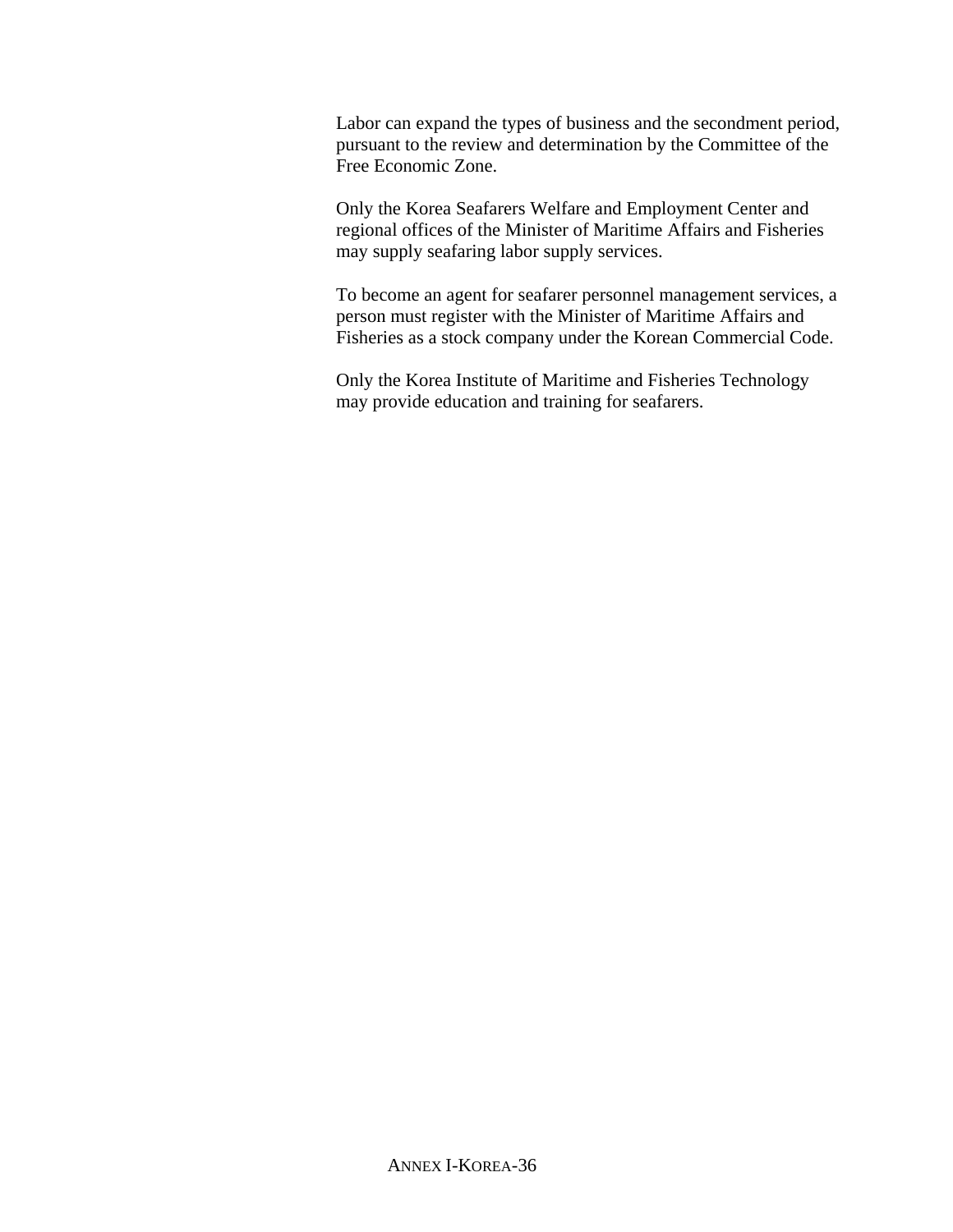| Sector:                       |                                                                                    | <b>Investigation and Security Services</b>                                                                                                                                           |
|-------------------------------|------------------------------------------------------------------------------------|--------------------------------------------------------------------------------------------------------------------------------------------------------------------------------------|
| <b>Obligations Concerned:</b> |                                                                                    | Market Access (Article 12.4)<br>Local Presence (Article 12.5)                                                                                                                        |
| <b>Measures:</b>              | Certified Private Security Act (Law No. 7671, August 4, 2005),<br>Articles 3 and 4 |                                                                                                                                                                                      |
|                               |                                                                                    | <b>Enforcement Decree of the Certified Private Security Act</b><br>(Presidential Decree No. 18312, March 17, 2004), Articles 3 and 4                                                 |
|                               |                                                                                    | Enforcement Regulations of the Certified Private Security Act<br>(Ordinance of the Ministry of Government Administration and<br>Home Affairs, No. 345, September 7, 2006), Article 3 |
| <b>Description:</b>           | <b>Cross-Border Trade in Services</b>                                              |                                                                                                                                                                                      |
|                               | security services in Korea.                                                        | Only a juridical person organized under Korean law may supply                                                                                                                        |
|                               | permitted in Korea:                                                                | For transparency purposes, only five types of security services are                                                                                                                  |
|                               | (a)                                                                                | shi-seol-gyung-bee (facility security);                                                                                                                                              |
|                               | (b)                                                                                | <i>ho-song-gyung-bee</i> (escort security);                                                                                                                                          |
|                               | (c)                                                                                | <i>shin-byun-bo-ho</i> (personal security);                                                                                                                                          |
|                               | (d)                                                                                | gee-gye-gyung-bee (mechanized security); and                                                                                                                                         |
|                               | (e)                                                                                | teuk-soo-gyung-bee (special security).                                                                                                                                               |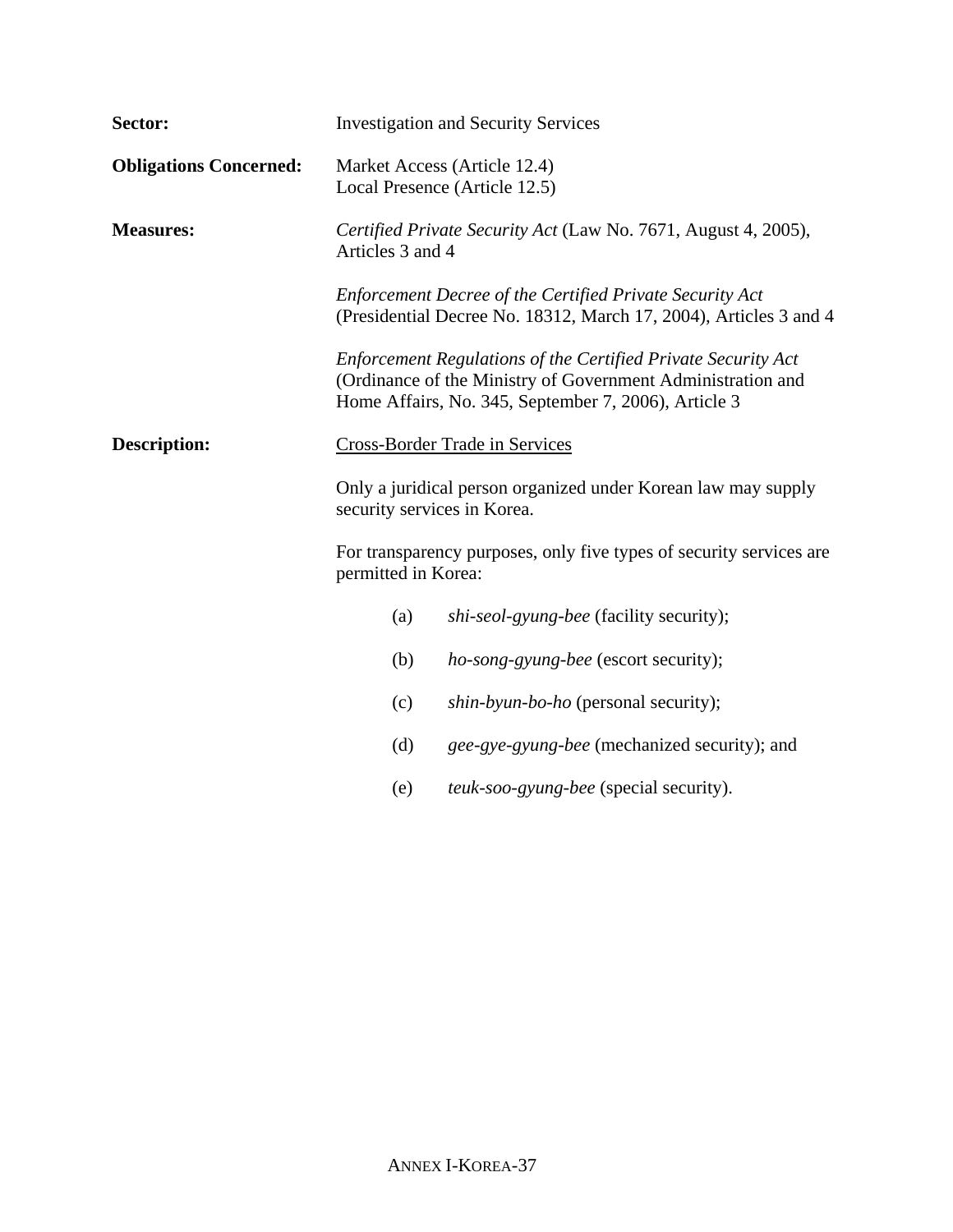| Sector:                       | <b>Distribution Services Related to Publications</b>                                                                                                                                    |
|-------------------------------|-----------------------------------------------------------------------------------------------------------------------------------------------------------------------------------------|
| <b>Obligations Concerned:</b> | National Treatment (Article 12.2)                                                                                                                                                       |
| <b>Measures:</b>              | Publication and Printing Promotion Act (Law No. 7941, April 28,<br>2006), Article 12                                                                                                    |
|                               | <b>Enforcement Decree of the Publication and Printing Promotion</b><br>Act (Presidential Decree No. 19963, March 27, 2007), Article 7                                                   |
|                               | <b>Enforcement Regulations of the Publication and Printing</b><br>Promotion Act (Ordinance of the Ministry of Culture and Tourism<br>No. 149, October 27, 2006), Article 7              |
| <b>Description:</b>           | <b>Cross-Border Trade in Services</b>                                                                                                                                                   |
|                               | A person that imports the following types of foreign publications<br>for the purpose of domestic distribution must obtain a<br>recommendation from the Minister of Culture and Tourism: |
|                               | publications issued by anti-government subversive<br>(a)<br>entities or groups; or                                                                                                      |
|                               | novels, comics, photo albums, pictorial series and<br>(b)<br>magazines.                                                                                                                 |
|                               | Distributors of domestic publications are subject to a review<br>process on an <i>ad hoc</i> basis after distribution takes place.                                                      |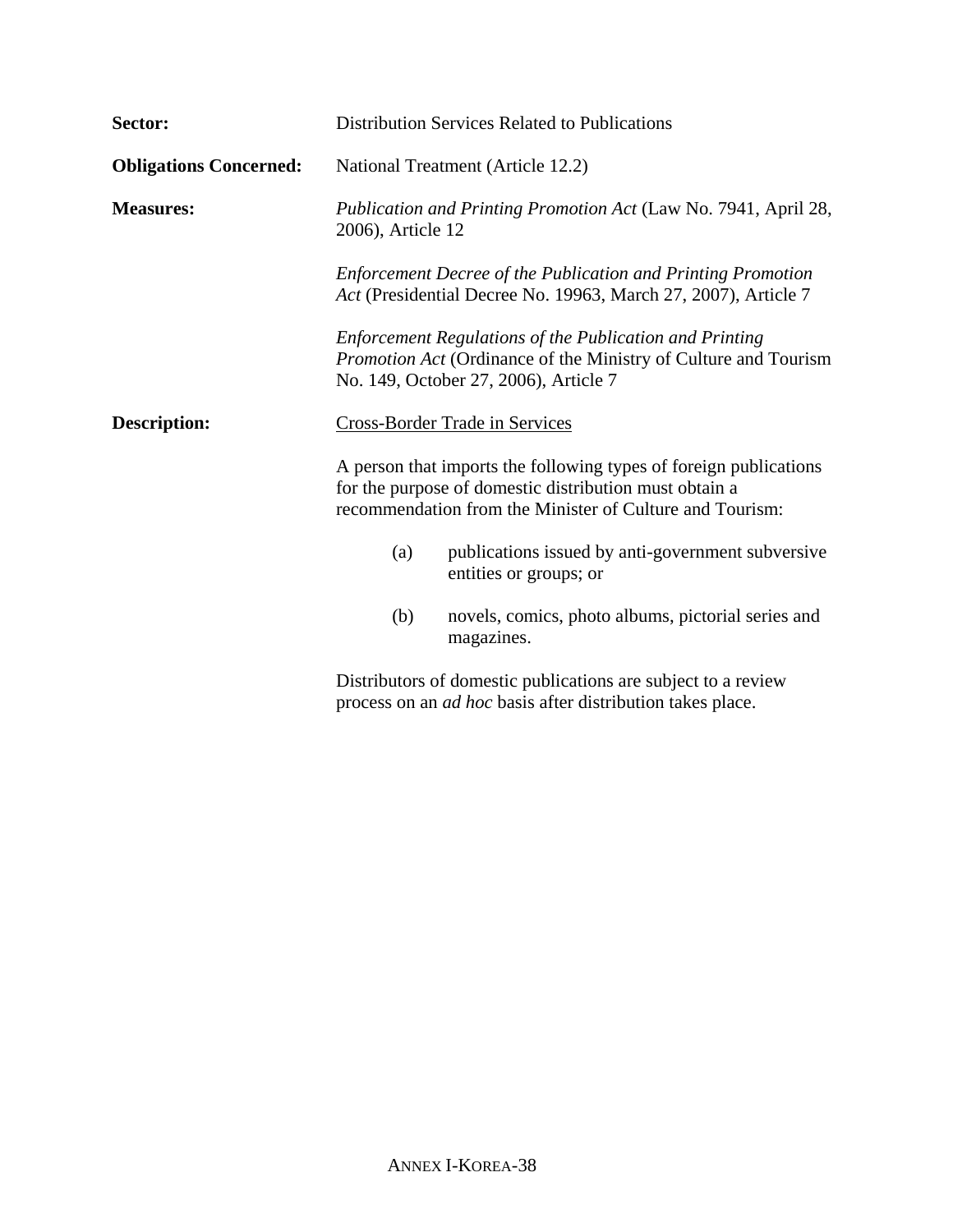| Sector:                       | <b>Transportation Services - Aircraft Maintenance and Repair</b><br><b>Services</b>                                                                                         |
|-------------------------------|-----------------------------------------------------------------------------------------------------------------------------------------------------------------------------|
| <b>Obligations Concerned:</b> | Local Presence (Article 12.5)                                                                                                                                               |
| <b>Measures:</b>              | <i>Aviation Act</i> (Law No. 8128, December 28, 2006), Articles 137<br>and 138                                                                                              |
|                               | <i>Enforcement Regulations of the Aviation Act (Ordinance of the</i><br>Ministry of Construction and Transportation No. 532, August 18,<br>2006), Articles 16, 304, and 305 |
| Description:                  | Cross-Border Trade in Services                                                                                                                                              |
|                               | A person that supplies aircraft maintenance and repair services<br>must establish an office in Korea.                                                                       |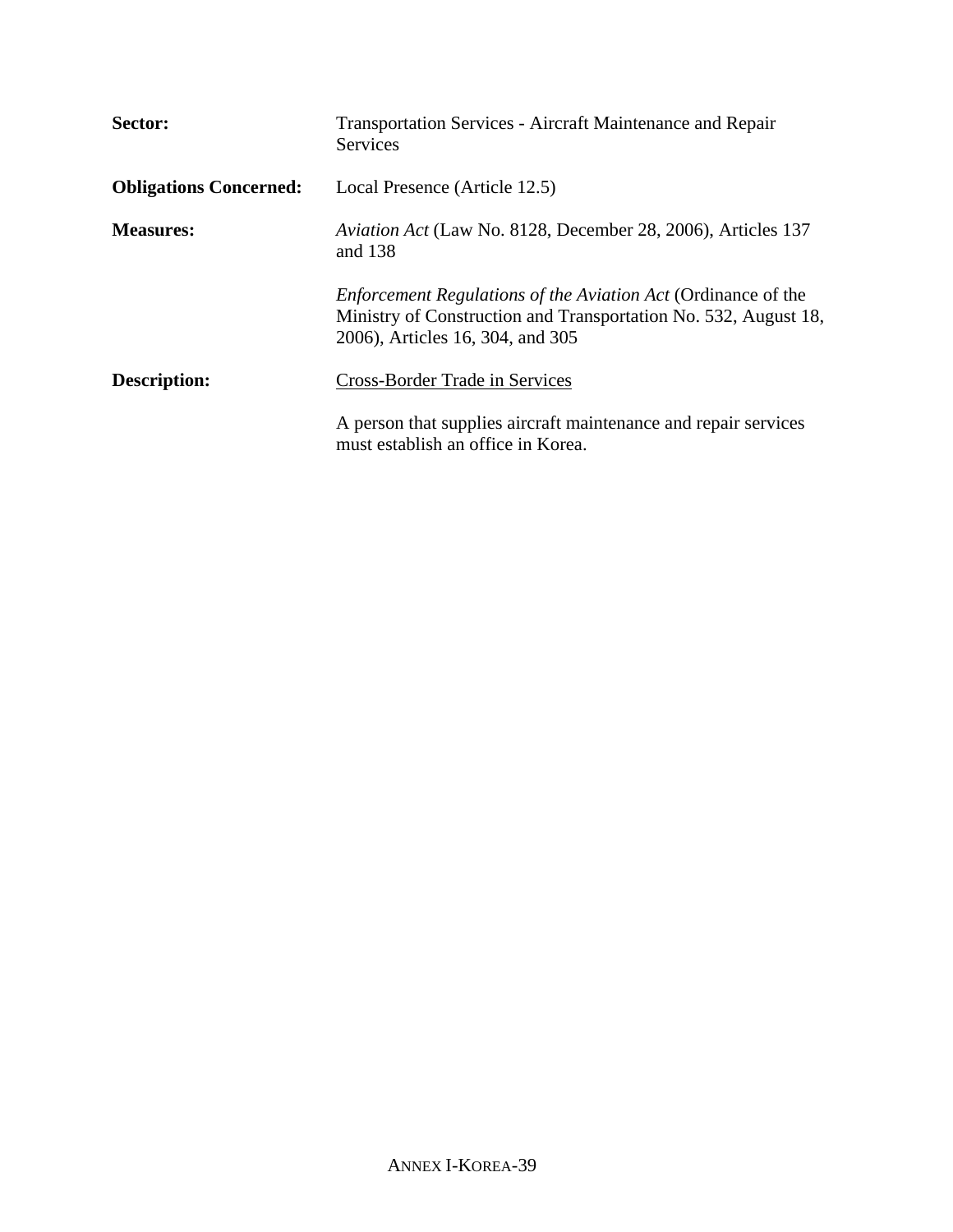| Sector:                       | <b>Education Services - Higher Education</b>                                                                                                                                                                                                                                                                                                                                              |
|-------------------------------|-------------------------------------------------------------------------------------------------------------------------------------------------------------------------------------------------------------------------------------------------------------------------------------------------------------------------------------------------------------------------------------------|
| <b>Obligations Concerned:</b> | National Treatment (Articles 11.3 and 12.2)<br>Market Access (Article 12.4)<br>Senior Management and Boards of Directors (Article 11.9)                                                                                                                                                                                                                                                   |
| <b>Measures:</b>              | Higher Education Act (Law No. 8240, January 19, 2007), Articles<br>3, 4, 32, 42, and 43                                                                                                                                                                                                                                                                                                   |
|                               | <b>Enforcement Decree of the Higher Education Act (Presidential</b><br>Decree No. 19842, January 24, 2007), Article 28                                                                                                                                                                                                                                                                    |
|                               | Private School Act (Law No. 7802, December 29, 2005), Articles<br>3, 5, 10, and 21                                                                                                                                                                                                                                                                                                        |
|                               | <b>Enforcement Decree of the Private School Act (Presidential Decree</b><br>No. 19546, June 23, 2006), Article 9-3                                                                                                                                                                                                                                                                        |
|                               | Decree for the Establishment of the Korea Air and<br>Correspondence University (Presidential Decree No. 19360,<br>February 28, 2006), Articles 1 and 2                                                                                                                                                                                                                                    |
| <b>Description:</b>           | Cross Border Trade in Services and Investment                                                                                                                                                                                                                                                                                                                                             |
|                               | At least 50 percent of the members of the board of directors of a<br>private higher education institution must be Korean nationals. If a<br>foreign person contributes at least 50 percent of the basic property<br>of a higher education institution, up to but not including two thirds<br>of the members of the board of directors of such an institution may<br>be foreign nationals. |
|                               | For purposes of this entry, <b>basic property</b> means real estate,<br>property designated as basic property by the articles of<br>association, property incorporated into the basic property<br>according to decisions of the board of directors, and an annual<br>budgetary surplus reserve of the institution.                                                                        |
|                               | Only non-profit school juridical persons approved by the Minister<br>of Education and Human Resources Development may establish<br>higher education institutions (other than the types of institutions<br>listed in Annex II) in Korea.                                                                                                                                                   |
|                               | The Minister of Education and Human Resources Development<br>may restrict the total number of students per year in the fields of<br>medicine, pharmacology, veterinary medicine, traditional Asian<br>medicine, medical technicians, and higher education for pre-                                                                                                                        |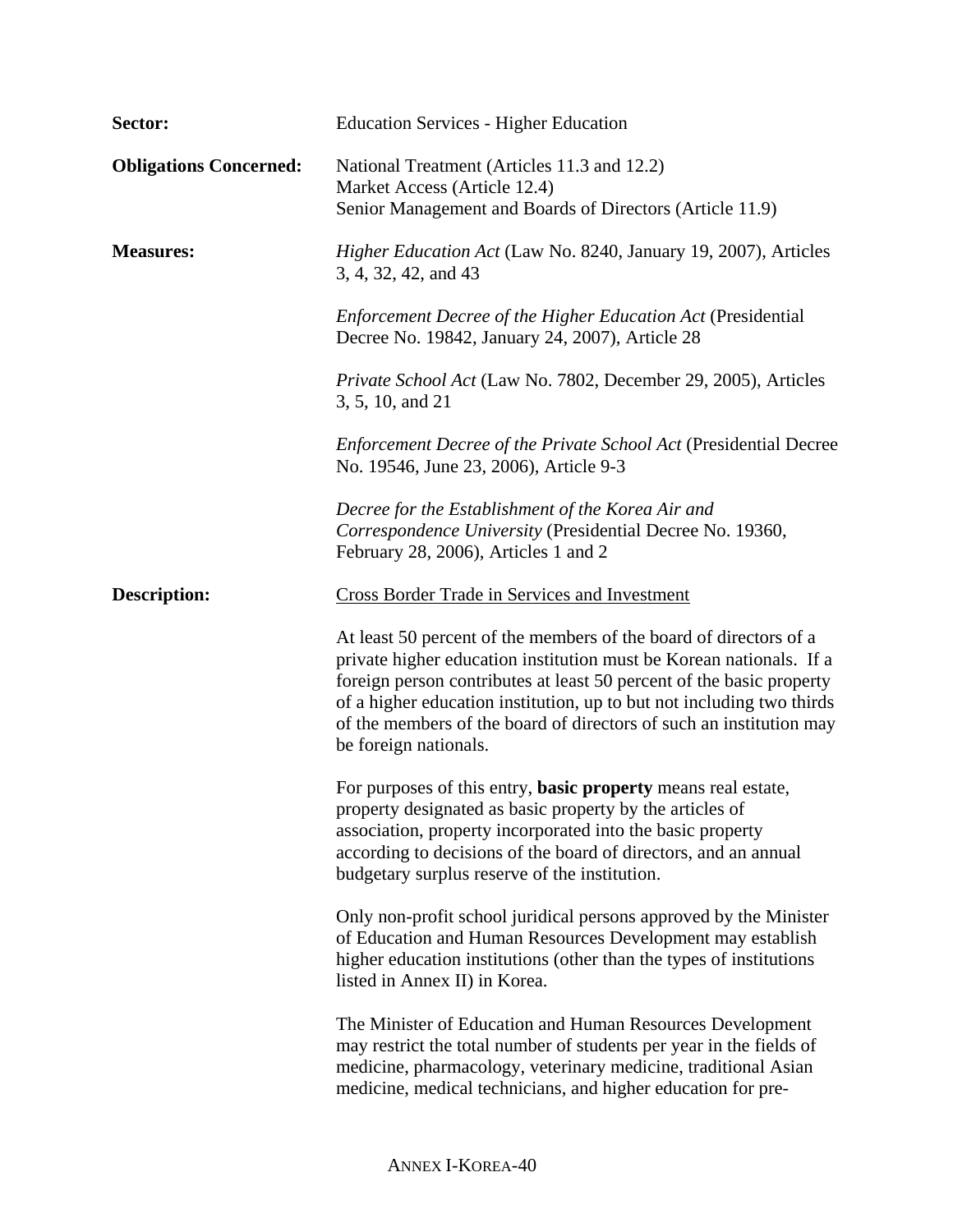primary, primary, and secondary teachers, and higher education institutions located in the Seoul Metropolitan Area.

For purposes of this entry, "Seoul Metropolitan Area**"** includes the Seoul Metropolitan City, Incheon Metropolitan City, and Gyeonggi Province.

Only the central or local governments of Korea may establish higher education institutions for training of primary school teachers. Only the central government may establish higher education institutions that supply higher education services to the public through broadcasting.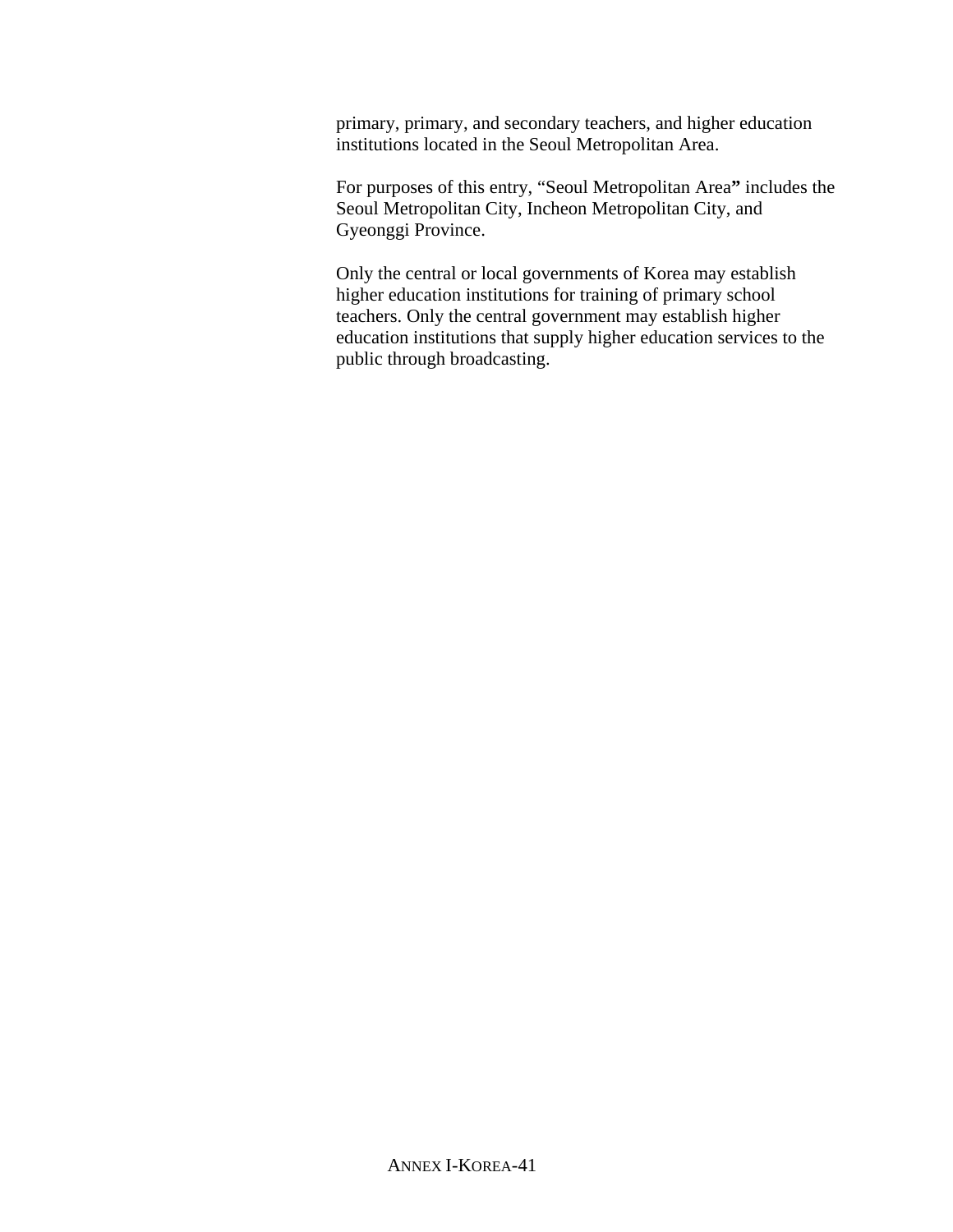| Sector:                       | <b>Education Services - Adult Education</b>                                                                                                                                                                                 |  |
|-------------------------------|-----------------------------------------------------------------------------------------------------------------------------------------------------------------------------------------------------------------------------|--|
| <b>Obligations Concerned:</b> | National Treatment (Articles 11.3 and 12.2)<br>Market Access (Article 12.4)                                                                                                                                                 |  |
| <b>Measures:</b>              | Establishment and Operation of Private Teaching Institutes and<br>Extracurricular Lessons Act (Law No. 7974, September 22,<br>2006), Articles 2, 2-2, and 13                                                                |  |
|                               | Enforcement Decree of the Establishment and Operation of<br>Private Teaching Institutes and Extracurricular Lessons Act<br>(Presidential Decree No. 19717, October 27, 2006), Article 12                                    |  |
|                               | Lifelong Education Act (Law No. 6400, January 29, 2001), Articles<br>22, 23, 24, 25, 26, and 27                                                                                                                             |  |
|                               | Foreign Investment Promotion Act (Law No. 8380, April 11, 2007),<br>Article 4                                                                                                                                               |  |
|                               | Consolidated Public Notice for Foreign Investment (No. 2007-69,<br>February 28, 2007, Ministry of Commerce, Industry and Energy),<br>Appendix 2                                                                             |  |
| <b>Description:</b>           | <b>Cross Border Trade in Services and Investment</b>                                                                                                                                                                        |  |
|                               | The types of adult education institutions that a foreign person may<br>establish in Korea are limited to:                                                                                                                   |  |
|                               | <i>hag-won</i> (private teaching institutes for adults) related to<br>(a)<br>lifelong and vocational education; and                                                                                                         |  |
|                               | no later than the date this Agreement enters into force,<br>(b)<br>lifelong adult education facilities operated for purposes<br>other than recognizing educational qualifications or<br>conferring diplomas, which include: |  |
|                               | (i)<br>education facilities annexed to workplaces, non-<br>governmental organizations, schools and media<br>organizations;                                                                                                  |  |
|                               | educational facilities related to the development of<br>(ii)<br>knowledge and human resources; and                                                                                                                          |  |
|                               | on-line lifelong education facilities,<br>(iii)                                                                                                                                                                             |  |
|                               | all of which are established for adults.                                                                                                                                                                                    |  |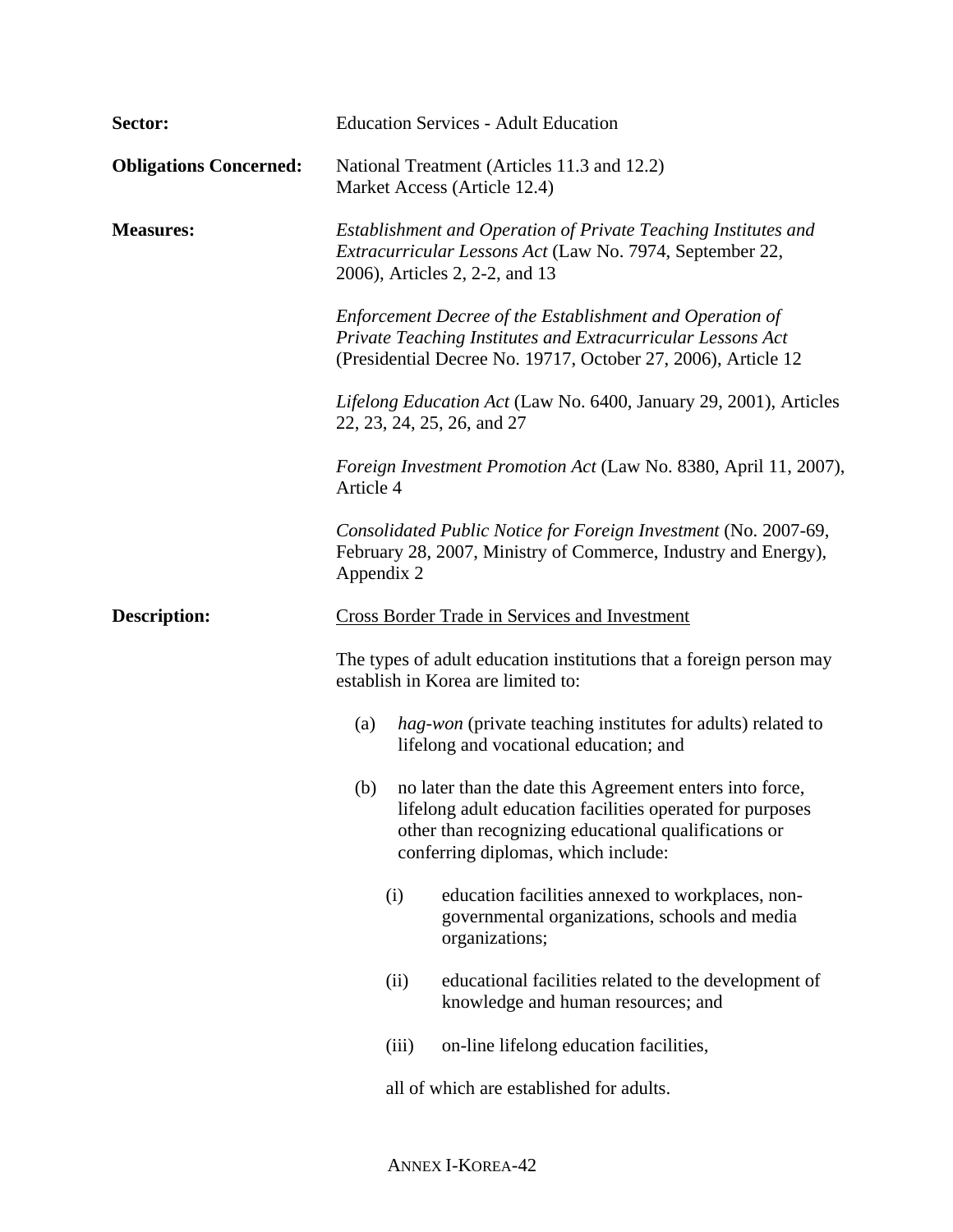For purposes of this entry, *hag-won* (private teaching institutes for adults) are facilities that provide tutoring services on subjects related to lifelong or vocational education to ten people or more for a period of 30 days or longer.

A foreign national hired by a private teaching institute for adults as a lecturer must possess at least a bachelor's degree or the equivalent and reside in Korea.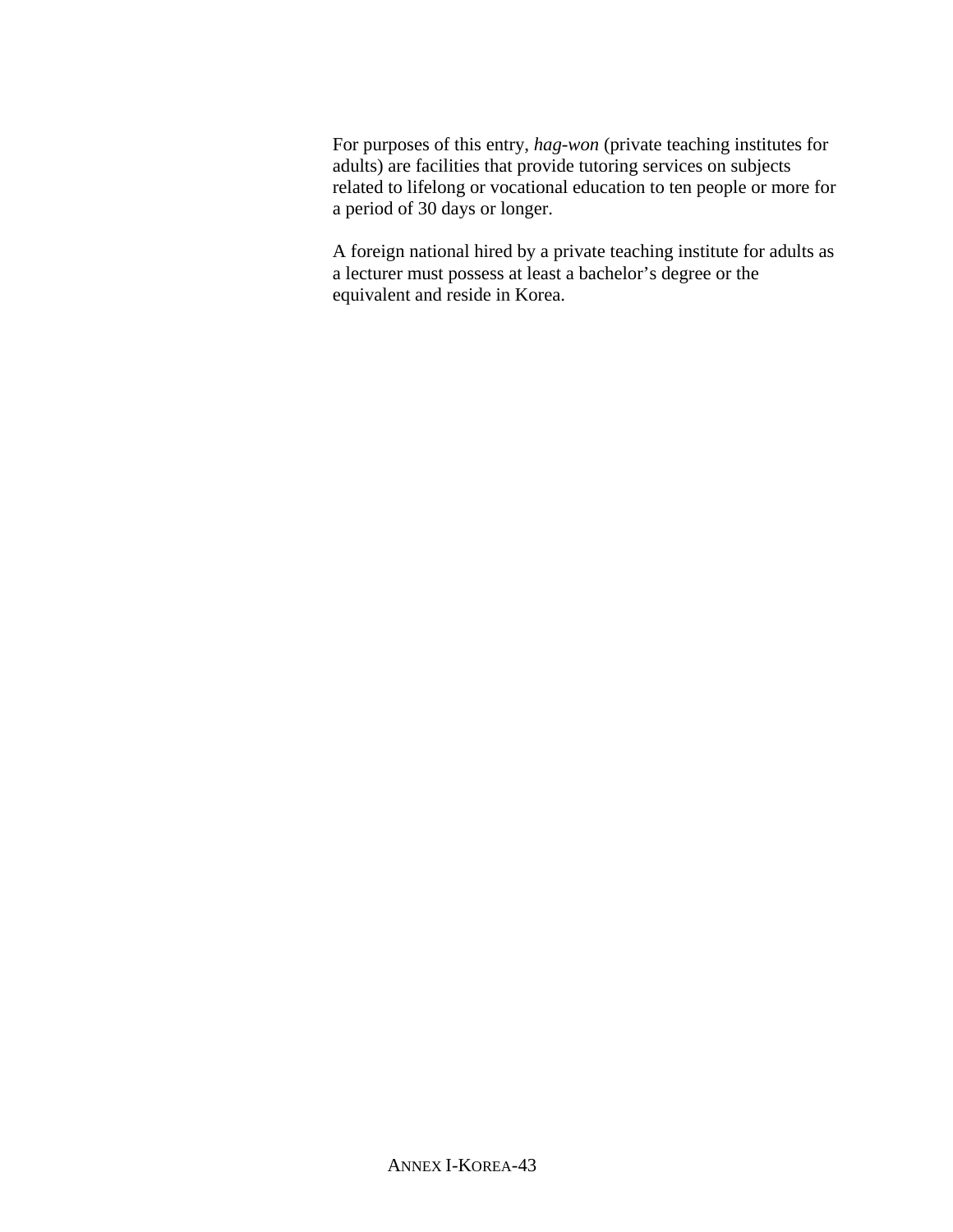| Sector:                       | <b>Education Services - Vocational Competency Development</b><br><b>Training Services</b>                                                                                  |
|-------------------------------|----------------------------------------------------------------------------------------------------------------------------------------------------------------------------|
| <b>Obligations Concerned:</b> | Local Presence (Article 12.5)                                                                                                                                              |
| <b>Measures:</b>              | Workers' Vocational Competency Development Act (Law No.<br>8294, January 26, 2007), Articles 28, 32, and 36                                                                |
|                               | Enforcement Decree of the Workers' Vocational Competency<br>Development Act (Presidential Decree No. 18911, June 30, 2005),<br>Articles 24 and 26                          |
|                               | Enforcement Regulations of the Workers' Vocational Competency<br><i>Development</i> Act (Ordinance of the Ministry of Labor No. 255,<br>July 19, 2006), Articles 12 and 14 |
| <b>Description:</b>           | Cross-Border Trade in Services                                                                                                                                             |
|                               | A person that supplies vocational competency development<br>training services must establish an office in Korea.                                                           |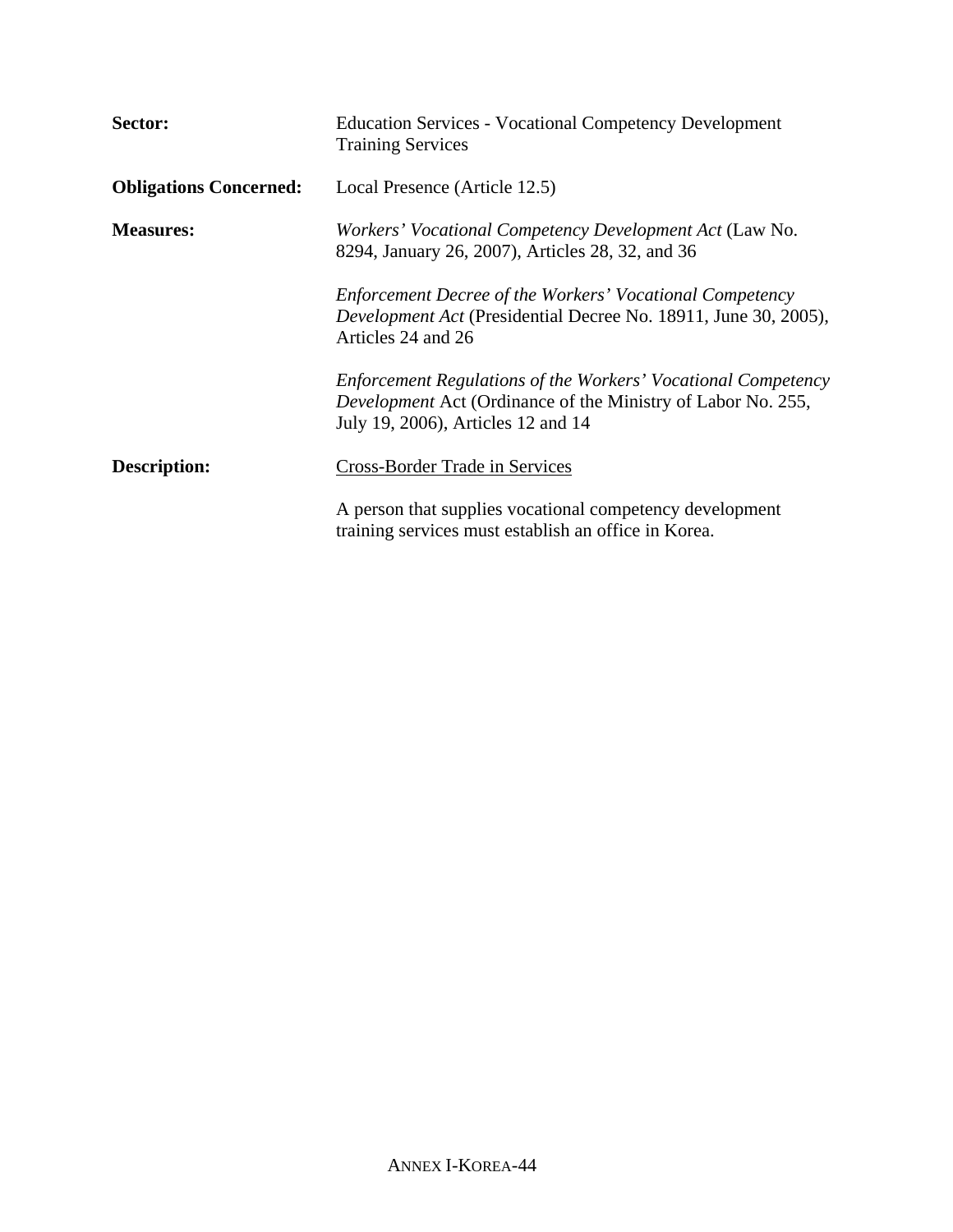| Sector:                       | <b>Veterinary Services</b>                                                                                            |
|-------------------------------|-----------------------------------------------------------------------------------------------------------------------|
| <b>Obligations Concerned:</b> | Local Presence (Article 12.5)                                                                                         |
| <b>Measures:</b>              | <i>Veterinary Affairs Act</i> (Law No. 7546, May 31, 2005), Article 17                                                |
|                               | Fish Culture Promotion Act (Law No. 8377, April 11, 2007),<br>Article 24                                              |
| <b>Description:</b>           | <b>Cross-Border Trade in Services</b>                                                                                 |
|                               | A person that supplies veterinary or aquatic animal disease<br>inspection services must establish an office in Korea. |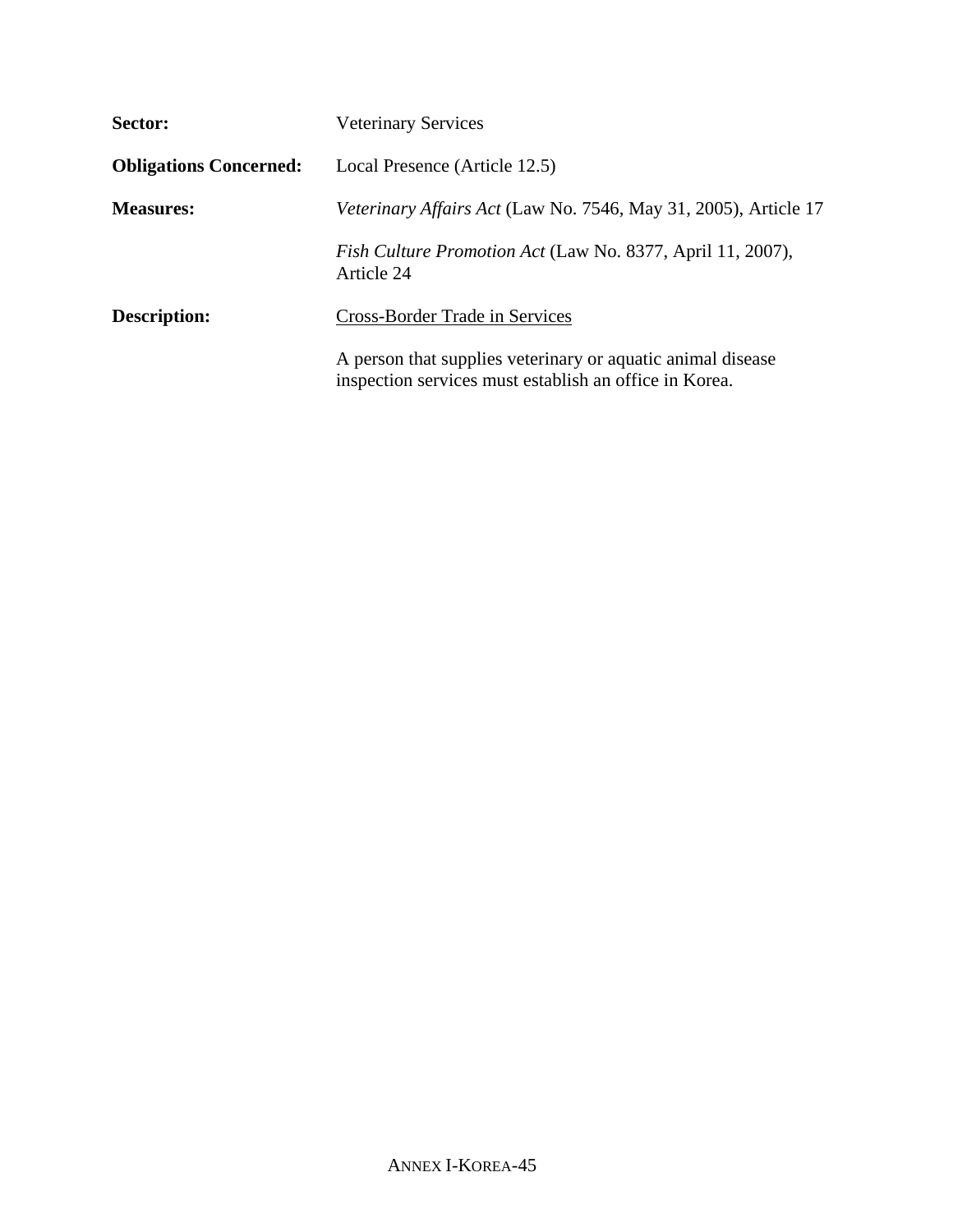| Sector:                       | Environmental Services - Waste Water Treatment Services, Waste<br>Management Services, Air Pollution Treatment Services,<br>Environmental Preventive Facilities Business, Environmental<br>Impact Assessment, Soil Remediation and Groundwater<br>Purification Services, and Toxic Chemical Control Services |
|-------------------------------|--------------------------------------------------------------------------------------------------------------------------------------------------------------------------------------------------------------------------------------------------------------------------------------------------------------|
| <b>Obligations Concerned:</b> | Local Presence (Article 12.5)                                                                                                                                                                                                                                                                                |
| <b>Measures:</b>              | Water Quality Conservation Act (Law No. 7459, March 31, 2005),<br>Article 62                                                                                                                                                                                                                                 |
|                               | Development of and Support for Environmental Technology Act<br>(Law No. 7820, December 30, 2005), Articles 17 and 18                                                                                                                                                                                         |
|                               | Soil Environment Conservation Act (Law No. 7459, March 31,<br>2005), Article 23-7                                                                                                                                                                                                                            |
|                               | Groundwater Act (Law No. 7924, March 24, 2006), Article 29-2                                                                                                                                                                                                                                                 |
|                               | Clean Air Conservation Act (Law No. 7459, March 31, 2005),<br>Article 40                                                                                                                                                                                                                                     |
|                               | Act on Assessment of Impacts of Works on Environment, Traffic<br>and Disasters (Law No. 7573, May 31, 2005), Article 8                                                                                                                                                                                       |
|                               | Toxic Chemicals Control Act (Law No. 7849, February 21, 2006),<br>Article 20                                                                                                                                                                                                                                 |
|                               | Wastes Control Act (Law No. 7459, March 31, 2005), Article 26                                                                                                                                                                                                                                                |
|                               | Enforcement Decree of the Wastes Control Act (Presidential<br>Decree No. 18471, July 13, 2004), Article 6                                                                                                                                                                                                    |
| <b>Description:</b>           | <b>Cross-Border Trade in Services</b>                                                                                                                                                                                                                                                                        |
|                               | A person that supplies the environmental services listed in the<br>Sector heading must establish an office in Korea.                                                                                                                                                                                         |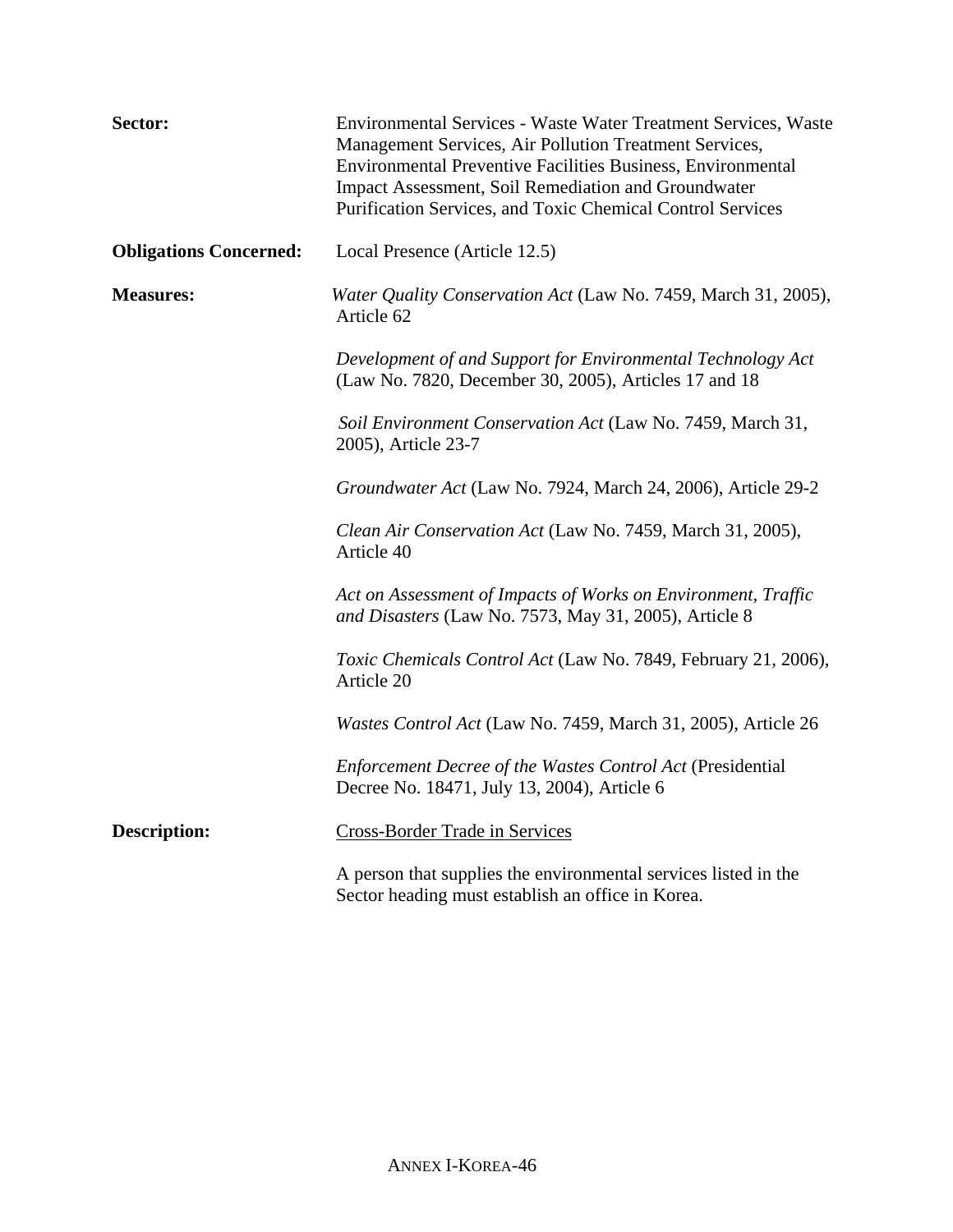| Sector:                       | <b>Performance Services</b>                                                                                                                                                                                                                     |
|-------------------------------|-------------------------------------------------------------------------------------------------------------------------------------------------------------------------------------------------------------------------------------------------|
| <b>Obligations Concerned:</b> | National Treatment (Article 12.2)                                                                                                                                                                                                               |
| <b>Measures:</b>              | Public Performance Act (Law No. 7991, September 27, 2006),<br>Articles 6 and 7                                                                                                                                                                  |
|                               | <i>Enforcement Decree of the Public Performance Act (Presidential)</i><br>Decree No. 19798, December 29, 2006), Articles 4 and 6                                                                                                                |
|                               | <b>Enforcement Regulations of the Public Performance Act</b><br>(Ordinance of the Ministry of Culture and Tourism No. 154,<br>December 29, 2006), Article 4                                                                                     |
|                               | Ordinance of the Ministry of Justice No. 609, March 5, 2007,<br>Table 5                                                                                                                                                                         |
| <b>Description:</b>           | <b>Cross-Border Trade in Services</b>                                                                                                                                                                                                           |
|                               | A foreign person who intends to engage in a public performance in<br>Korea, or a person who intends to invite a foreign person to engage<br>in a public performance in Korea must obtain a recommendation<br>from the Korea Media Rating Board. |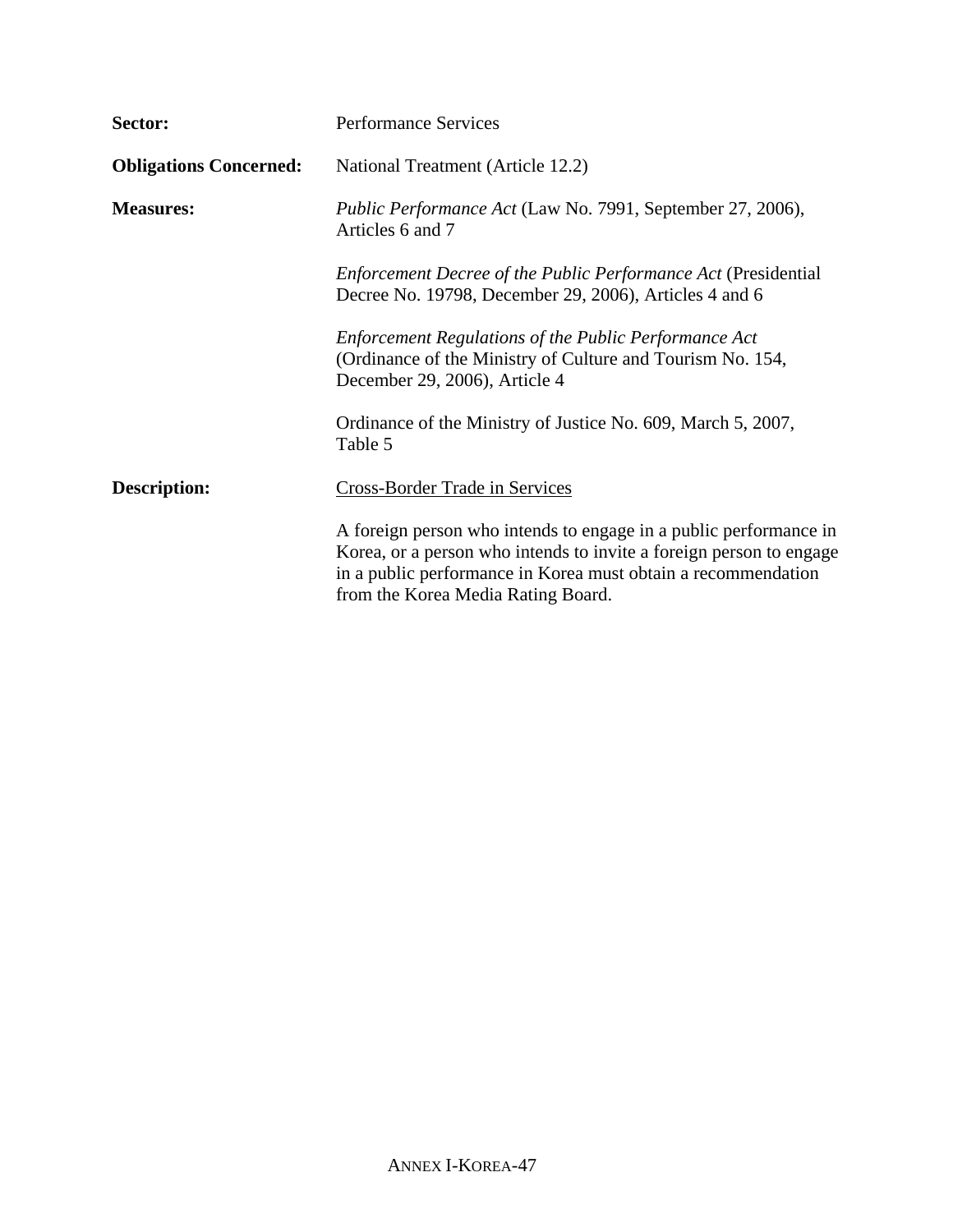| Sector:                       |                                                               | News Agency (News-tong-sin-sa) Services                                                                                                                                                                                                                                            |
|-------------------------------|---------------------------------------------------------------|------------------------------------------------------------------------------------------------------------------------------------------------------------------------------------------------------------------------------------------------------------------------------------|
| <b>Obligations Concerned:</b> | Market Access (Article 12.4)<br>Local Presence (Article 12.5) | National Treatment (Articles 11.3 and 12.2)<br>Senior Management and Boards of Directors (Article 11.9)                                                                                                                                                                            |
| <b>Measures:</b>              | Articles 7, 8, 9, 16, and 28                                  | News Agency Promotion Act (Law No. 7655, August 4, 2005),                                                                                                                                                                                                                          |
|                               |                                                               | <b>Enforcement Decree of the News Agency Promotion Act</b><br>(Presidential Decree No. 19507, June 12, 2006), Article 4                                                                                                                                                            |
|                               |                                                               | Radio Waves Act (Law No. 7815, December 30, 2005), Article 20                                                                                                                                                                                                                      |
| <b>Description:</b>           |                                                               | <b>Cross-Border Trade in Services and Investment</b>                                                                                                                                                                                                                               |
|                               |                                                               | A news-tong-sin-sa (news agency) organized under foreign law<br>may supply news-tong-sin (news communications) in Korea only<br>under a contract with a news agency organized under Korean law<br>which has a radio station license, such as Yonhap News.                          |
|                               | Korea:                                                        | The following persons may not supply news agency services in                                                                                                                                                                                                                       |
|                               | (a)                                                           | a foreign government;                                                                                                                                                                                                                                                              |
|                               | (b)                                                           | a foreign person;                                                                                                                                                                                                                                                                  |
|                               | (c)                                                           | an enterprise organized under Korean law whose<br>dae-pyo-ja (for example, a chief executive officer,<br>president, or similar principal senior officer) is not a<br>Korean national or is a person not domiciled in<br>Korea; or                                                  |
|                               | (d)                                                           | an enterprise organized under Korean law in which<br>a foreign person holds 25 percent or more equity<br>interest.                                                                                                                                                                 |
|                               | <b>Promotion Committee:</b>                                   | The following persons may not serve as a <i>dae-pyo-ja</i> (for example,<br>a chief executive officer, president, or similar principal senior<br>officer) or editor of a news agency, or serve as im-won (a member<br>of the board of directors) of Yonhap News or the News Agency |
|                               |                                                               |                                                                                                                                                                                                                                                                                    |

(a) a foreign national; or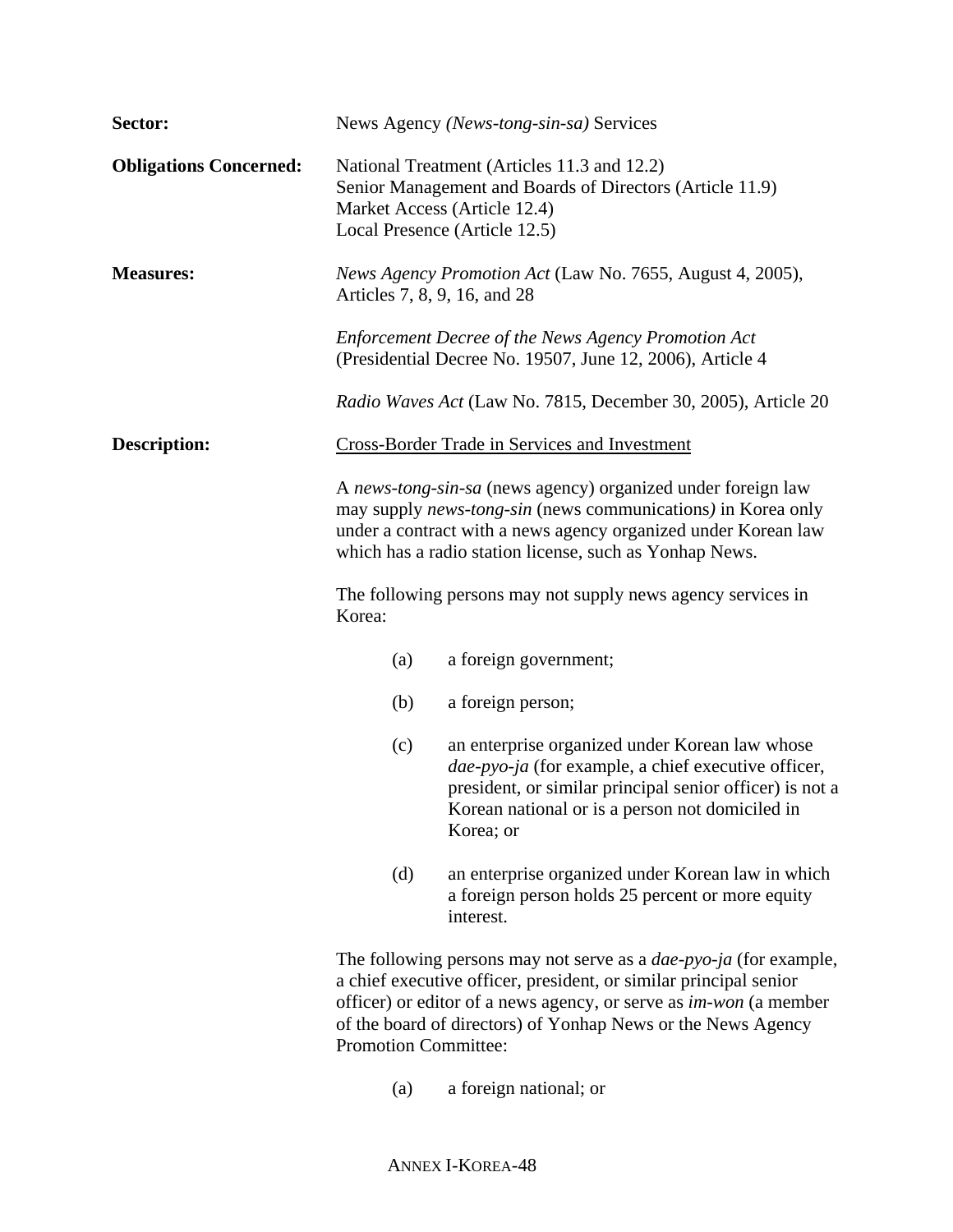(b) a Korean national not domiciled in Korea.

A foreign news agency may establish a branch or office in Korea for the sole purpose of collecting news. For greater certainty, such branch or office may not distribute *news-tong-sin* (news communications) in Korea.

The following persons may not obtain a radio station license:

- (a) a foreign national;
- (b) a foreign government or its representative; or
- (c) an enterprise organized under foreign law.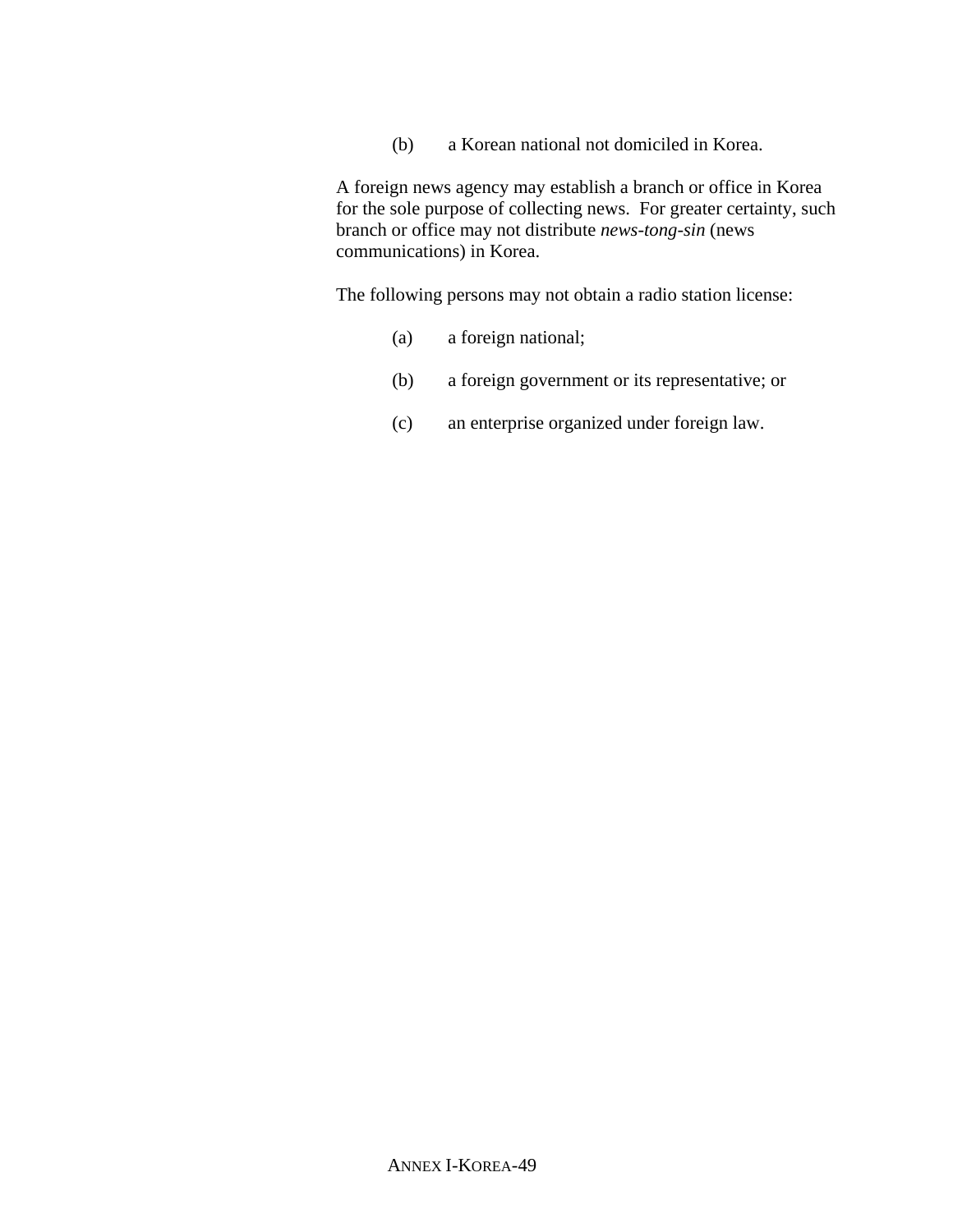| Sector:                       | Manufacturing of Biological Products                                                                                                                           |
|-------------------------------|----------------------------------------------------------------------------------------------------------------------------------------------------------------|
| <b>Obligations Concerned:</b> | Performance Requirements (Article 11.8)                                                                                                                        |
| <b>Measures:</b>              | <i>Pharmaceutical Affairs Act</i> (Law No. 8035, October 4, 2006),<br>Article 34                                                                               |
|                               | <b>Enforcement Regulations of the Pharmaceutical Affairs Act</b><br>(Ordinance of the Ministry of Health and Welfare No. 372, October<br>24, 2006), Article 21 |
| Description:                  | Investment                                                                                                                                                     |
|                               | A person who manufactures blood products must procure raw<br>blood materials from the Korean Red Cross.                                                        |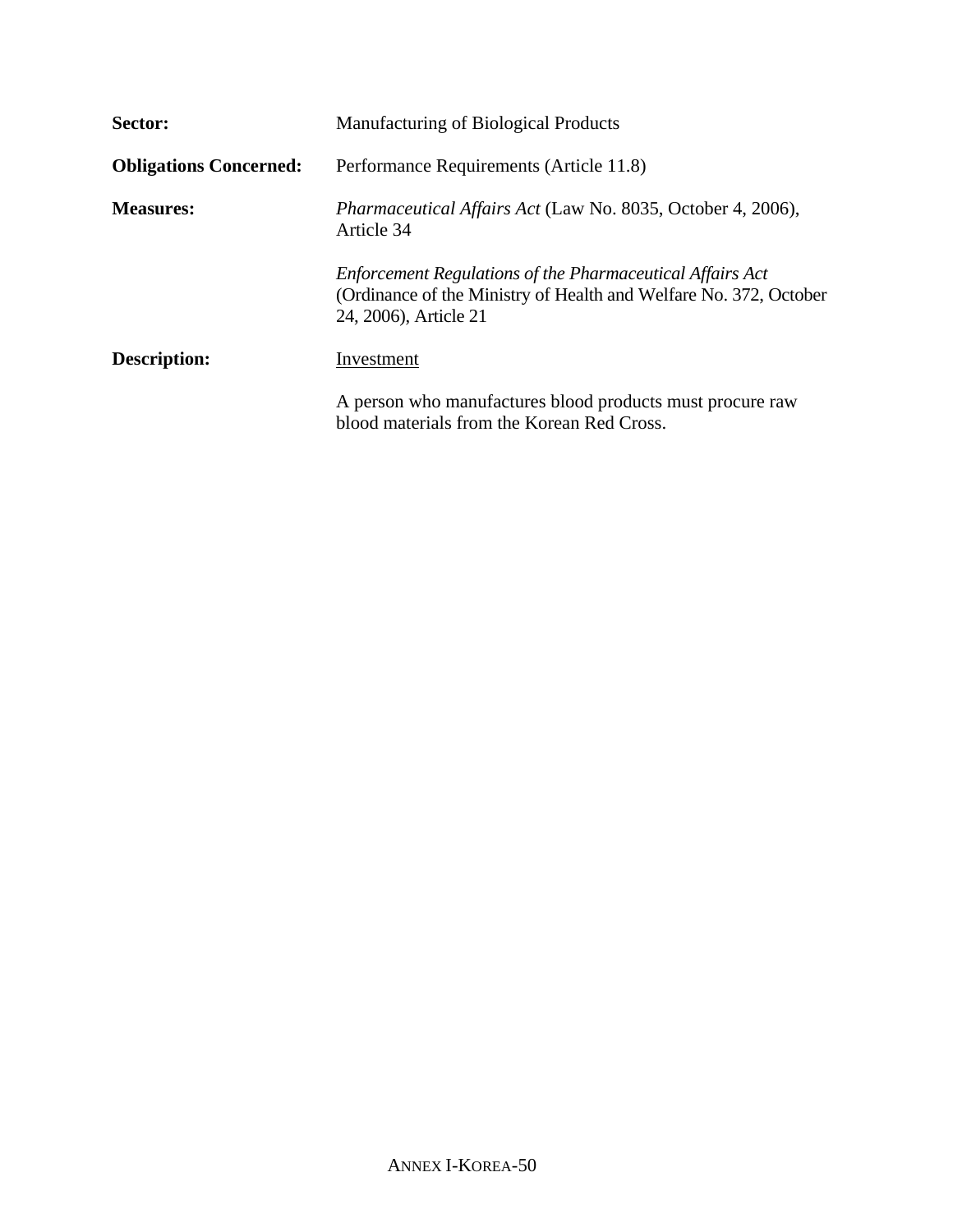| Sector:                       | Publishing of Periodicals (Excluding Newspapers)                                                                                                                                                                                                                                                                                                       |  |
|-------------------------------|--------------------------------------------------------------------------------------------------------------------------------------------------------------------------------------------------------------------------------------------------------------------------------------------------------------------------------------------------------|--|
| <b>Obligations Concerned:</b> | National Treatment (Articles 11.3 and 12.2)<br>Senior Management and Boards of Directors (Article 11.9)<br>Market Access (Article 12.4)<br>Local Presence (Article 12.5)                                                                                                                                                                               |  |
| <b>Measures:</b>              | Act on the Guarantee of Freedom and Function of Newspapers,<br><i>Etc.</i> (Law No. 7655, August 4, 2005), Articles 13 and 26                                                                                                                                                                                                                          |  |
|                               | Enforcement Decree of the Act on the Guarantee of Freedom and<br>Function of Newspapers, Etc. (Presidential Decree No. 19507,<br>June 12, 2006), Articles 17, 18, 19, and 20                                                                                                                                                                           |  |
| <b>Description:</b>           | <b>Cross-Border Trade in Services and Investment</b>                                                                                                                                                                                                                                                                                                   |  |
|                               | The publisher or the editor-in-chief of an enterprise that publishes<br>periodicals must be a Korean national.                                                                                                                                                                                                                                         |  |
|                               | The following persons may not publish periodicals in Korea:                                                                                                                                                                                                                                                                                            |  |
|                               | (a)<br>a foreign government or a foreign person;                                                                                                                                                                                                                                                                                                       |  |
|                               | (b)<br>an enterprise organized under Korean law whose<br>dae-pyo-ja (for example, a chief executive officer,<br>president, or similar principal senior officer) is not a<br>Korean national; or                                                                                                                                                        |  |
|                               | (c)<br>an enterprise organized under Korean law in which<br>a foreign person holds more than 50 percent of<br>share or equity interest.                                                                                                                                                                                                                |  |
|                               | A foreign person that publishes periodicals may establish a branch<br>or office in Korea subject to authorization from the Minister of<br>Culture and Tourism. As of the date this Agreement enters into<br>force, such branch or office may print and distribute its periodicals<br>in Korea in the original language, provided that such periodicals |  |

are edited in the territory of the other Party.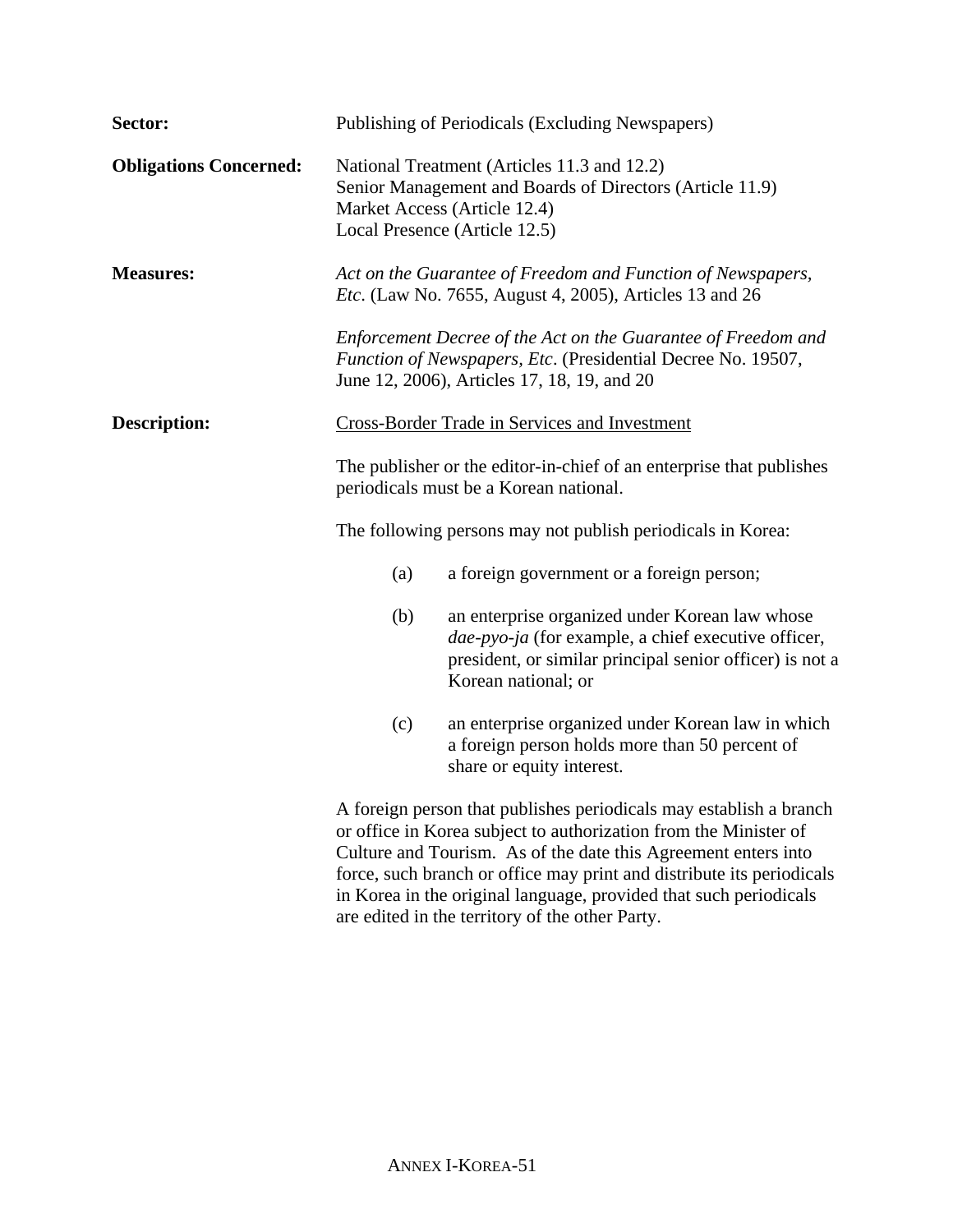| Sector:                       | Distribution Services - Agriculture and Livestock                                                                                                   |
|-------------------------------|-----------------------------------------------------------------------------------------------------------------------------------------------------|
| <b>Obligations Concerned:</b> | National Treatment (Articles 11.3 and 12.2)<br>Market Access (Article 12.4)                                                                         |
| <b>Measures:</b>              | Grain Management Act (Law No. 7433, March 31, 2005), Article<br>12                                                                                  |
|                               | Livestock Industry Act (Law No. 6821, December 26, 2002),<br>Articles 24 and 27                                                                     |
|                               | Seed Industry Act (Law No. 7678, August 4, 2005), Article 142                                                                                       |
|                               | Feed Management Act (Law No. 7428, March 31, 2005), Article 6                                                                                       |
|                               | Ginseng Industry Act (Law No. 7275, December 31, 2004), Article<br>20                                                                               |
|                               | Foreign Investment Promotion Act (Law No. 8380, April 11, 2007),<br>Article 4                                                                       |
|                               | Enforcement Decree of the Foreign Investment Promotion Act<br>(Presidential Decree No. 19826, January 5, 2007), Article 5                           |
|                               | Consolidated Public Notice for Foreign Investment (No. 2007-69,<br>February 28, 2007, Ministry of Commerce, Industry and Energy),<br>Appendix 1     |
|                               | Act on Distribution and Price Stabilization of Agricultural and<br>Fishery Products (Law No. 7311, December 31, 2004), Articles<br>15, 17, and 43   |
|                               | Notice on TRQ Products (Ministry of Agriculture and Forestry<br>Notice No. 2006-76, December 30, 2006), Articles 14 and 20-2                        |
| <b>Description:</b>           | <b>Cross-Border Trade in Services and Investment</b>                                                                                                |
|                               | A foreign person may not hold 50 percent or more of the shares or<br>equity interest of an enterprise engaged in yook-ryu (meat)<br>wholesaling.    |
|                               | Only the Livestock Cooperatives under the Agriculture<br>Cooperative Act may establish and manage a ga-chook-sijang<br>(livestock market) in Korea. |
|                               | Only a local government may establish a gong-yeong-domae-                                                                                           |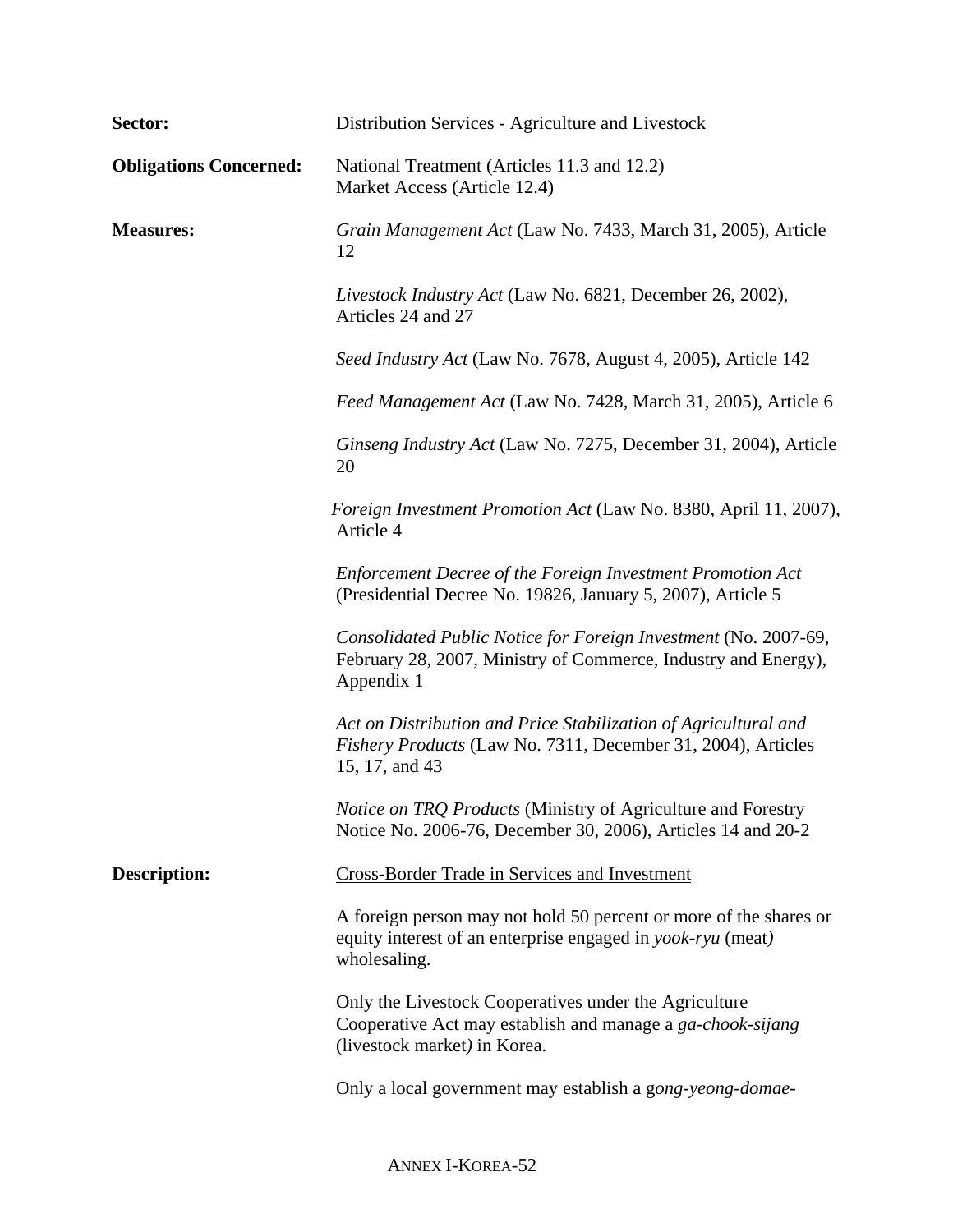*sijang* (public wholesale market).

Only producers' organizations or public interest corporations prescribed in the *Enforcement Decree of the Act on Distribution and Price Stabilization of Agricultural and Fishery Products* may establish a *gong-pan-jang* (joint wholesale market).

For greater certainty, Articles 12.2 and 12.4 do not prevent Korea from adopting or maintaining any measure with respect to the administration of the WTO Tariff-Rate-Quota.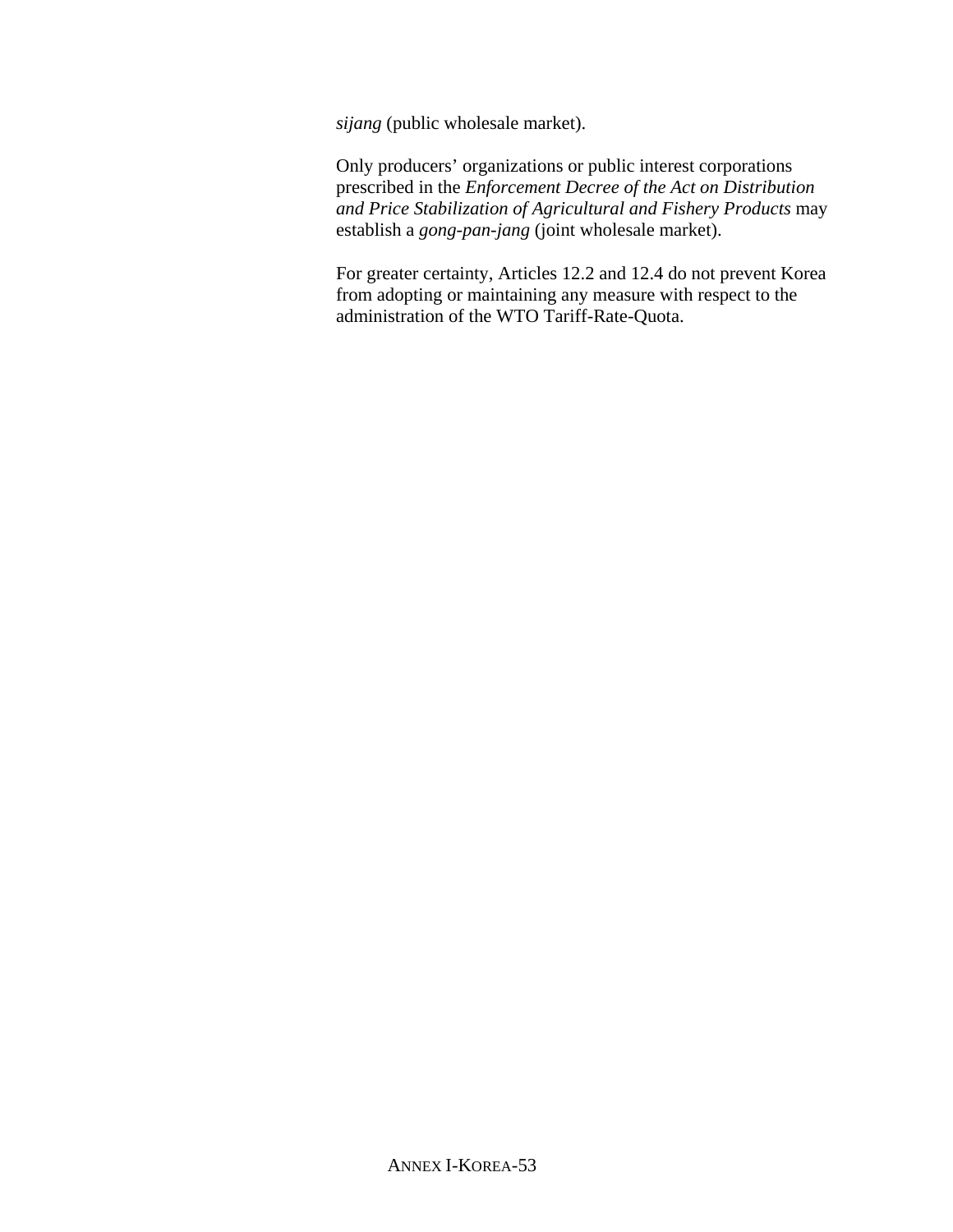| Sector:                       | <b>Communication Services - Broadcasting Services</b>                                                                                                                                                                                                                                                                                                                                                                                                                                                                                                          |
|-------------------------------|----------------------------------------------------------------------------------------------------------------------------------------------------------------------------------------------------------------------------------------------------------------------------------------------------------------------------------------------------------------------------------------------------------------------------------------------------------------------------------------------------------------------------------------------------------------|
| <b>Obligations Concerned:</b> | National Treatment (Articles 11.3 and 12.2)<br>Performance Requirement (Article 11.8)<br>Senior Management and Boards of Directors (Article 11.9)<br>Market Access (Article 12.4)<br>Local Presence (Article 12.5)                                                                                                                                                                                                                                                                                                                                             |
| <b>Measures:</b>              | <i>Broadcasting Act</i> (Law No. 8301, January 26, 2007) Articles 8, 9,<br>12, 13 through 18, 48, and 69 through 71                                                                                                                                                                                                                                                                                                                                                                                                                                            |
|                               | <b>Enforcement Decree of the Broadcasting Act (Presidential Decree</b><br>No. 19806, December 29, 2006), Article 57                                                                                                                                                                                                                                                                                                                                                                                                                                            |
|                               | Korea Educational Broadcasting Corporation Act (Law No. 6970,<br>August 21, 2003), Article 11                                                                                                                                                                                                                                                                                                                                                                                                                                                                  |
|                               | <i>Notice on Programming Ratio</i> (Korea Broadcasting Commission<br>Notice No. 2005-2, January 22, 2005)                                                                                                                                                                                                                                                                                                                                                                                                                                                      |
|                               | Notice on Programming Ratio for Terrestrial Digital Multimedia<br>Broadcasting and Program Provider Using the Terrestrial<br><b>Broadcasting Channel (Korea Broadcasting Commission Notice</b><br>No. 2006-1, March 29, 2006)                                                                                                                                                                                                                                                                                                                                  |
| <b>Description:</b>           | <b>Cross-Border Trade in Services and Investment</b>                                                                                                                                                                                                                                                                                                                                                                                                                                                                                                           |
|                               | Neither a foreign national nor a Korean national who serves as a<br>dae-pyo-ja (e.g., a chief executive officer, president, or similar<br>principal senior officer) of a foreign enterprise may serve as a <i>dae</i> -<br>pyo-ja (e.g., a chief executive officer, president, or similar<br>principal senior officer) or chief programmer of a terrestrial<br>broadcaster, satellite broadcasting operator, cable system operator,<br>program provider, signal transmission network business operator,<br>audio cable operator, or relay-only cable operator. |
|                               | All members of the boards of directors of the Korea Broadcasting<br>System (KBS) and the Korea Educational Broadcasting System<br>(EBS) must be Korean nationals.                                                                                                                                                                                                                                                                                                                                                                                              |
|                               | A license for a terrestrial broadcaster, cable system operator,<br>satellite broadcasting operator, signal transmission network<br>business operator, or a program provider may only be granted to or<br>held by the Government of Korea, a local government, or a<br>juridical person organized under Korean law.                                                                                                                                                                                                                                             |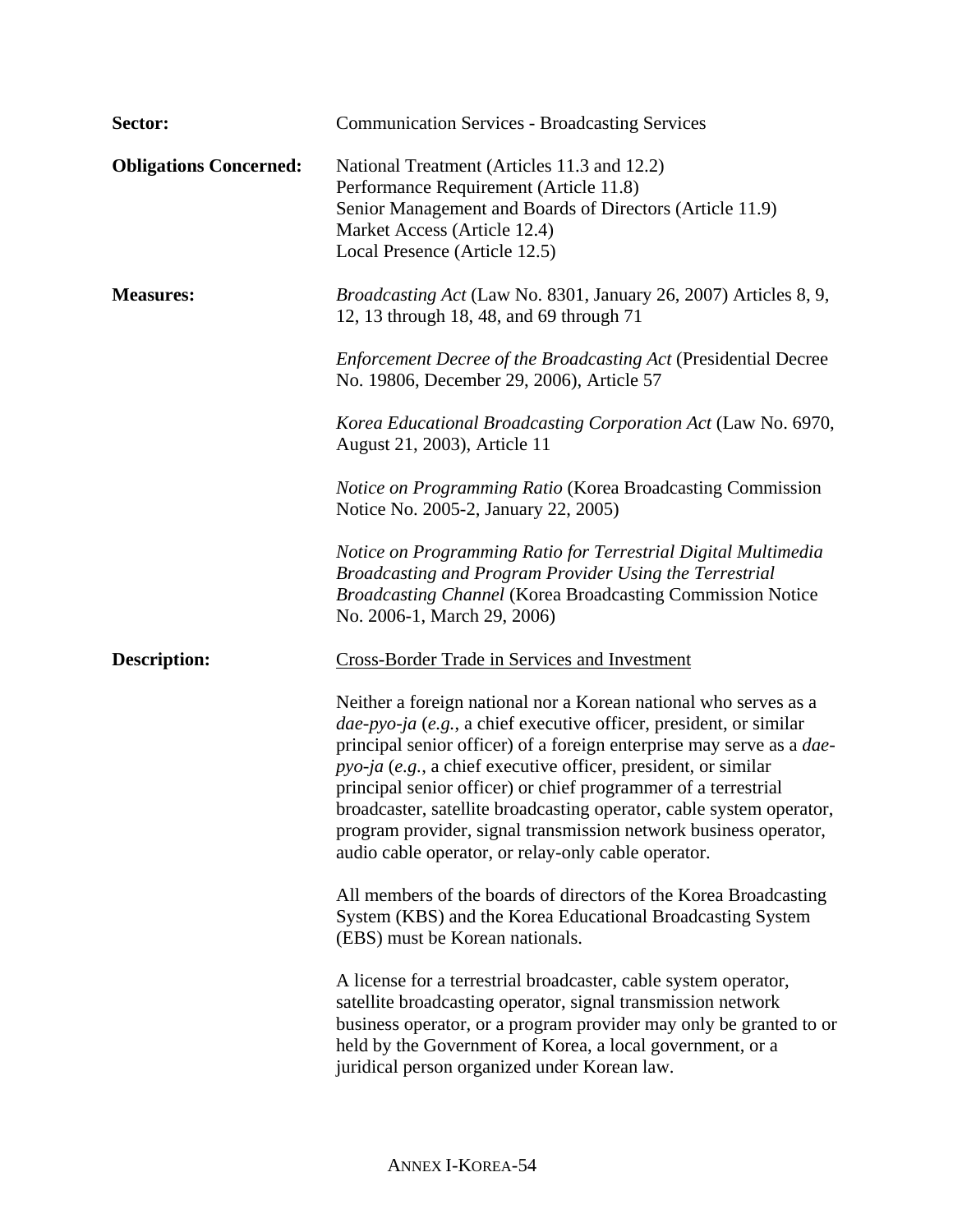A license for a relay-only cable operator or an audio cable operator may only be granted to or held by the Government of Korea, a local government, or a Korean person.

A license for a terrestrial broadcaster, relay-only cable operator, cable system operator, satellite broadcasting operator, or a program provider that is engaged in *jong-hap-pyeon-sung* (multi-genre programming), home shopping, or *bo-do* (news reporting) is granted through *heo-ga* (permission), whereas a license for a signal transmission network business operator, audio cable operator or a program provider that is not engaged in *jong-hap-pyeon-sung* (multi-genre programming), home shopping, or *bo-do* (news reporting) is granted through *deung-rok* (registration).

A foreign government, foreign person, or deemed foreign person may not hold:

- (a) an equity interest in a terrestrial broadcaster, relayonly cable operator, or program provider that is engaged in *jong-hap-pyeon-sung* (multi-genre programming) or *bo-do* (news reporting);
- (b) in the aggregate more than 33 percent of the total issued stocks or equity interest of a satellite broadcasting operator; or
- (c) in the aggregate more than 49 percent of the total issued stocks or equity interest of a cable system operator, a signal transmission network business operator, or a program provider that is not engaged in *jong-hap-pyeon-sung* (multi-genre programming) or *bo-do* (news reporting).

No later than three years after this Agreement enters into force, Korea shall permit a deemed foreign person to hold up to 100 percent of the equity interest in a program provider that is not engaged in *jong-hap-pyeon-sung* (multi-genre programming), *bodo* (news reporting), or home shopping.

For transparency purposes, no single person (including "specially related person" under Article 3 of the *Enforcement Decree of the Broadcasting Act*) may hold in the aggregate more than 30 percent of the total issued stocks or equity interest of a terrestrial broadcaster or a program provider that is engaged in *jong-happyeon-sung* (multi-genre programming) or *bo-do* (news reporting), unless such broadcaster primarily provides religious or missionary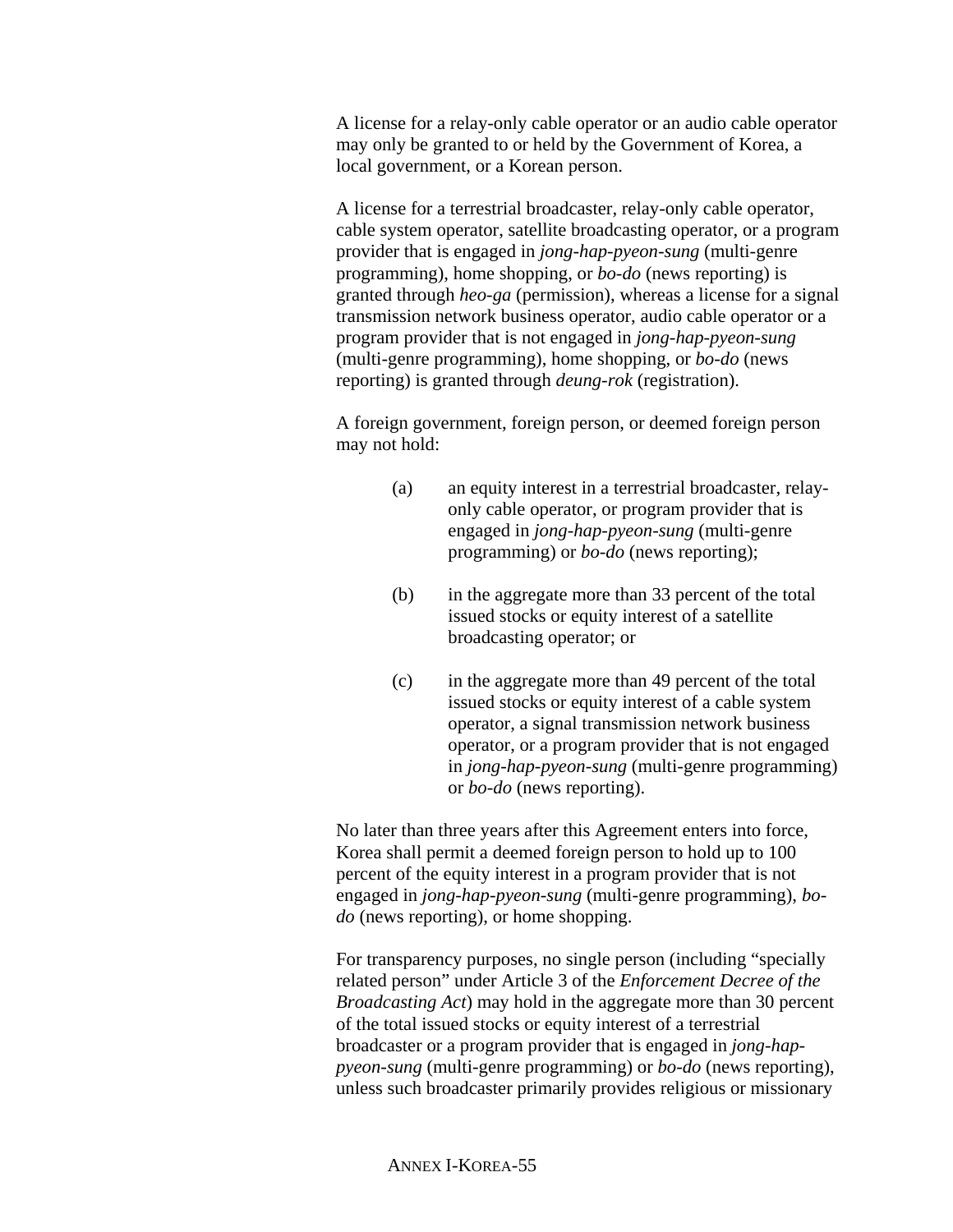content. Such limitations do not apply to the Government of Korea and a corporation established by a special law (*e.g.*, Mun-hwa Broadcasting Corporation (MBC), which is established under *the Broadcasting Culture Promotion Act*).

A terrestrial broadcaster, program provider, cable system operator, or satellite broadcasting operator must include the following percentage of Korean content in its quarterly programming:

- (a) 80 percent of the quarterly programming hours of a terrestrial broadcaster or program provider that uses terrestrial broadcasting to provide its programming;
- (b) 50 percent of the quarterly programming hours of a cable system operator or a satellite broadcasting operator; and
- (c) 50 percent of the quarterly programming hours per channel of a program provider that does not use terrestrial broadcasting to provide its programming.

A terrestrial broadcaster providing programming in the following genres must include the following percentage of Korean content in its annual programming:

- (a) Animation: 45 percent of the broadcaster's annual animation programming hours;
- (b) Movies: 25 percent of the broadcaster's annual movie programming hours; and
- (c) Music: 60 percent of the broadcaster's annual music programming hours.

A cable system operator, satellite broadcasting operator or program provider providing at least some music programming must include Korean content in 60 percent of its annual music programming hours, per channel.

No later than the date this Agreement enters into force, Korea shall not require a cable system operator, satellite broadcasting operator, or program provider providing at least some animation or movie programming to provide a percentage of Korean content in its annual programming hours, per channel, that is greater than: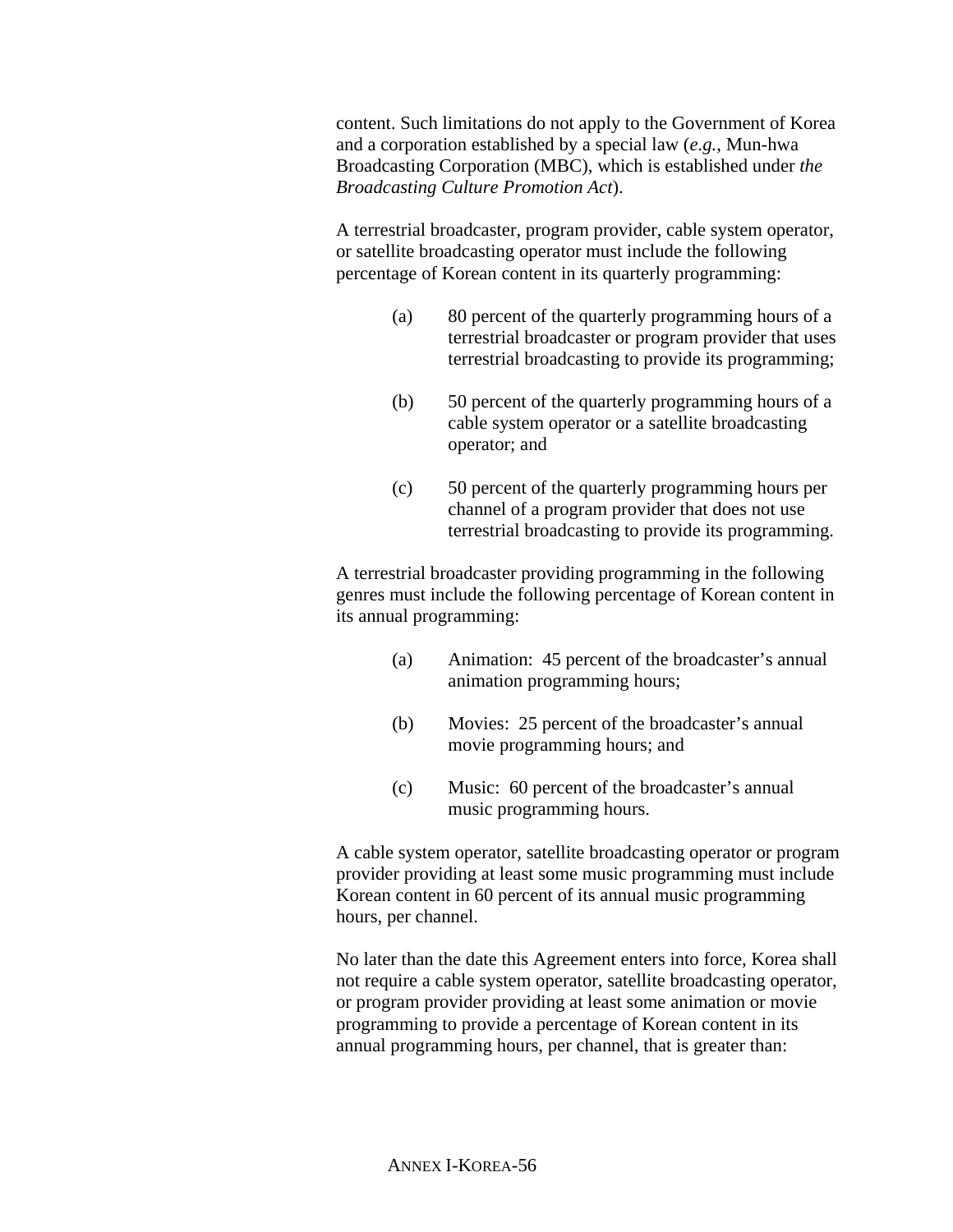- (a) Animation: 30 percent of the broadcaster's annual animation programming hours; and
- (b) Movies: 20 percent of the broadcaster's annual movie programming hours.

Certain separate content quota requirements apply to a broadcaster specialized in religious programming or education programming, or to a terrestrial digital multimedia broadcasting (DMB) operator. A satellite DMB operator is subject to content quota requirements applied to a satellite broadcasting operator.

No later than the date this Agreement enters into force, Korea shall permit no less than 80 percent of a terrestrial broadcaster's, cable system operator's, satellite broadcasting operator's, or program provider's quarterly programming hours of foreign content per genre to be foreign content of a single country (single-country content ceiling).

For purposes of this entry:

- (a) **program provider engaged in** *jong-hap-pyeonsung* **(multi-genre programming)** means a program provider that offers a combination of news, entertainment, drama, movies, music programming, etc.;
- (b) **deemed foreign person** means a juridical person organized under Korean law in which a foreign government or a foreign person holds in the aggregate more than 50 percent of the juridical person's total issued stocks or equity interest, or whose largest shareholder is a foreign government or a foreign person; and
- (c) a "satellite broadcasting operator" includes an operator that uses or leases capacity on a satellite registered in a foreign country.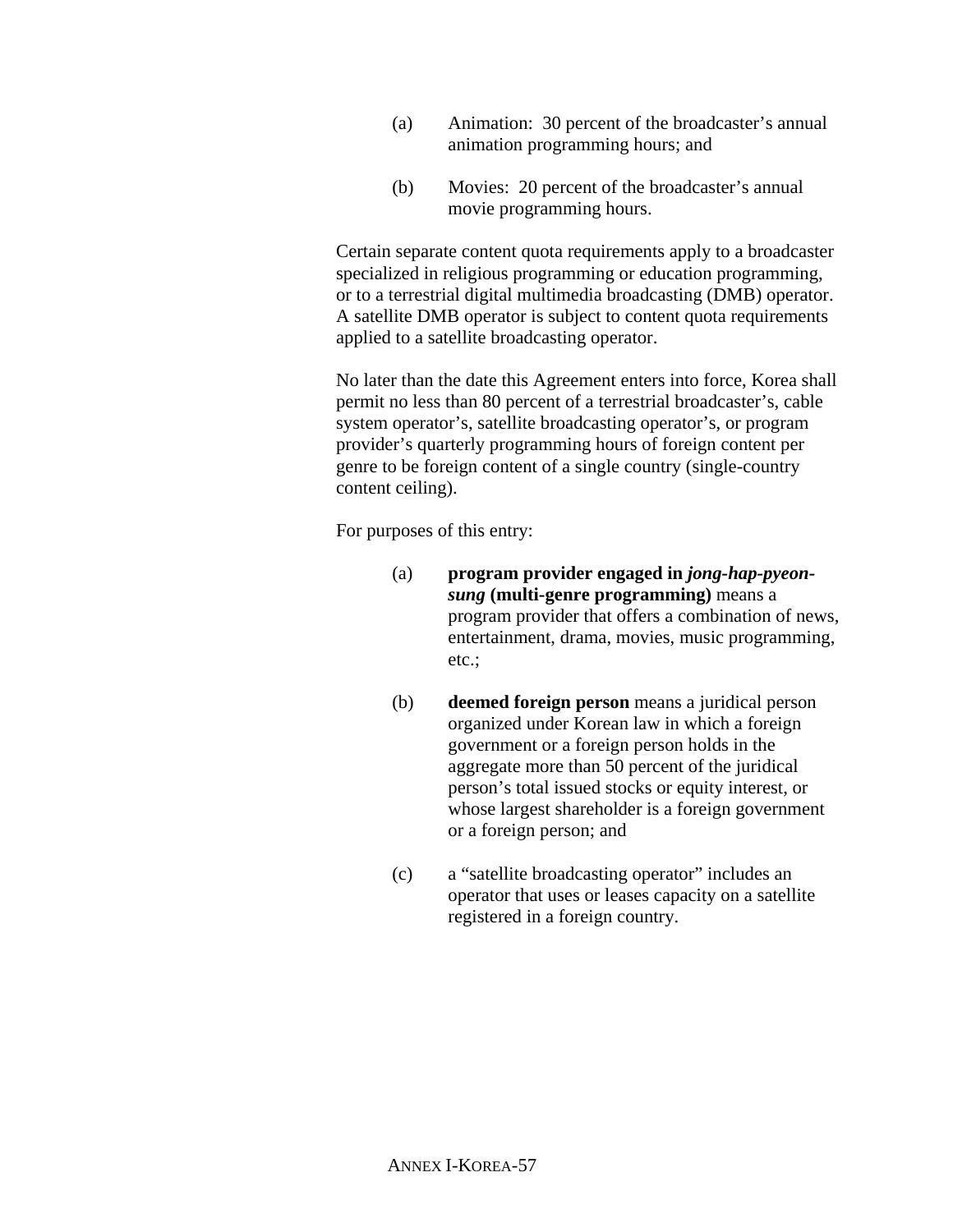| Sector:                       | Energy Industry - Electric Power Generation Other Than Nuclear<br>Power Generation; Electric Power Transmission, Distribution and<br>Sales                                                                                                         |
|-------------------------------|----------------------------------------------------------------------------------------------------------------------------------------------------------------------------------------------------------------------------------------------------|
| <b>Obligations Concerned:</b> | National Treatment (Article $11.3$ ) <sup>1</sup>                                                                                                                                                                                                  |
| <b>Measures:</b>              | Securities and Exchange Act (Law No. 8315, March 29, 2007),<br>Article 203                                                                                                                                                                         |
|                               | Enforcement Decree of the Securities and Exchange Act<br>(Presidential Decree No. 19806, December 29, 2006), Article 87-2                                                                                                                          |
|                               | <i>Foreign Investment Promotion Act</i> (Law No. 8380, April 11,<br>$2007$ ), Articles 4 and 5                                                                                                                                                     |
|                               | Enforcement Decree of the Foreign Investment Promotion Act,<br>(Presidential Decree No. 19826, January 5, 2007), Article 5                                                                                                                         |
|                               | Consolidated Public Notice for Foreign Investment (No. 2007-69,<br>February 28, 2007, Ministry of Commerce, Industry and Energy),<br>Appendix 1                                                                                                    |
|                               | Notice of Ministry of Finance and Economy (No. 2000-17,<br>September 28, 2000)                                                                                                                                                                     |
|                               | Regulation on Supervision of Securities Business (Financial<br>Supervisory Commission Notice No. 2007-3, January 19, 2007),<br>Sec. 7-6                                                                                                            |
| <b>Description:</b>           | <b>Investment</b>                                                                                                                                                                                                                                  |
|                               | The aggregate foreign share of KEPCO's issued stocks may not<br>exceed 40 percent. A foreign person may not become the largest<br>shareholder of KEPCO.                                                                                            |
|                               | The aggregate foreign share of power generation facilities,<br>including cogeneration facilities of heat and power (GHP) for the<br>district heating system (DHS), may not exceed 30 percent of the<br>total facilities in the territory of Korea. |
|                               | The aggregate foreign share of electric power transmission,<br>distribution and sales businesses should be less than 50 percent. A<br>foreign person may not be the largest shareholder.                                                           |

 $\mathbb{R}^n$ 

 $\overline{a}$ 

<span id="page-57-0"></span><sup>&</sup>lt;sup>1</sup> Paragraph (a) of the eighth entry of Korea's Schedule to Annex II does not apply to this entry.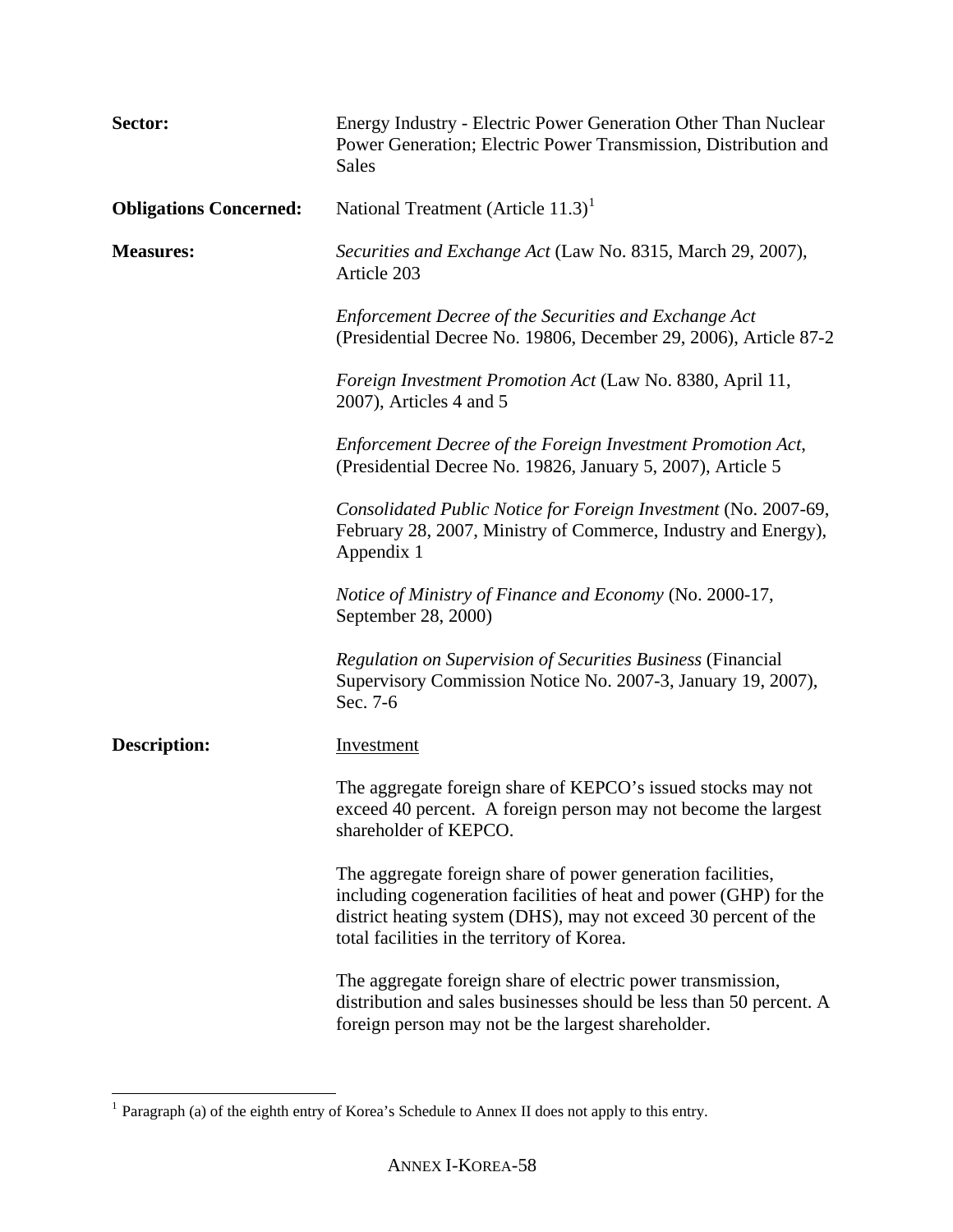| Sector:                       | Energy Industry - Gas Industry                                                                                                               |
|-------------------------------|----------------------------------------------------------------------------------------------------------------------------------------------|
| <b>Obligations Concerned:</b> | National Treatment (Article $11.3$ ) <sup>2</sup>                                                                                            |
| <b>Measures:</b>              | Act on the Improvement of Managerial Structure and Privatization<br><i>of Public Enterprises</i> (Law No. 8050, October 4, 2006), Article 19 |
|                               | Securities and Exchange Act (Law No. 8315, March 29, 2007),<br>Article 203                                                                   |
|                               | <i>Foreign Investment Promotion Act</i> (Law No. 8380, April 11,<br>$2007$ , Articles 4 and 5                                                |
|                               | Articles of Incorporation of the Korea Gas Corporation (March 26,<br>2007), Article 11                                                       |
| <b>Description:</b>           | Investment                                                                                                                                   |
|                               | Foreign persons, in the aggregate, may not own more than 30<br>percent of the equity of KOGAS.                                               |

<span id="page-58-0"></span><sup>&</sup>lt;sup>2</sup> Paragraph (a) of the eight entry of Korea's Schedule to Annex II does not apply to this entry.